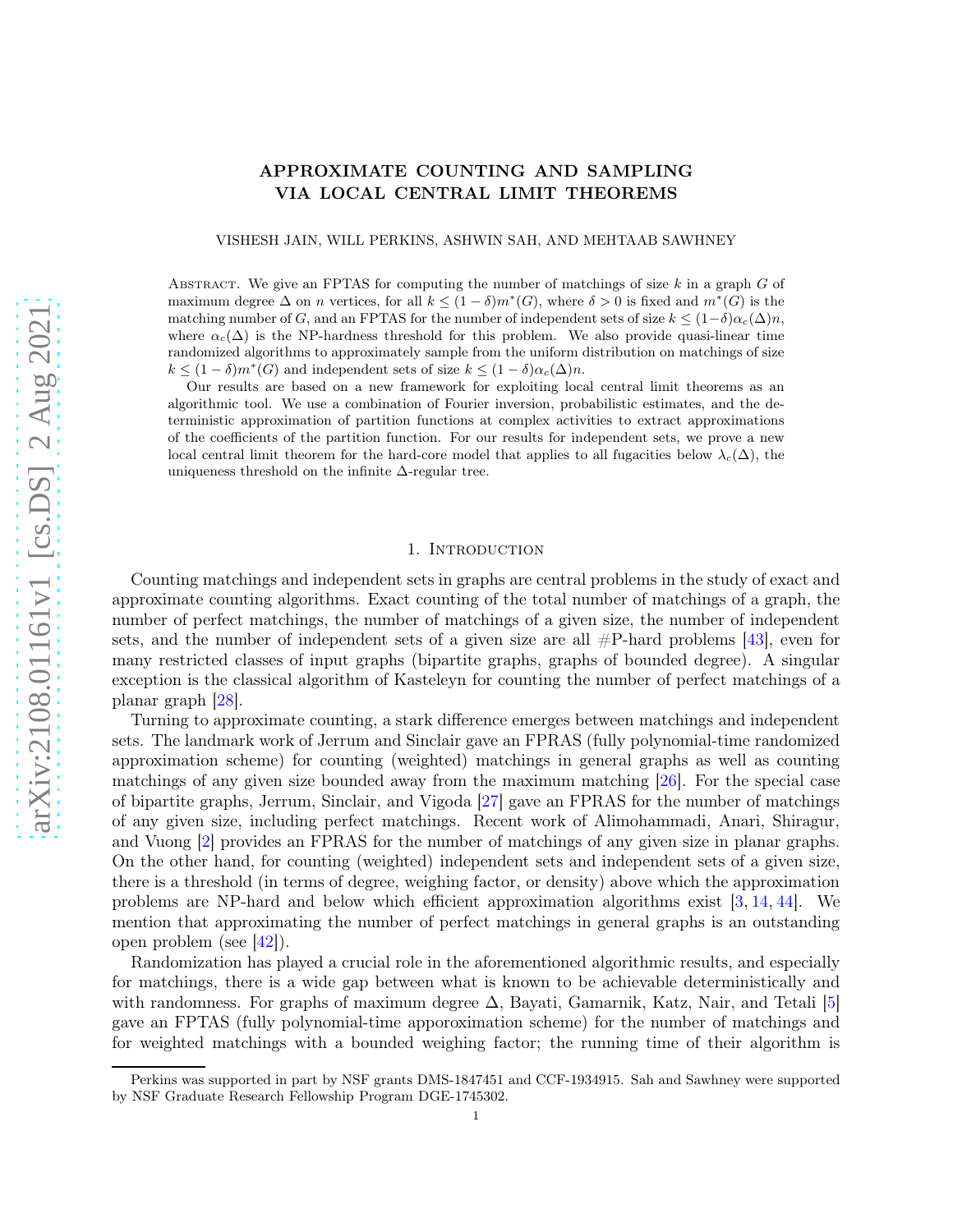<span id="page-1-2"></span>polynomial in n and  $1/\epsilon$ , where  $\epsilon$  is the desired accuracy and where the exponent of the polynomial depends on  $\Delta$  and the weighing factor. However, it is not known, for instance, how to deterministically approximate the number of near-maximum matchings in bounded degree graphs. Our first main result addresses this by achieving, for bounded degree graphs, what was previously only known to be possible with randomness: we provide an FPTAS for the number of matchings of any given size bounded away from the maximum matching. Let  $m_k(G)$  be the number of matchings of G of size k and let  $m^*(G)$  be the size of the maximum matching of G.

<span id="page-1-0"></span>**Theorem 1.1.** Let  $\Delta \geq 3$  and  $\delta \in (0,1)$ . There exists a deterministic algorithm which, on input a  $graph\ G = (V, E)$  *on n vertices of maximum degree at most*  $\Delta$ *, an integer*  $1 \leq k \leq (1-\delta)m^*(G)$ *, and an error parameter*  $\epsilon \in (0,1)$ *, outputs an*  $\epsilon$ *-relative approximation to*  $m_k(G)$  *in time*  $(n/\epsilon)^{O_{\delta,\Delta}(1)}$ *.* 

Here, by an  $\epsilon$ -relative approximation to  $m_k(G)$ , we mean that the output A satisfies  $e^{-\epsilon}m_k(G) \le$  $A \leq e^{\epsilon} m_k(G).$ 

We next prove the corresponding result for independent sets. Recall that the hard-core model on a graph  $G = (V, E)$  at fugacity  $\lambda \in \mathbb{R}_{\geq 0}$  is the probability distribution on  $\mathcal{I}(G)$ , the independent sets of G, defined by

$$
\mu_{G,\lambda}(I) = \frac{\lambda^{|I|}}{Z_G(\lambda)},
$$

where  $Z_G(\lambda) = \sum_{I \in \mathcal{I}(G)} \lambda^{|I|}$  is the independence polynomial of G. For  $\Delta \geq 3$ , let

$$
\lambda_c(\Delta) = \frac{(\Delta - 1)^{\Delta - 1}}{(\Delta - 2)^{\Delta}};
$$

this is the uniqueness threshold for the hard-core model on the infinite  $\Delta$ -regular tree. For  $0 \leq \lambda$  $\lambda_c(\Delta)$ , Weitz gave an FTPAS for  $Z_G(\lambda)$  on the class of graphs of maximum degree  $\Delta$  [\[44\]](#page-25-4). Sly [\[39\]](#page-25-6), Sly and Sun [\[40\]](#page-25-7), and Galanis, Štefankovič, and Vigoda [\[19\]](#page-24-4) complemented this by showing that for  $\lambda > \lambda_c(\Delta)$ , no FPRAS for  $Z_G(\lambda)$  exists unless NP = RP.

Recently, Davies and Perkins [\[14\]](#page-24-2) showed an analogous threshold for counting independent sets of a given size in bounded degree graphs. Let

$$
\alpha_c(\Delta) = \frac{\lambda_c(\Delta)}{1 + (\Delta + 1)\lambda_c(\Delta)} = \frac{(\Delta - 1)^{\Delta - 1}}{(\Delta - 2)^{\Delta} + (\Delta + 1)(\Delta - 1)^{\Delta - 1}};
$$

this is the occupancy fraction (i.e. the expected density of an independent set) for the hard-core model on the clique on  $\Delta+1$  vertices at the critical fugacity  $\lambda_c(\Delta)$ . They showed that for  $\alpha < \alpha_c(\Delta)$ , there is an FPRAS for  $i_k(G)$  (the number of independent sets in G of size k) for any G of maximum degree  $\Delta$  on *n* vertices and any  $k \leq \alpha n$ ; conversely, no FPRAS exists for  $k \geq \alpha n$  for  $\alpha > \alpha_c(\Delta)$ unless  $NP = RP$ . The algorithm of [\[14\]](#page-24-2) uses randomness in an essential way and the authors conjectured the existence of an FPTAS for  $i_k(G)$  for  $k \leq \alpha n$  where  $\alpha < \alpha_c(\Delta)$  [\[14,](#page-24-2) Conjecture 1]. We prove this conjecture.

<span id="page-1-1"></span>**Theorem 1.2.** Let  $\Delta \geq 3$  and  $\delta \in (0,1)$ . There exists a deterministic algorithm which, on input a *graph*  $G = (V, E)$  *on n vertices of maximum degree at most*  $\Delta$ *, an integer*  $1 \leq k \leq (1 - \delta)n\alpha_c(\Delta)$ *, and an error parameter*  $\epsilon \in (0,1)$ *, outputs an*  $\epsilon$ *-relative approximation to*  $i_k(G)$  *in time*  $(n/\epsilon)^{O_{\delta,\Delta}(1)}$ *.* 

We remark that a deterministic algorithm for approximating  $m_k$  and  $i_k$  via the cluster expansion is implicit in  $[13]$ , but only for k much smaller than the bounds above.

Next, we turn to the problem of uniformly sampling matchings and independent sets of a given size. For fixed  $\Delta \geq 3$ ,  $\delta \in (0,1)$ , Davies and Perkins [\[14\]](#page-24-2) gave an algorithm for  $\epsilon$ -approximately sampling (i.e. within  $\epsilon$  in total variation distance) from the uniform distribution on  $\mathcal{I}_k(G)$  (the independent sets of size k in G) for a graph  $G = (V, E)$  on n vertices with maximum degree at most  $\Delta$ , for all  $1 \leq k \leq (1 - \delta)n\alpha_c(\Delta)$ . The running time of their algorithm is  $\tilde{O}_{\delta,\Delta}(n^3)$ , where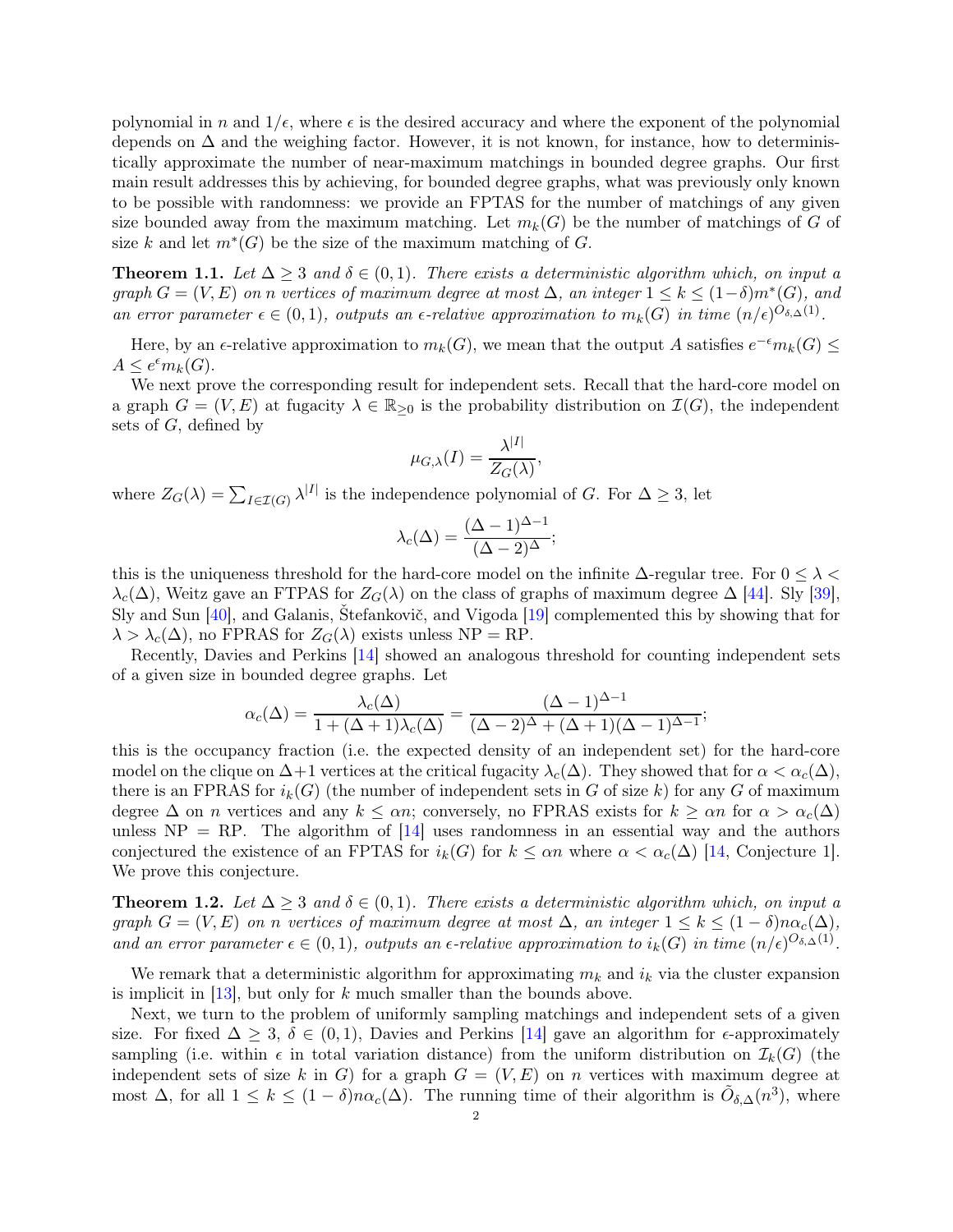<span id="page-2-1"></span>the  $\tilde{O}$  conceals polylogarithmic factors in n and  $1/\epsilon$ . For the more restricted range  $1 \leq k \leq$  $(1-\delta)n/(2(\Delta+1))$ , it was already shown by Bubley and Dyer [\[8\]](#page-24-6) that the down-up walk on  $\mathcal{I}_k(G)$ has  $\epsilon$ -mixing time  $O_\delta(n \log(n/\epsilon))$ , which is optimal up to constants (see also [\[1\]](#page-24-7) which gave fast mixing for a larger range of  $k$  in graphs satisfying a spectral condition). The down-up walk is the following Markov chain on  $\mathcal{I}_k(G)$ : at each step, given the current independent set  $I \in \mathcal{I}_k(G)$ , choose a uniformly random vertex  $v \in I$  and a uniformly random vertex  $w \in V$ . Let  $I' = (I \setminus v) \cup w$ . If  $I' \in \mathcal{I}_k(G)$ , then move to  $I'$ ; else, stay at I.

For matchings, a polynomial time algorithm for approximately sampling from the uniform distribution on matchings of size k, for all  $1 \leq k \leq (1-\delta)m^*(G)$ , is present in the work of Jerrum and Sinclair [\[26\]](#page-25-2). The running time of their algorithm scales at least as  $n^{7/2}$ . In the case of graphs of maximum degree at most ∆, a recent result of Chen, Liu, and Vigoda [\[11\]](#page-24-8) combined with a rejection sampling procedure (and [Lemma 5.1](#page-15-0) below) provides an algorithm for this task running in time  $\tilde{O}_{\delta,\Delta}(n^{3/2})$ .

It was conjectured in [\[14,](#page-24-2) Conjecture 2] that the down-up walk on  $\mathcal{I}_k(G)$  mixes rapidly for all  $1 \leq k \leq (1-\delta)n\alpha_c(\Delta)$  on all graphs on n vertices of maximum degree at most  $\Delta$ . A stronger conjecture is that the  $\epsilon$ -mixing time of the chain for this range of k is  $O_{\delta,\Delta}(n \log(n/\epsilon))$ . While not resolving this specific conjecture, our next main result provides an approximate sampling algorithm for  $1 \leq k \leq (1-\delta)n\alpha_c(\Delta)$  (and  $1 \leq k \leq (1-\delta)m^*(G)$  in the case of matchings) running in quasilinear time, which matches (up to a small polylogarithmic factor) the conjectured mixing time of the down-up walk.

<span id="page-2-0"></span>**Theorem 1.3.** Let  $\Delta \geq 3$  and  $\delta \in (0,1)$ . There is a randomized algorithm which, on input a *graph*  $G = (V, E)$  *on n vertices of maximum degree at most*  $\Delta$ *, an integer*  $1 \leq k \leq (1 - \delta)n\alpha_c(\Delta)$ *, and an error parameter*  $\epsilon \in (0,1)$  *outputs a random independent set*  $I \in \mathcal{I}_k(G)$  *such that the total variation distance between the distribution of* I and the uniform distribution on  $\mathcal{I}_k(G)$  is at most  $\epsilon$ . *The running time of the algorithm is*  $O_{\delta,\Delta}(n \log(n/\epsilon)(\log n)^3 + n \log(n/\epsilon) \log n \log(1/\epsilon)^{3/2})$ *.* 

*There is also a randomized algorithm with the same guarantee and running time for matchings of size* k *for all*  $1 \leq k \leq (1 - \delta)m^*(G)$ *.* 

A natural extension of the unresolved conjecture of [\[14\]](#page-24-2) is that the down–up walk for matchings of size  $k$  is rapidly mixing in the setting of Theorem [1.3.](#page-2-0)

Conjecture 1.4. *The down–up walk for matchings of size* k *mixes in time*  $O_{\Delta,\delta}(n \log(n/\epsilon))$  *for graphs G of maximum degree*  $\Delta$  *and*  $1 \leq k \leq (1 - \delta)m^*(G)$ *.* 

1.1. Local central limit theorems. In previous works on approximately counting matchings [\[26\]](#page-25-2) and independent sets [\[14\]](#page-24-2) of a given size, a common approach is followed: sample a matching or independent set from the monomer-dimer model (i.e. hard-core model on the line graph) or hardcore model where the fugacity  $\lambda$  is chosen so that the average size is close to the desired size k. If the fugacity  $\lambda$  is such that sampling from the corresponding monomer-dimer or hard-core model can be done efficiently, and if one can further show that the probability of obtaining a matching or independent set of size exactly  $k$  is only polynomially small, then naïve rejection sampling gives an efficient sampling algorithm (which can be converted into an FPRAS for  $m_k(G)$  or  $i_k(G)$  by standard self-reducibility techniques). In the proofs of [Theorems 1.1](#page-1-0) and [1.2,](#page-1-1) we show how to implement a version of this idea deterministically.

Recall that a sequence of random variables  $X_n$  with mean  $\mu_n$  and variance  $\sigma_n^2$  is said to satisfy a central limit theorem (CLT) if for all  $a \leq b \in \mathbb{R}$ ,

$$
\mathbb{P}\left[a \le \frac{X_n - \mu_n}{\sigma_n} \le b\right] = \frac{1}{\sqrt{2\pi}} \int_a^b e^{-x^2/2} dx + o_n(1).
$$

In particular, central limit theorems provide control on the probability that  $X_n$  lies in an interval of length  $\Theta(\sigma_n)$ . A much more precise notion is that of a local central limit theorem (LCLT). We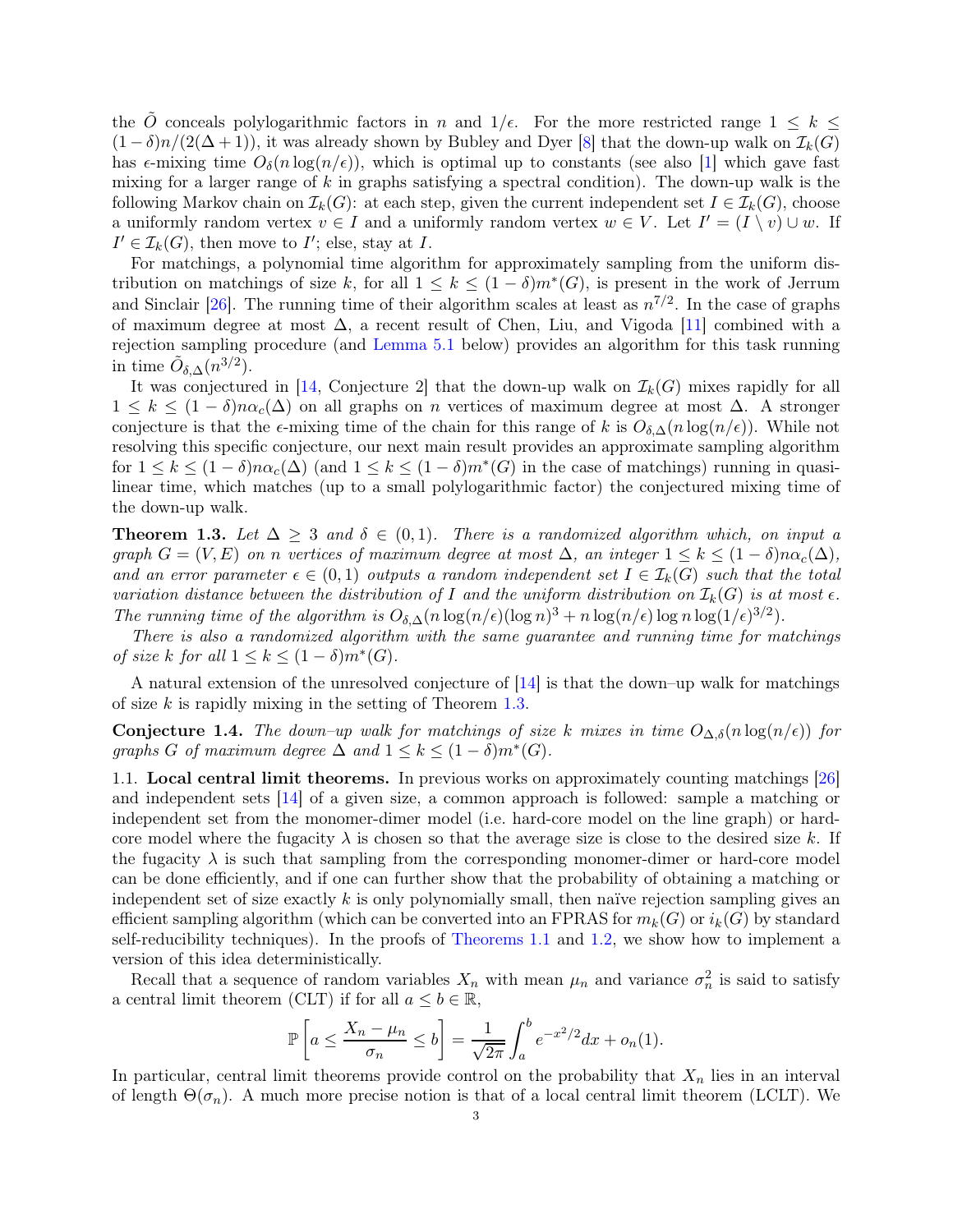<span id="page-3-1"></span>say that a sequence of integer-valued random variables  $X_n$  with mean  $\mu_n$  and variance  $\sigma_n^2$  satisfies an LCLT if for all integers  $k$ ,

$$
\mathbb{P}[X_n = k] = \frac{1}{\sqrt{2\pi}\sigma_n} e^{-(k-\mu_n)^2/(2\sigma_n^2)} + o_n(\sigma_n^{-1}).
$$

Returning to the discussion in the previous paragraph, suppose we could deterministically find a fugacity  $\lambda$  such that:

- (a) The expected size (to the nearest integer) of a matching or independent set drawn from the monomer-dimer or hard-core model is  $k$ .
- (b) There is an FPTAS for the the partition function, expectation, and variance of the monomerdimer or hard-core model at  $\lambda$ .
- (c) The size of a matching or independent set drawn from the monomer-dimer or hard-core model at  $\lambda$  satisfies an LCLT.

Then, from (a) and (c), we have that (as long as  $\sigma_n = \omega_n(1)$ )

$$
\frac{m_k(G_n)\lambda^k}{\sum_{j=0}^n m_j(G_n)\lambda^j} = \mathbb{P}[Y_n = k] = (1 + o_n(1)) \frac{1}{\sqrt{2\pi}\sigma_n} e^{-(k - \mu_n)^2/(2\sigma_n^2)},
$$

and similarly for independent sets. Together with (b), this immediately gives a deterministic algorithm for approximating  $m_k(G_n)$  or  $i_k(G_n)$  to within a factor of  $(1+\epsilon)(1+o_n(1))$  in time which is polynomial in n and  $1/\epsilon$ .

For the range of k covered by [Theorems 1.1](#page-1-0) and [1.2,](#page-1-1) a fugacity  $\lambda$  satisfying (a) and (b) does indeed exist and can be found deterministically using (b) along with a binary search procedure. In particular, for the hard-core model, such a  $\lambda$  satisfies  $\lambda < \lambda_c(\Delta)$ . Moreover, by the Heilman–Lieb theorem [\[22\]](#page-24-9), the roots of the partition function of the monomer-dimer model are restricted to the negative real line, from which it follows that the size of a random matching is distributed as the sum of independent Bernoulli random variables and thus, for  $\lambda$  not too small, satisfies an LCLT [\[20\]](#page-24-10). However, for the hard-core model, the corresponding LCLT for all  $\lambda < \lambda_c(\Delta)$  was not known. In fact, even the much weaker statement that  $\mathbb{P}_{\lambda}[|I| = \lfloor \mu_{\lambda} \rfloor] = \Omega(\sigma_{\lambda}^{-1})$  (here, the probability  $\mathbb{P}_{\lambda}$ , the mean  $\mu_{\lambda}$ , and the variance  $\sigma_{\lambda}^2$  are with respect to the hard-core model with fugacity  $\lambda$ ) was unavailable for all  $\lambda < \lambda_c(\Delta)$  and is precisely the content of [\[14,](#page-24-2) Conjecture 3]. A key step in our proof is the resolution of this conjecture in the much stronger form of an LCLT.

<span id="page-3-0"></span>**Theorem 1.5.** *Fix*  $\Delta \geq 3$  *and*  $\delta \in (0,1)$ *. Then for any sequence of graphs*  $G_n$  *on n vertices of maximum degree*  $\Delta$ *, and any sequence*  $\lambda_n \in \mathbb{R}^+$  *so that*  $n\lambda_n \to \infty$  *and*  $\lambda_n \leq (1 - \delta)\lambda_c(\Delta)$ *, the size of a random independent set drawn from the hard-core model on*  $G_n$  *at fugacity*  $\lambda_n$  *satisfies a local central limit theorem.*

In [Section 3,](#page-8-0) we state and prove a quantitative version of this result [\(Theorem 3.1\)](#page-8-1). A critical part in the proof of the LCLT is the existence of a suitable zero-free region (in the complex plane) for the independence polynomial, which has previously been exploited using Barvinok's method (cf.  $|4|$ ) to devise an FPTAS for the independence polynomial evaluated at  $\lambda$  in a certain complex region containing the interval  $[0, \lambda_c(\Delta))$  on graphs of maximum degree  $\Delta$  [\[34,](#page-25-8) [35\]](#page-25-9).

Given the LCLT for  $\lambda$  satisfying (a) and (b), the above discussion immediately leads to a (1  $\pm$  $\epsilon(1 \pm o_n(1))$ -factor approximation of  $m_k(G)$  or  $i_k(G)$  in time which is polynomial in n and  $1/\epsilon$ , where the degree of the polynomial is allowed to depend on  $\Delta$  and  $\delta$ . As such, this is only an EPTAS (efficient polynomial-time approximation scheme) since the finest approximation one can achieve with this method is  $(1 \pm o_n(1))$  (see [Section 4.1](#page-12-0) for a more detailed discussion). Nevertheless, we show that the *proof* of the LCLT using Fourier inversion can be converted into an FPTAS, thereby providing a (perhaps surprising) connection between the deterministic approximation of the matching polynomial or independence polynomial at *complex* fugacities and the deterministic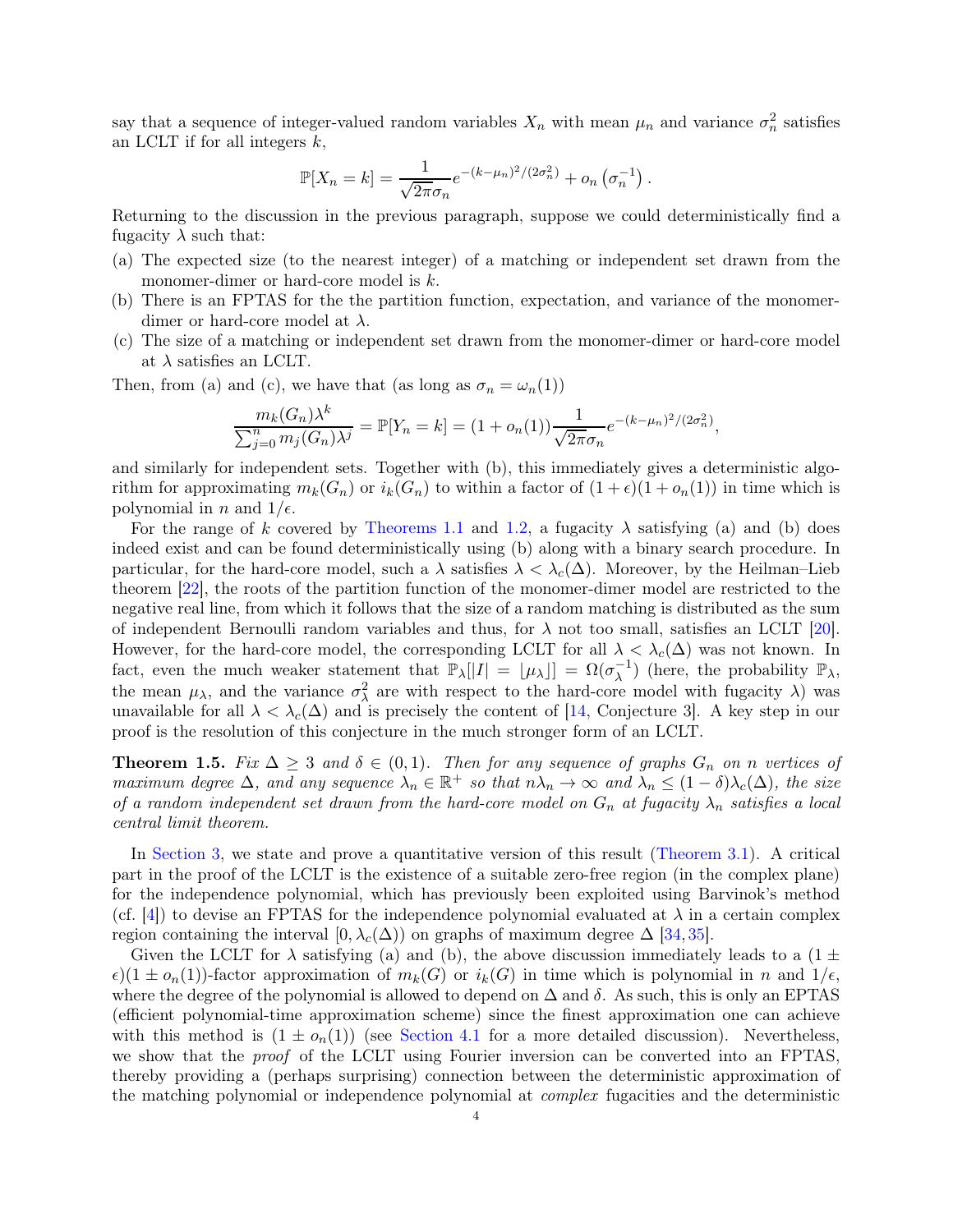<span id="page-4-1"></span>approximation of suitable coefficients of the matching polynomial or independence polynomial. We note that the computational complexity of evaluating partition functions at complex parameters has received much recent attention [\[7,](#page-24-12) [9,](#page-24-13) [21,](#page-24-14) [31,](#page-25-10) [35\]](#page-25-9).

In a nutshell, the idea is the following: given a graph G with maximum degree  $\Delta$ , an error parameter  $\epsilon \in (0,1)$ , and k as in [Theorem 1.2,](#page-1-1) consider  $\lambda < \lambda_c(\Delta)$  satisfying (a) and (b). Let  $Y = |I|$  denote the size of an independent set drawn from the hard-core model on G at fugacity  $\lambda$ , let  $\mu$  and  $\sigma^2$  denote the mean and variance of Y, and let  $X = (Y - \mu)/\sigma$ . By the Fourier inversion formula for lattices, for all  $x \in \sigma^{-1} \cdot \mathbb{Z} - \sigma^{-1} \mu$ ,

$$
\mathbb{P}[X=x] = \frac{1}{2\pi\sigma} \int_{-\pi\sigma}^{\pi\sigma} \mathbb{E}[e^{itX}] e^{-itx} dt,
$$

where the probability and expectations are with respect to the hard-core model with fugacity  $\lambda$ .

In order to approximate  $\mathbb{P}[X=x]$  we consider  $\mathbb{E}[e^{itX}]$ . First, observe that

$$
\mathbb{E}[e^{itX}] = e^{-it\mu/\sigma} \cdot \frac{Z_G(\lambda e^{it/\sigma})}{Z_G(\lambda)}.
$$

If  $t/\sigma$  is sufficiently small so that  $\lambda e^{-it/\sigma}$  is in the zero-free region of  $Z_G(\lambda)$  (viewed as a univariate polynomial of a single complex variable), then there is an FPTAS for  $Z_G(\lambda e^{it/\sigma})$  by Barvinok's method  $[4, 34, 35]$  $[4, 34, 35]$  $[4, 34, 35]$  $[4, 34, 35]$ . However this method does not handle all t. But over the range of t sufficiently large, our proof of the LCLT shows that the integral is bounded by  $(\epsilon/2)\mathbb{P}[X=x]$ . It turns out that these two regimes overlap. Therefore using a Riemann sum approximation for the small regime gives an FPTAS for  $i_k(G)$ .

Towards the proof of [Theorem 1.3,](#page-2-0) given  $k \leq (1-\delta)\alpha_c(\Delta)n$ , we provide in [Lemma 5.1](#page-15-0) a  $\tilde{O}_{\delta,\Delta}(n)$ time randomized algorithm for finding  $\lambda$  satisfying  $|\mathbb{E}_{\lambda}Y - k| \leq \sqrt{\text{Var}_{\lambda}Y}$ . As mentioned earlier, this can be combined with the  $O_{\Delta,\delta}(n)$  mixing of the Glauber dynamics for the hard-core model at fugacity  $\lambda$  [\[11\]](#page-24-8) and rejection sampling to approximately sample from the uniform distribution on  $\mathcal{I}_k(G)$  in time  $\tilde{O}_{\Delta,\delta}(n^{3/2})$ , since the acceptance probability is  $\tilde{\Omega}_{\Delta,\delta}(1/\sqrt{\text{Var}_{\lambda}|I|})$ . The main idea underlying our algorithm is that the one may instead perform rejection sampling with the base distribution (effectively) being the hard-core distribution conditioned on  $Y \equiv k \mod p$ , with  $p = \tilde{\Theta}(\sqrt{\text{Var}_{\lambda} Y})$ , while still ensuring that samples from the base distribution can be obtained in time  $\tilde{O}(n)$ . Given this, the assertion of [Theorem 1.3](#page-2-0) follows since by the LCLT, the acceptance probability is now  $\mathbb{P}_{\lambda}[Y = k]/\mathbb{P}_{\lambda}[Y \equiv k \mod p] = \Omega_{\Delta,\delta}(1)$ . Thus, the key step is to show that samples from the hard-core distribution conditioned on  $Y \equiv k \mod p$  may still be obtained in time  $O(n)$ . For this, we use a multi-stage view of sampling from the hard-core model, motivated directly by the proof of the LCLT.

1.2. **Additional results.** In [Theorems 1.1](#page-1-0) and [1.2,](#page-1-1) we gave an FPTAS for  $i_k(G)$  and  $m_k(G)$  with running times of the form  $(n/\epsilon)^{O_{\Delta,\delta}(1)}$ . Now, we provide substantially faster randomized algorithms for the same problems.

In [\[14\]](#page-24-2), an FPRAS (fully polynomial-time randomized approximation scheme) for  $i_k(G)$  was given, for all  $1 \leq k \leq (1 - \delta)n\alpha_c(\Delta)$ , with running time  $\tilde{O}_{\Delta,\delta}(n^6\epsilon^{-2})$ . Combining this algorithm with our near-optimal sampling algorithm improves the running time to  $\tilde{O}_{\Delta,\delta}(n^4\epsilon^{-2})$ . In contrast, it is known that there is an FPRAS for the independence polynomial  $Z_G(\lambda)$ , for all  $0 \leq \lambda \leq (1-\delta)\lambda_c(\Delta)$ , with running time  $O(n^2 \epsilon^{-2})$  (cf. [\[41\]](#page-25-11)). Our next result provides an FPRAS for  $i_k(G)$  and  $m_k(G)$  whose running time exceeds the best-known running time for approximating the independence polynomial or matching polynomial only by a lower order term.

<span id="page-4-0"></span>**Theorem 1.6.** Let  $\Delta \geq 3$  and  $\delta \in (0,1)$ . There is a randomized algorithm which, on input a graph  $G = (V, E)$  *on n vertices of maximum degree at most*  $\Delta$ *, an integer*  $1 \leq k \leq (1 - \delta)n\alpha_c(\Delta)$  *and an*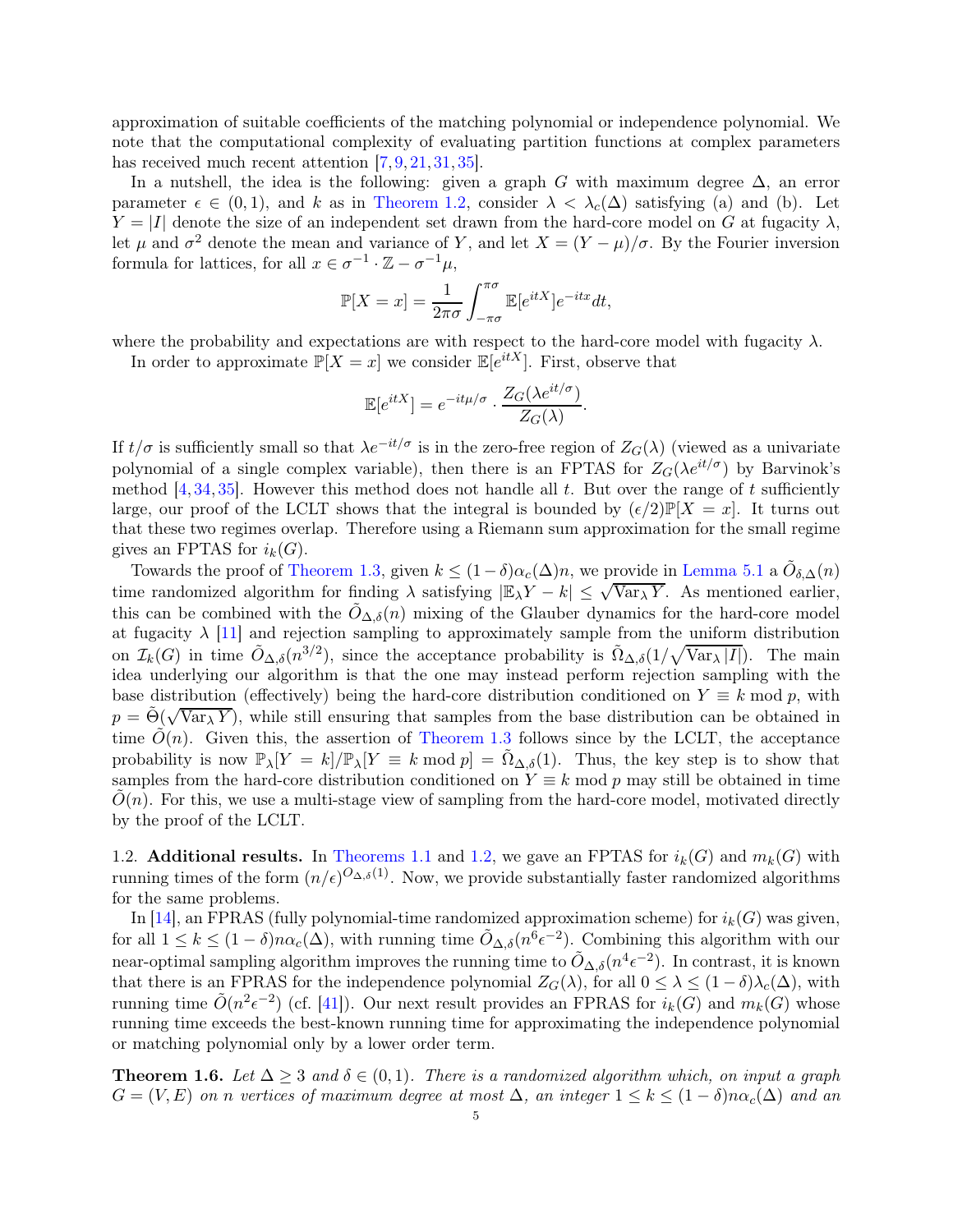<span id="page-5-1"></span>*error parameter*  $\epsilon \in (0,1)$  *outputs an*  $\epsilon$ *-relative approximation to*  $i_k(G)$  *with probability* 3/4 *in time* 

$$
T + O_{\Delta,\delta}(n^{3/2} \log n \log(n/\epsilon) \epsilon^{-2}),
$$

*where* T *is the time to find an*  $\epsilon/2$ *-relative approximation to*  $Z_G(\lambda)$  *for a given*  $\lambda \in [0, (1-\delta)\lambda_c(\Delta))$ *.* 

*Moreover, there exists a constant*  $C_{\Delta,\delta} > 0$  *such that the same conclusion holds for*  $m_k(G)$  *for all*  $1 \leq k \leq (1-\delta)m^*(G)$ , where T is the time to find an  $\epsilon/2$ -relative approximation to the matching *polynomial*  $Z_G(\lambda)$  *for a given*  $\lambda \in [0, C_{\Delta,\delta}].$ 

*Remark.* For  $1 \leq k \leq c_{\Delta} \sqrt{n}$  (where  $c_{\Delta}$  is a sufficiently small constant), the running time may be improved to

$$
O(k \log n \log \log n) + O_{\Delta}(k\epsilon^{-2} \log n).
$$

Moreover, the term  $n^{3/2}$  in [Theorem 1.6](#page-4-0) may be replaced by  $\tilde{O}(n)$  by using similar ideas as in the proof of [Theorem 1.3.](#page-2-0) However, since the current bounds on T are  $\Omega(n^2)$ , we have not pursued this improvement.

Finally, as an intermediate step in obtaining deterministic approximate counting algorithms, we need to deterministically approximate the mean and variance of the size of an independent set or matching drawn from the hard-core or monomer-dimer model respectively. While such algorithms are obtainable by applying algorithms based on the correlation decay method of Weitz [\[5,](#page-24-3) [44\]](#page-25-4) to approximate marginals and joint marginals, we instead provide faster deterministic algorithms by adapting the method of Barvinok [\[4\]](#page-24-11) and Patel–Regts [\[34\]](#page-25-8) to approximate the kth cumulant of the size of the random independent set or matching.

The kth cumulant of a random variable  $Y$  is defined in terms of the coefficients of the cumulant generating function  $K_Y(t) = \log \mathbb{E}e^{tY}$  (when this expectation exists in a neighborhood of 0). In particular, the kth cumulant is  $\langle \rangle$ 

$$
\kappa_k(Y) = K_Y^{(\kappa)}(0).
$$

<span id="page-5-0"></span>The first and second cumulants are the mean and variance respectively.

**Theorem 1.7.** *Fix*  $\Delta \geq 3$ ,  $k \geq 1$ , and  $\delta \in (0,1)$ *. There is an algorithm which, on input a graph*  $G = (V, E)$  *on n vertices of maximum degree at most*  $\Delta$ ,  $0 < \lambda \leq (1 - \delta)\lambda_c(\Delta)$ , and an error *parameter*  $\epsilon \in (0,1)$  *outputs an*  $\epsilon \lambda n$  *additive approximation to*  $\kappa_k(Y)$ *, where* Y *is the size of an independent set drawn from the hard-core model on* G *at fugacity* λ*. The algorithm runs in time*  $O_{\Delta,\delta,k}(n(1/\epsilon)^{O_{\Delta,\delta}(1)})$ . In particular, this provides an FPTAS for  $\mathbb{E}_\lambda Y$  and  $\text{Var}_\lambda Y$  *running in time linear in* n*.*

*For claw-free graphs (hence for the size of a random matching* Y *drawn from the monomer-dimer model*), the same holds for all bounded  $\lambda > 0$ .

1.3. Outline. We prove [Theorems 1.1](#page-1-0) and [1.2](#page-1-1) in essentially the same way, given as an input the existence of a zero-free region for the corresponding partition function in the complex plane. For matchings, this is provided by the classical Heilmann–Lieb theorem [\[22\]](#page-24-9), while for independent sets this is provided by the theorems of Shearer [\[38\]](#page-25-12) and Peters and Regts [\[35\]](#page-25-9). To avoid excessive repetition (and to gain a slight amount of generality) we work with the larger class of independent sets in claw-free graphs (instead of matchings, which are independent sets in line graphs). The generalization of the Heilmann–Lieb theorem to claw-free graphs is due to Chudnovsky and Seymour [\[12\]](#page-24-15).

We record these zero-freeness results in [Section 2,](#page-6-0) along with some results from the geometry of polynomials on the consequences of zero-freeness, namely a central limit theorem of Michelen and Sahasradbudhe [\[33\]](#page-25-13) and a deterministic approximation algorithm for  $Z<sub>G</sub>(\lambda)$  (with  $\lambda$  possibly complex) due to Barvinok [\[4\]](#page-24-11) and Patel and Regts [\[34\]](#page-25-8). We also record a recent result of Chen, Liu, and Vigoda [\[11\]](#page-24-8) on the optimal mixing of Glauber dynamics for bounded marginal spin-systems on bounded degree graphs which is used in our randomized algorithms.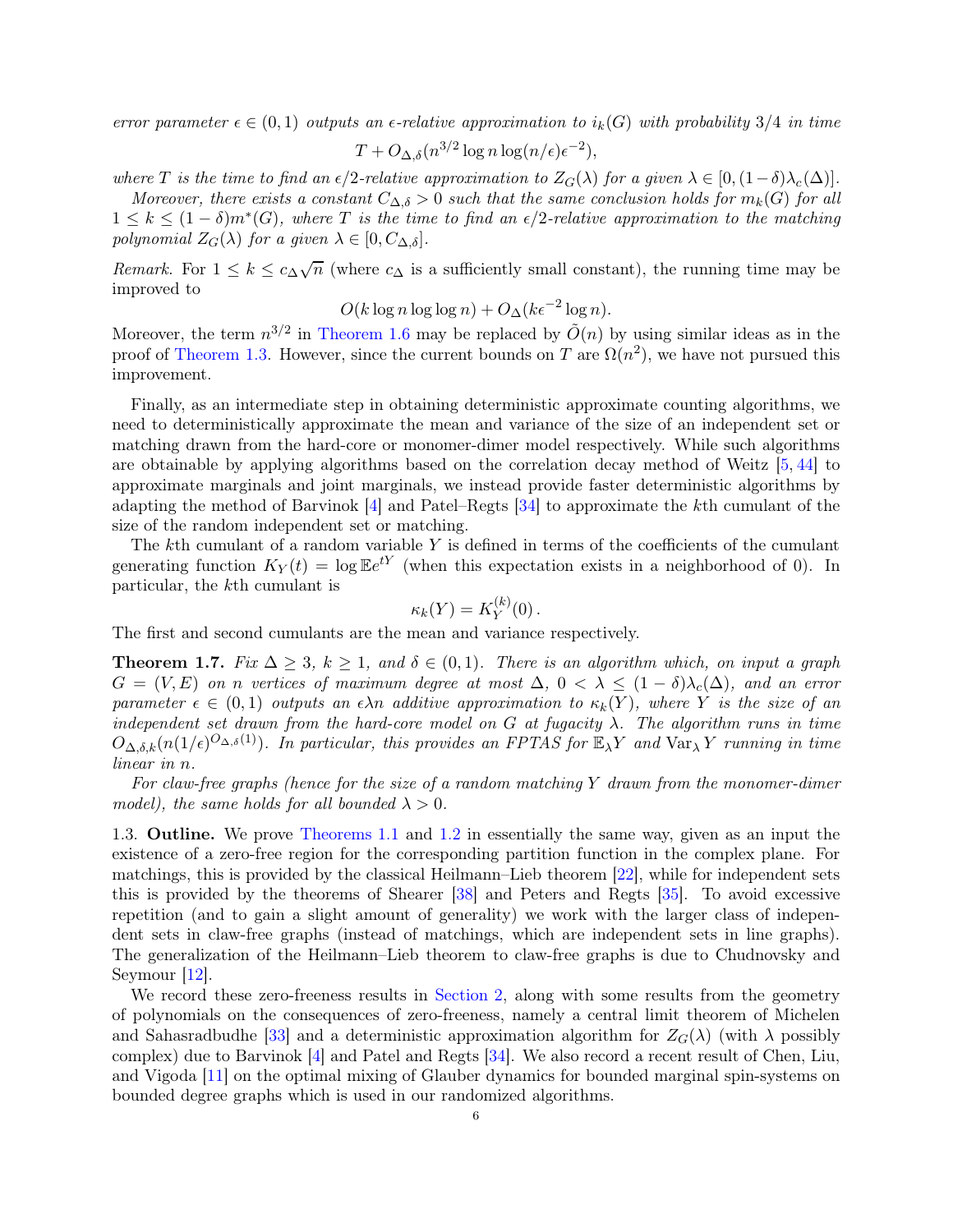<span id="page-6-3"></span>In [Section 3,](#page-8-0) we prove the local central limit theorem for the hard-core model [\(Theorem 1.5\)](#page-3-0). Our proof uses both the aforementioned central limit theorem and a variant of the technique of Dobrushin and Tirozzi [\[16\]](#page-24-16) who proved local central limit theorems for spin models on the integer lattice  $\mathbb{Z}^d$ .

In [Section 4,](#page-11-0) we prove our deterministic algorithmic results [Theorems 1.1](#page-1-0) and [1.2.](#page-1-1)

In [Section 5,](#page-15-1) we prove our randomized algorithmic results [Theorems 1.3](#page-2-0) and [1.6.](#page-4-0)

In [Section 6,](#page-19-0) we provide a proof of [Theorem 1.5](#page-3-0) when  $\lambda$  is sufficiently small as a function of  $\Delta$ using the cluster expansion, a tool from classical statistical physics. While not necessary for the main results, we include this since the proof is simpler and perhaps more intuitive.

Finally, in [Section 7,](#page-22-0) we prove [Theorem 1.7.](#page-5-0)

1.4. **Notation.** Throughout, we reserve the random variable  $Y$  for the size of a random independent set drawn from the hard-core model on a graph  $G$ . We use subscripts to indicate the fugacity, e.g.  $\mathbb{E}_{\lambda} Y$  and  $\text{Var}_{\lambda} Y$ . We let  $\alpha_G(\lambda)$  denote the occupancy fraction of the hard-core model on G at fugacity  $\lambda$ ; that is,  $\alpha_G(\lambda) = \frac{\mathbb{E}\lambda Y}{|V(G)|}$ . We let Z be a standard normal random variable and  $\mathcal{N}(x) = e^{-x^2/2}/\sqrt{2\pi}$  denote its density.

Dependence of various constants on input parameters will often be important; we will write  $f(n) = O_\Delta(1)$ , for instance, to mean that f is bounded by a constant that depends only on  $\Delta$ .

## 2. Preliminaries

<span id="page-6-0"></span>**Definition 2.1.** Let  $z_1, z_2 \in \mathbb{C}$ . We say that  $z_1$  is a  $\delta$ -additive,  $\epsilon$ -relative approximation of  $z_2$  if  $z_1 = re^{i\theta}z_2 + z_3$  for some  $e^{-\epsilon} \le r \le e^{\epsilon}$ ,  $\theta \in \mathbb{R}$ ,  $|\theta| \le \epsilon$  and  $z_3 \in \mathbb{C}$ ,  $|z_3| \le \delta$ . When  $\delta = 0$ , we simply say that  $z_1$  is an  $\epsilon$ -relative approximation of  $z_2$ .

The following theorem combines results of Shearer [\[38\]](#page-25-12) on the non-vanishing of the independence polynomial in a complex disk, Peters and Regts [\[35\]](#page-25-9) on the non-vanishing of the independence polynomial in a complex neighborhood of  $(0, \lambda_c(\Delta))$ , and Chudnovsky and Seymour [\[12\]](#page-24-15) on the real-rootedness of the independence polynomial of claw-free graphs (extending the Heilmann–Lieb theorem on the real-rootedness of the matching polynomial [\[22\]](#page-24-9)).

<span id="page-6-1"></span>**Theorem [2](#page-6-1).2** ([\[12,](#page-24-15) [22,](#page-24-9) [35,](#page-25-9) [38\]](#page-25-12)). *Let*  $\Delta \geq 3$  *and*  $\delta \in (0,1)$ *. There exists*  $c_{2,2} = c_{\delta,\Delta} > 0$  *such that for any graph*  $G = (V, E)$  *with maximum degree at most*  $\Delta$ *, the partition function*  $Z_G(\lambda)$  *of the hard-core model does not vanish on the region*

$$
\mathcal{R}_{\delta,\Delta} := \{ z \in \mathbb{C} : 0 \leq \Re(z) \leq (1-\delta)\lambda_c(\Delta), |\Im(z)| \leq c_{\delta,\Delta} \} \cup \{ z \in \mathbb{C} : |z| < (\Delta - 1)^{\Delta - 1}/\Delta^{\Delta} \}.
$$

*Moreover, if* G *is claw-free, then all of the roots of*  $Z_G(\lambda)$  *are on the negative real axis below*  $-e/(\Delta+1)$ *. In particular,*  $Z_G(\lambda)$  *does not vanish on the region* 

$$
\mathcal{C}_{\Delta}:=\mathbb{C}\setminus\{z\in\mathbb{C}:\Re(z)\leq-e/(\Delta+1)\}.
$$

Next, we record two consequences of the above zero-free regions of the partition function. The first is an FPTAS for  $Z_G(\lambda)$ , provided that  $\lambda \in \mathbb{C}$  lies in the zero-free region, and follows by using Barvinok's method [\[4\]](#page-24-11) and the work of Patel and Regts [\[34\]](#page-25-8).

<span id="page-6-2"></span>**Theorem 2.3** ([\[4,](#page-24-11)[34\]](#page-25-8)). Let  $\Delta \geq 3$  and  $\delta \in (0,1)$ . There exists a deterministic algorithm which, *on input a graph*  $G = (V, E)$  *on n vertices with maximum degree at most*  $\Delta$ *, a (possibly complex) fugacity*  $\lambda \in \mathcal{R}_{\delta,\Delta}$ *, and an approximation parameter*  $\epsilon \in (0,1)$ *, returns an*  $\epsilon$ *-relative approximation of*  $Z_G(\lambda)$  *in time*  $(n/\epsilon)^{O_{\delta,\Delta}(1)}$ *.* 

*Moreover, if* G *is claw-free, then the same conclusion holds for any*  $\lambda \in C_{\Delta}$  *with running time*  $(n/\epsilon)^{O_{\Delta,|\lambda|}(1)}.$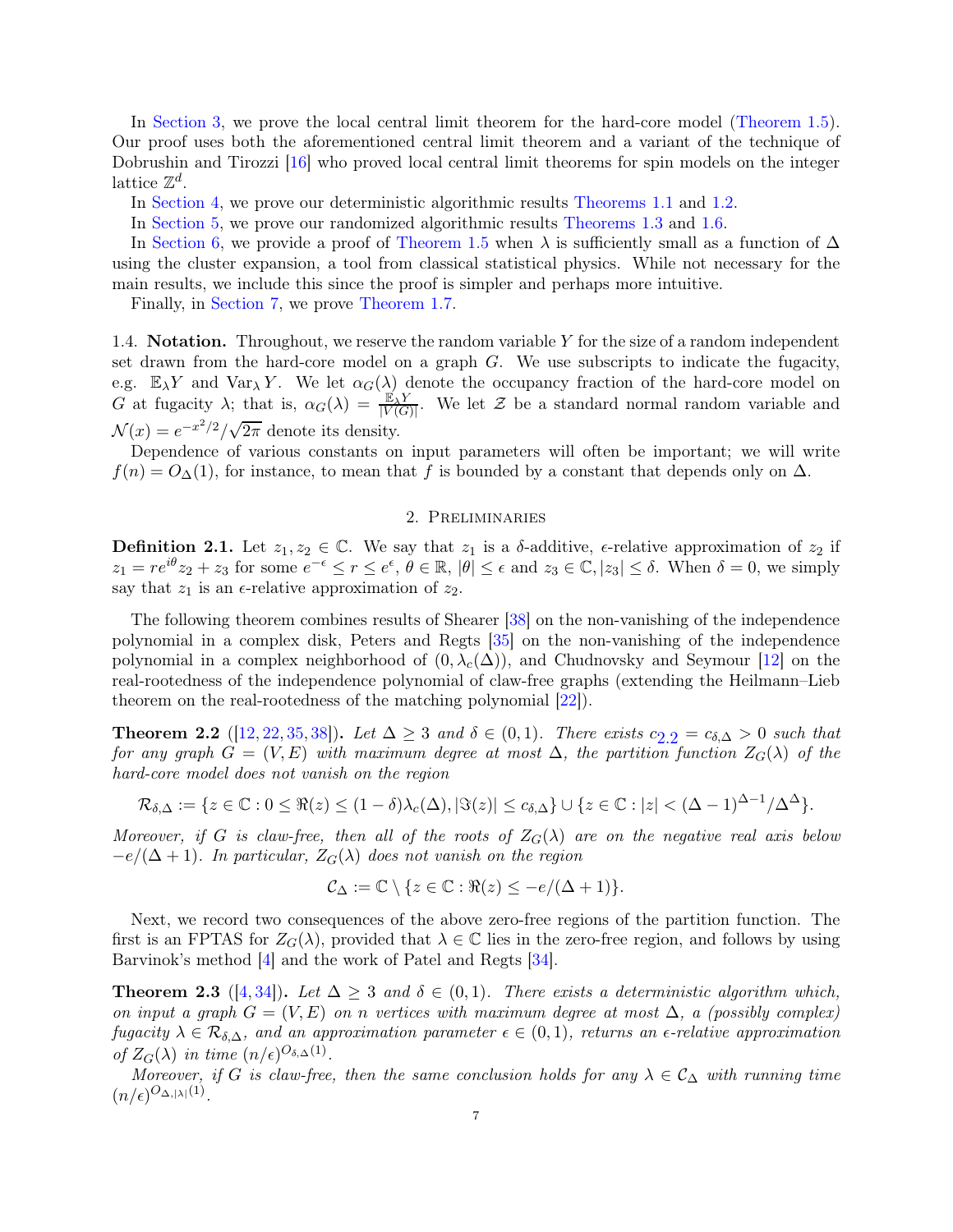<span id="page-7-3"></span>The second is a result of Michelen and Sahasradbudhe [\[33\]](#page-25-13) on converting zero-free regions of probability generating functions into central limit theorems. We note that in order to establish our results with slightly worse quantitative dependencies, earlier results of Lebowitz, Pittel, Ruelle, and Speer [\[30\]](#page-25-14) are sufficient.

<span id="page-7-0"></span>**Theorem 2.4** ([\[33,](#page-25-13) Theorem 1.2]). Let X be a random variable taking values in  $\{0, 1, \ldots, n\}$  with *mean*  $\mu$  *and variance*  $\sigma^2$  *and let*  $f_X(z) = \sum_{k=0}^n \mathbb{P}[X = k]z^k$  *denote its probability generating function. Let*  $\delta = \min_{\zeta} |\zeta - 1|$ *, where*  $\zeta$  *ranges over the (complex) roots of*  $f_X$ *. Then,* 

$$
\sup_{t \in \mathbb{R}} |\mathbb{P}[(X - \mu)/\sigma \le t] - \mathbb{P}[\mathcal{Z} \le t]| = O\bigg(\frac{\log n}{\delta \sigma}\bigg).
$$

For our proof of the LCLT for the hard-core model, we will need the following simple lemma. The precise version we state here appears in work of Berkowitz [\[6\]](#page-24-17) on quantitative local central limit theorems for triangle counts in  $\mathbb{G}(n, p)$  and has been used, for instance, in further work on local central limit theorems for general subgraph counts in random graphs [\[37\]](#page-25-15); we include the short proof for the reader's convenience.

<span id="page-7-1"></span>**Lemma 2.5** ([\[6,](#page-24-17) Lemma 3]). Let X be a random variable supported on the lattice  $\mathcal{L} = \alpha + \beta \mathbb{Z}$  and let  $\mathcal{N}(x) = e^{-x^2/2}/\sqrt{2\pi}$  denote the density of the standard normal distribution. Then

$$
\sup_{x \in \mathcal{L}} |\beta \mathcal{N}(x) - \mathbb{P}[X = x]| \le \beta \int_{-\pi/\beta}^{\pi/\beta} \left| \mathbb{E}[e^{itX}] - \mathbb{E}[e^{it\mathcal{Z}}] \right| dt + e^{-\pi^2/(2\beta^2)}.
$$

*Proof.* Let  $\varphi_X(t) = \mathbb{E}e^{itX}$  and  $\varphi(t) = \mathbb{E}e^{it\mathcal{Z}}$ . By Fourier inversion on lattices and by Fourier inversion on R, we have for  $x \in \mathcal{L}$  that

$$
\mathbb{P}[X=x] = \frac{\beta}{2\pi} \int_{-\pi/\beta}^{\pi/\beta} \varphi_X(t) e^{-itx} dt, \qquad \mathcal{N}(x) = \frac{1}{2\pi} \int_{-\infty}^{\infty} \varphi(t) e^{-itx} dt.
$$

Therefore

$$
|\beta \mathcal{N}(x) - \mathbb{P}[X = x]| = \frac{\beta}{2\pi} \left| \int_{-\infty}^{\infty} \varphi(t) e^{-itx} dt - \int_{-\pi/\beta}^{\pi/\beta} \varphi_X(t) e^{-itx} dt \right|
$$
  

$$
\leq \frac{\beta}{2\pi} \int_{-\pi/\beta}^{\pi/\beta} |\varphi(t) - \varphi_X(t)| dt + \frac{\beta}{2\pi} \left| \int_{|t| > \pi/\beta} e^{-itx} \varphi(t) dt \right|
$$
  

$$
\leq \beta \int_{-\pi/\beta}^{\pi/\beta} |\varphi(t) - \varphi_X(t)| dt + e^{-\pi^2/(2\beta^2)},
$$

where we used a standard tail bound on Gaussian integrals in the last line. Taking the supremum over  $x \in \mathcal{L}$  completes the proof.

<span id="page-7-2"></span>For our randomized algorithms, we will make use of recent results of Chen, Liu, and Vigoda [\[11\]](#page-24-8) establishing optimal mixing of the Glauber dynamics for bounded-degree spin systems.

**Theorem 2.6** ([\[11\]](#page-24-8)). Let  $\Delta \geq 3$  and  $\delta \in (0,1)$ . For every graph  $G = (V, E)$  on n vertices with *maximum degree at most*  $\Delta$  *and for every*  $0 < \lambda \leq (1 - \delta)\lambda_c(\Delta)$ , the  $\epsilon$ -mixing time of the Glauber *dynamics for the hard-core model on* G at fugacity  $\lambda$  *is*  $O_{\Delta,\delta}(n \log(n/\epsilon))$ *.* 

*Moreover, for any*  $C > 0$ , the same conclusion holds for all line graphs  $G = (V, E)$  on n vertices *with maximum degree at most* ∆ *and any* 0 < λ ≤ C*, with the implicit constant depending on* ∆ *and* C*.*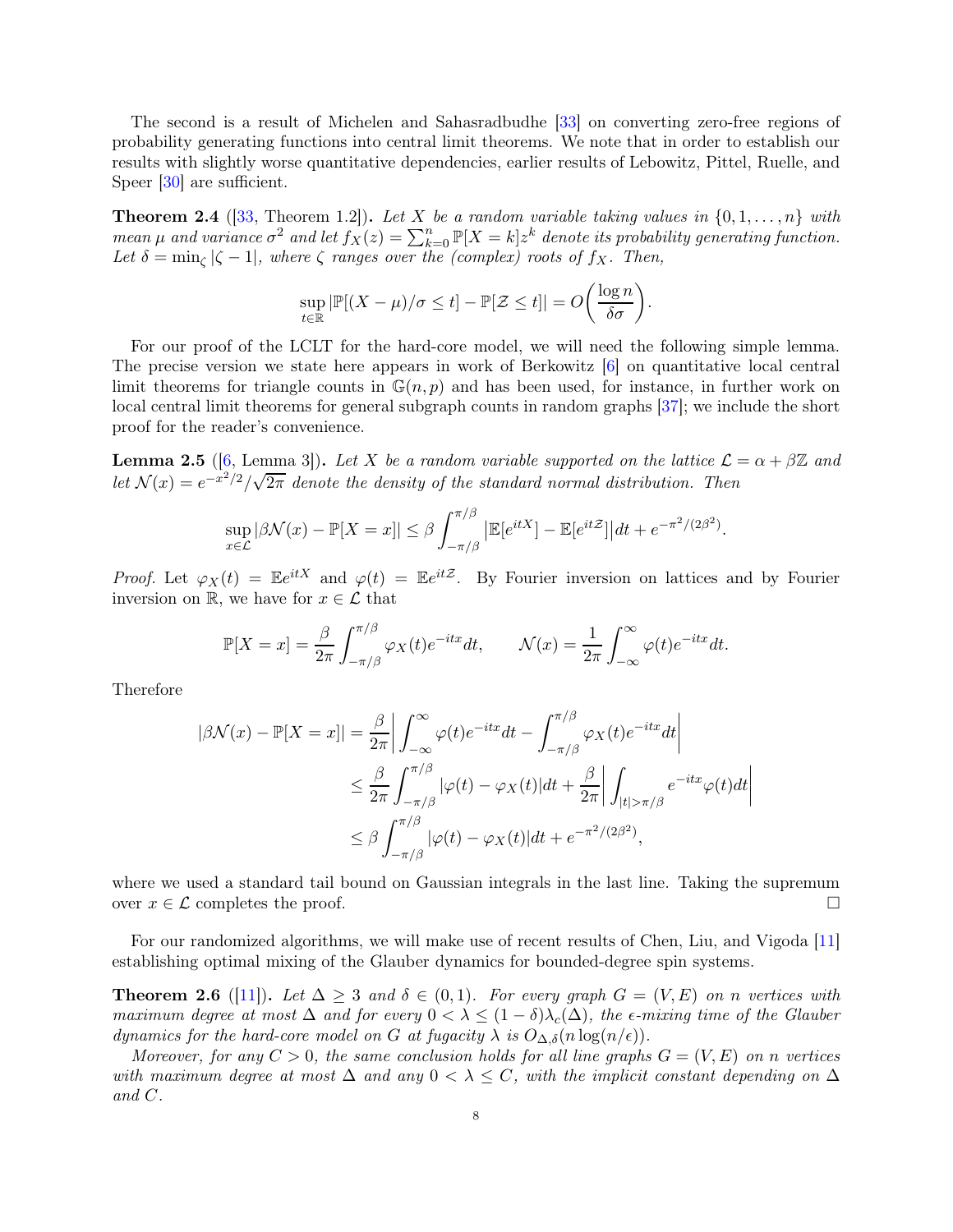#### 3. Proof of the local central limit theorem

<span id="page-8-4"></span><span id="page-8-1"></span><span id="page-8-0"></span>The goal of this section is to prove the following quantitative version of [Theorem 1.5.](#page-3-0)

**Theorem 3.1.** *Fix*  $\Delta \geq 3$  *and*  $\delta > 0$ *. Let*  $\lambda \in (0, \lambda_c(\Delta) - \delta)$ *. Given a graph* G *on n vertices with maximum degree at most* ∆*, draw a random independent set* I *from the hard core model* µ *with fugacity*  $\lambda$  *and let*  $Y = |I|$ *. Let*  $\mu = \mathbb{E}_{\lambda} Y$  *and*  $\sigma^2 = \text{Var}_{\lambda} Y$ *. Then* 

$$
\sup_{t\in\mathbb{Z}}|\sigma^{-1}\mathcal{N}((t-\mu)/\sigma)-\mathbb{P}[Y=t]|=O_{\Delta,\delta}\bigg(\min\bigg(\frac{(\log n)^{5/2}}{\sigma^2},\frac{1}{\sigma^2}+\frac{\sigma^6(\log n)^2}{n}\bigg)\bigg).
$$

*Moreover, if* G *is claw-free, then the same conclusion holds for any*  $\lambda \in (0, C)$ *, with the implicit constant depending on*  $\Delta$  *and*  $C$ *.* 

*Remark.* [Lemma 3.2](#page-8-2) below shows that  $\sigma^2 = \Theta_{\Delta}(\lambda n)$  (or  $\sigma^2 = \Theta_{\Delta,C}(\lambda n)$  in the case of claw-free graphs). Thus, for fixed  $\Delta, \delta, C$  and for a sequence of  $\lambda_n$  in the appropriate region for which  $\lambda_n n \to \infty$ , we see that the right hand goes to 0, thereby establishing the qualitative claim of [Theorem 1.5.](#page-3-0)

<span id="page-8-2"></span>The proof of [Theorem 3.1](#page-8-1) requires a few steps. First, we use the zero-free regions given by [Theorem 2.2](#page-6-1) in order to bound  $\sigma$ .

Lemma 3.2. *Let* ∆ ≥ 3 *and* δ ∈ (0, 1)*. For any graph* G = (V, E) *on* n *vertices with maximum degree at most*  $\Delta$  *and for all*  $\lambda \in (0, \lambda_c(\Delta) - \delta)$ *, we have* 

$$
\frac{\lambda n}{(\Delta+1)(1+\lambda)^{2+\Delta}} \leq \text{Var}_{\lambda} Y \leq C_{\delta,\Delta} \lambda n \,.
$$

*Moreover, if* G *is claw-free, then for all*  $\lambda > 0$ *,* 

$$
\frac{\lambda n}{(\Delta+1)(1+\lambda)^{2+\Delta}} \leq \text{Var}_{\lambda} Y \leq C_{\Delta} \lambda n \,.
$$

*Proof.* The lower bounds follow from [\[14,](#page-24-2) Lemma 9]. For the upper bounds, let  $N = \alpha(G) \leq n$  be the independence number of G (which is also the degree of  $Z_G(\lambda)$  as a polynomial in  $\lambda$ ). Since the constant term of the polynomial  $Z_G(\lambda)$  is 1, we can write

$$
Z_G(\lambda) = \prod_{j=1}^N (1 - \lambda r_j)
$$

where  $r_1, \ldots, r_N$  are the inverses of the complex roots of  $Z_G(\lambda)$ . Then

$$
\operatorname{Var}_{\lambda} Y = \lambda^2 (\log Z_G(\lambda))'' + \lambda (\log Z_G(\lambda))'
$$
  
= 
$$
-\sum_{j=1}^N \left( \frac{\lambda^2 r_j^2}{(1 - \lambda r_j)^2} + \frac{\lambda r_j}{1 - \lambda r_j} \right)
$$
  
= 
$$
-\lambda \sum_{j=1}^N \frac{r_j}{(1 - \lambda r_j)^2}.
$$

By [Theorem 2.2,](#page-6-1)  $|r_j| = O(\Delta)$  and  $|1/(1 - \lambda r_j)^2| = O_{\delta,\Delta}(1)$  when  $\lambda \in (0, \lambda_c(\Delta) - \delta)$ . In the case of claw-free graphs,  $|1/(1 - \lambda r_j)^2| = O_{\Delta}(1)$  for all  $\lambda \ge 0$  by [Theorem 2.2.](#page-6-1) Combining these estimates completes the proof.  $\Box$ 

<span id="page-8-3"></span>Next, we control the low Fourier phases of our random variable.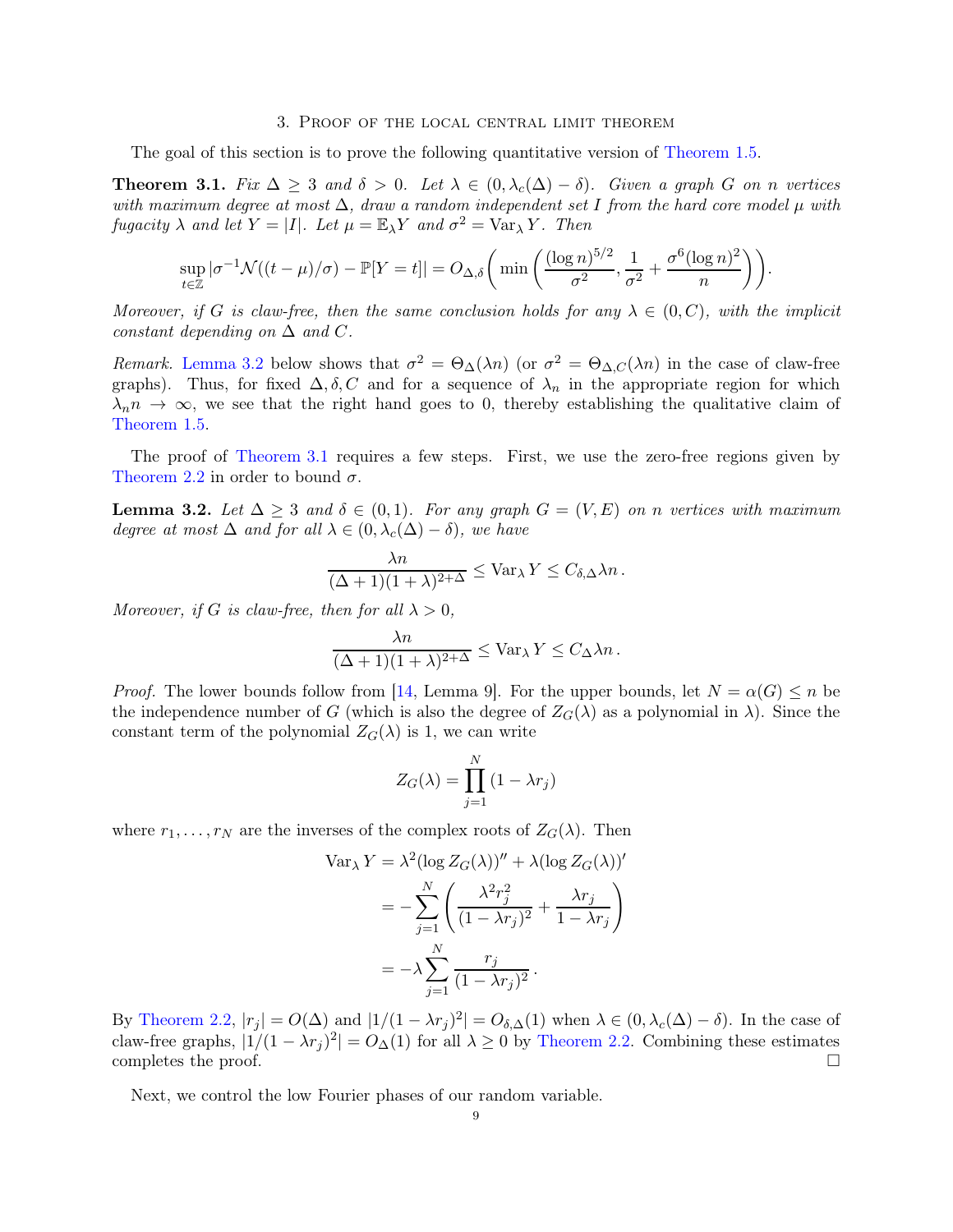<span id="page-9-2"></span>**Lemma 3.3.** Let  $\Delta > 3$  and  $\delta \in (0,1)$ . For any graph  $G = (V, E)$  on n vertices with maximum *degree at most*  $\Delta$  *and for any*  $\lambda \in (0, \lambda_c(\Delta) - \delta)$ *, we have for all*  $t \in \mathbb{R}$  *that* 

$$
|\mathbb{E}[e^{itX}] - \mathbb{E}[e^{it\mathcal{Z}}]| = O_{\Delta,\delta}\bigg(\frac{(|t|(\log n)^{3/2} + \log n)}{\sigma}\bigg),\,
$$

*where*  $X = (Y - \mu)/\sigma$ .

*Moreover, if* G *is claw-free, then the same conclusion holds for all*  $\lambda > 0$  *with the implicit constant depending only on* ∆*.*

*Proof.* We prove the statement for general graphs; the proof for claw-free graphs is completely analogous. By [Theorem 2.4](#page-7-0) combined with the zero-free region from [Theorem 2.2](#page-6-1) we have for all  $t \in \mathbb{R}$  that

<span id="page-9-0"></span>
$$
|\mathbb{P}[X \le t] - \mathbb{P}[\mathcal{Z} \le t]| = O_{\Delta,\delta}\left(\frac{\log n}{\sigma}\right). \tag{3.1}
$$

Let  $X'$  be X convolved with a centered Gaussian of infinitesimally small variance so that  $X'$  has density with respect to the Lebesgue measure on  $\mathbb{R}$ ; it suffices to prove the claim for  $X'$  and then pass to the limit. For this, we note that

$$
\mathbb{E}[e^{itX'}] = \int_{-\infty}^{\infty} e^{itz} p_{X'}(z) dz
$$
  
\n
$$
= \int_{|z| \leq \tau} e^{itz} p_{X'}(z) dz \pm \mathbb{P}[|X'| \geq \tau]
$$
  
\n
$$
= \left[ e^{itz} \left( \int_{-\tau}^{z} p_{X'}(z') dz' \right) \right] \Big|_{z=-\tau}^{z=\tau} - \int_{-\tau}^{\tau} it e^{itz} \left( \int_{-\tau}^{z} p_{X'}(z') dz' \right) dz \pm \mathbb{P}[|X'| \geq \tau]
$$
  
\n
$$
= e^{it\tau} - \int_{-\tau}^{\tau} it e^{itz} \left( \int_{-\tau}^{z} p_{X'}(z') dz' \right) dz \pm \mathbb{P}[|X'| \geq \tau] - e^{it\tau} \mathbb{P}[|X'| \geq \tau]
$$
  
\n
$$
= e^{it\tau} - \int_{-\tau}^{\tau} it e^{itz} \mathbb{P}[X' \in [-\tau, z]] dz \pm \mathbb{P}[|X'| \geq \tau] - e^{it\tau} \mathbb{P}[|X'| \geq \tau]
$$
  
\n
$$
= e^{it\tau} - \int_{-\tau}^{\tau} it e^{itz} \mathbb{P}[X' \in [-\tau, z]] dz + e^{i\theta} \cdot O_{\Delta, \delta} \left( \frac{\log n}{\sigma} + e^{-\tau^2/4} \right),
$$

for some  $\theta \in [0, 2\pi)$ , where in the last line, we have used  $(3.1)$  along with a standard Gaussian tail bound. Applying the same calculation to  $\mathcal Z$  instead of  $X'$  and taking the difference, we find that

$$
|\mathbb{E}[e^{itX'}] - \mathbb{E}[e^{itZ}]| \le |t| \left| \int_{-\tau}^{\tau} |\mathbb{P}[X' \in [-\tau, z]] - \mathbb{P}[\mathcal{Z} \in [-\tau, z]]| \, dz \right| + O_{\Delta, \delta} \left( \frac{\log n}{\sigma} + e^{-\tau^2/4} \right)
$$
  

$$
\le O_{\Delta, \delta} \left( \frac{(|\tau t| + 1) \log n}{\sigma} + e^{-\tau^2/4} \right).
$$

Since  $\sigma \leq n$ , setting  $\tau = \sqrt{8 \log n}$  gives the desired conclusion.

<span id="page-9-1"></span>Finally, we control the high Fourier phases of our random variable, following a similar strategy to that of Dobrushin and Tirozzi [\[16\]](#page-24-16). We need the following elementary lemma.

**Lemma 3.4.** *Let*  $G = (V, E)$  *be a graph on n vertices with maximum degree at most*  $\Delta$ *. Then, there exists a subset*  $S \subseteq V$  *of size*  $\Omega(n/\Delta^3)$  *such that all vertices in* S *are pairwise distance at least* 4 *with respect to the graph distance. Moreover, there is an algorithm to find such a subset* S *in time*  $O_{\Delta}(n)$ *.* 

*Proof.* Let  $v_1, \ldots, v_n$  denote an arbitrary enumeration of the vertices. Initialize  $S = \emptyset$ . Consider the greedy algorithm which, at each time step, adds the first available vertex to the set  $S$  and removes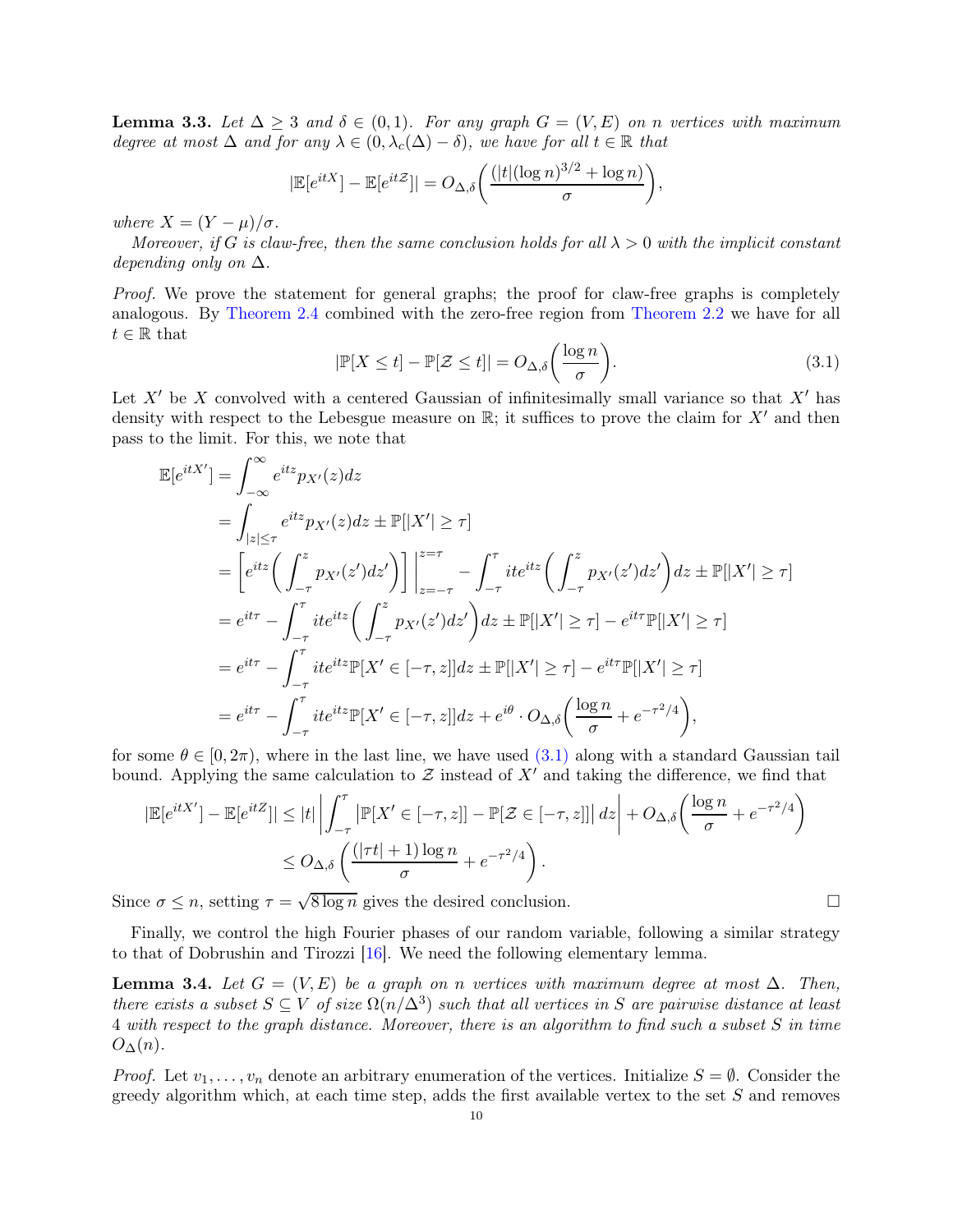all vertices within distance 3 of this vertex from consideration. The algorithm stops when there are no more available vertices. The algorithm runs in time  $O_{\Delta}(n)$  and outputs a set S such that any two vertices in S have graph distance at least 4. Moreover, since at each time,  $O(\Delta^3)$  vertices are removed, it follows that  $|S| = \Omega(n/\Delta^3)$ . ).  $\qquad \qquad \Box$ 

<span id="page-10-0"></span>**Lemma [3](#page-10-0).5.** Let  $\Delta \geq 3$  and  $C \geq 1$ . There exists  $c_{3.5}(\Delta, C) > 0$  satisfying the following. For *any graph*  $G = (V, E)$  *on* n *vertices with maximum degree at most*  $\Delta$  *and for any*  $\lambda \in (0, C]$ *, let*  $X = (Y - \mu)/\sigma$ . Then, for all  $t \in [-\pi\sigma, \pi\sigma]$ , we have

$$
|\mathbb{E}[e^{-itX}]| \le \exp(-c_{3.5}(\Delta, C)\lambda nt^2/\sigma^2).
$$

*Proof.* Rewriting the claim, it suffices to prove that for all  $t \in \mathbb{R}$ ,  $|t| \leq \pi$ ,

$$
|\mathbb{E}[e^{-itY}]| \le \exp(-c_{\Delta,C}\lambda nt^2).
$$

Let S be a 4-separated set of vertices of G of size  $s = \Omega(n/\Delta^3)$  coming from [Lemma 3.4.](#page-9-1) Let T be the set of vertices that are at distance at least 2 from S in G and let  $G[T]$  denote the graph on T induced by G. Let  $\nu$  denote the distribution on  $\mathcal{I}(G[T])$  induced by the hard-core model. We sample I by first sampling  $J \sim \nu$  and then sampling from the conditional distribution (induced by the hard-core model and J) on  $\mathcal{I}(G[v \cup N(v)])$  for each  $v \in S$ . The key observation is that these conditional distributions are mutually independent. In particular, given  $J$ , we can write

$$
Y \stackrel{d}{=} |J| + X_1 + \cdots + X_s
$$

where each  $X_j$  is an independent random variable with support in  $\{0, \ldots, \Delta + 1\}$ , a probability mass at 0 of  $\Omega_{\Delta,C}(1)$ , and a probability mass of  $\Omega_{\Delta,C}(\lambda)$  at 1. Note that the implicit constant in  $\Omega$ does not depend on the specific realisation of J.

We claim that for all  $|t| \leq \pi$  and all  $j \in [s]$ , for any realisation of J,

$$
|\mathbb{E}e^{-itX_j}| \le 1 - c\lambda t^2
$$

for some absolute  $c = c_{\Delta,C} > 0$ . Indeed, for any realisation of J, letting  $X'_{j}$  denote an independent copy of  $X_j$ , we have

$$
|\mathbb{E}e^{-itX_j}|^2 = \mathbb{E}e^{it(X_j - X'_j)}
$$
  
\n
$$
= \mathbb{P}[X_j = X'_j] + \sum_{k=1}^{\Delta+1} (\mathbb{P}[X_j - X'_j = k] + \mathbb{P}[X'_j - X_j = k])\cos(kt)
$$
  
\n
$$
\leq \mathbb{P}[X_j = X'_j] + \sum_{k=2}^{\Delta+1} (\mathbb{P}[X_j - X'_j = k] + \mathbb{P}[X'_j - X_j = k]) + 2\mathbb{P}[X_j - X'_j = 1]\cos(t)
$$
  
\n
$$
= 1 - 2\mathbb{P}[X_j - X'_j = 1] + 2\mathbb{P}[X_j - X'_j = 1]\cos(t)
$$
  
\n
$$
= 1 - 2\mathbb{P}[X_j - X'_j = 1](1 - \cos(t))
$$
  
\n
$$
\leq 1 - \frac{1}{4}\mathbb{P}[X_j - X'_j = 1]t^2 \leq 1 - \frac{1}{4}\mathbb{P}[X_j = 1]\mathbb{P}[X'_j = 0]t^2 \leq 1 - c_{\Delta,C}\lambda t^2,
$$

as claimed.

Finally, we have that for any  $t \in [-\pi, \pi]$ ,

$$
|\mathbb{E}[e^{-itY}]| \le \max_{J} |\mathbb{E}[e^{-itY} | J]|
$$

$$
= \max_{J} \prod_{j=1}^{s} |\mathbb{E}e^{-itX_j}|
$$

$$
\le (1 - c_{\Delta,C} \lambda t^2)^{s/2}
$$
<sup>11</sup>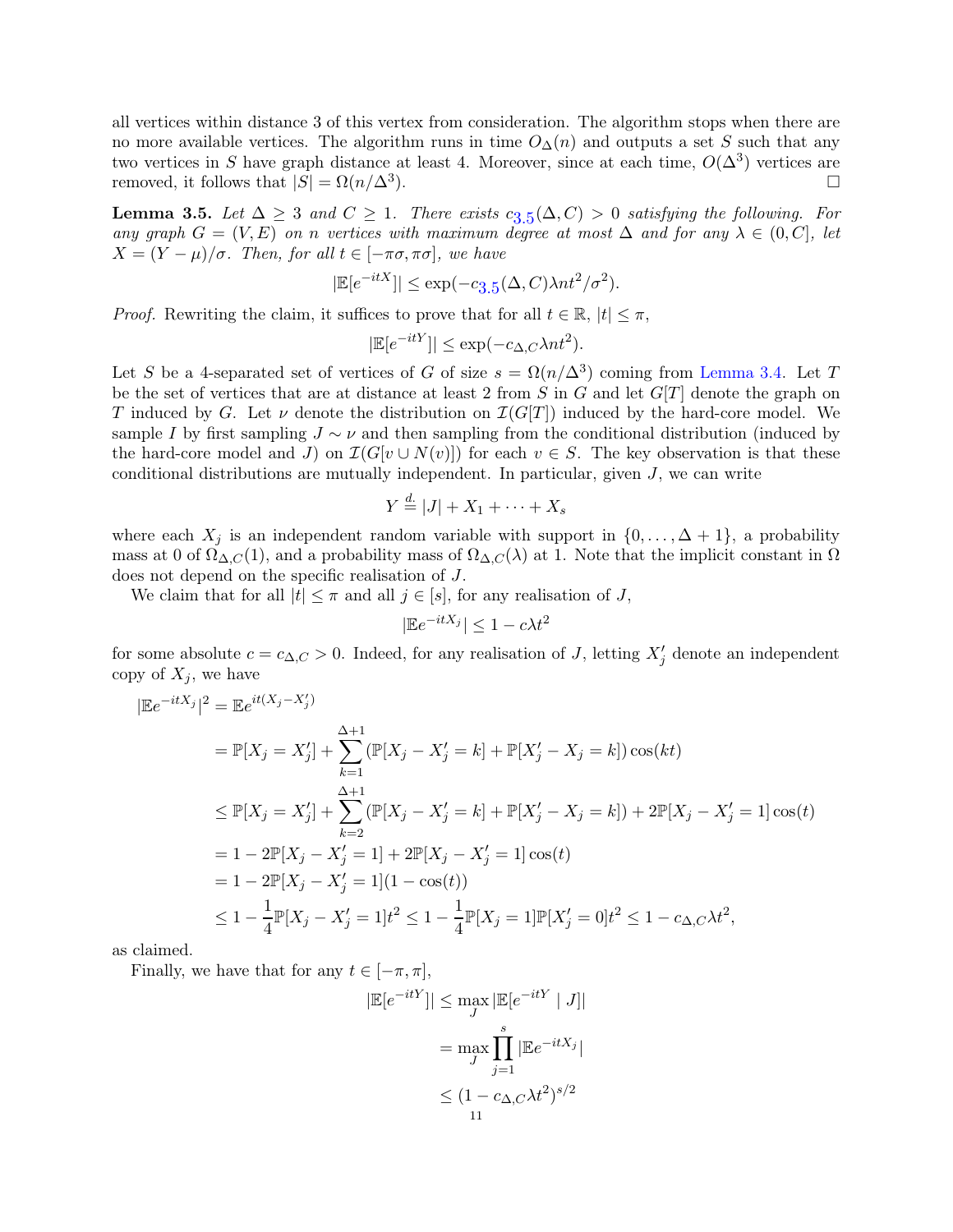$$
\leq \exp(-c'n\lambda t^2),
$$

<span id="page-11-2"></span>for an appropriate  $c' = c'_{\Delta,C} > 0$  and the result follows.

## 3.1. Finishing the proof. We now prove [Theorem 3.1.](#page-8-1)

*Proof of [Theorem 3.1.](#page-8-1)* We prove the result for general graphs; the proof for claw-free graphs is essentially identical. Applying [Lemma 2.5](#page-7-1) to  $X = (Y - \mu)/\sigma \in \alpha + \beta \mathbb{Z}$ , where  $\alpha = -\mu/\sigma$  and  $\beta = 1/\sigma$ , and using [Lemmas 3.2,](#page-8-2) [3.3,](#page-8-3) and [3.5](#page-10-0) we see that for  $\sigma \geq 2$ ,

$$
\sup_{x \in \mathcal{L}} |\beta \mathcal{N}(x) - \mathbb{P}[X = x]| \leq \frac{1}{\sigma} \int_{-\pi\sigma}^{\pi\sigma} |\mathbb{E}[e^{itX}] - \mathbb{E}[e^{itZ}]| dt + e^{-\pi^2 \sigma^2/2}
$$
  
\n
$$
\lesssim_{\Delta, \delta} \frac{1}{\sigma} \int_{-\pi\sigma}^{\pi\sigma} \min \left( \frac{|t|(\log n)^{3/2} + \log n}{\sigma}, e^{-c_{3.5}\lambda nt^{2}/\sigma^{2}} + e^{-t^{2}/2} \right) dt + e^{-\pi^2 \sigma^2/2}
$$
  
\n
$$
\lesssim_{\Delta, \delta} \frac{1}{\sigma} \int_{-\pi\sigma}^{\pi\sigma} \min \left( \frac{|t|(\log n)^{3/2} + \log n}{\sigma}, e^{-c_{\Delta, \delta}t^{2}} + e^{-t^{2}/2} \right) dt + e^{-\pi^2 \sigma^2/2}
$$
  
\n
$$
\lesssim_{\Delta, \delta} \frac{1}{\sigma} \int_{-C_{\Delta, \delta} \sqrt{\log \sigma}}^{C_{\Delta, \delta} \sqrt{\log \sigma}} \frac{|t|(\log n)^{3/2} + \log n}{\sigma} dt + \frac{1}{\sigma^2}
$$
  
\n
$$
\lesssim_{\Delta, \delta} \frac{(\log n)^{5/2}}{\sigma^{2}}.
$$

This gives the first term in the minimum in the statement of [Theorem 3.1.](#page-8-1) For the second term, we may assume that  $1 \le \sigma < \log n$ . Let  $\lambda' = \lambda/(1+\lambda)$  and observe that the hard-core distribution at fugacity  $\lambda$  is identical to the product distribution  $\text{Ber}(\lambda')^{\otimes V}$  conditioned on the configuration being an independent set. Here,  $\text{Ber}(\lambda')$  is the random variable which is 1 (or occupied) with probability  $\lambda'$ and 0 (or unoccupied) otherwise. A trivial union bound argument shows that a random sample from  $\text{Ber}(\lambda')^{\otimes V}$  is an independent set with probability at least  $1-\lambda'^2\Delta n = 1-O_{\Delta}(\lambda^2\Delta n) = 1-O_{\Delta}(\sigma^4/n)$ , where we have used [Lemma 3.2.](#page-8-2) Therefore, the probability of any configuration under the hardcore model is within a factor of  $1 \pm O_{\Delta}(\sigma^4/n)$  of the probability of the same configuration under  $\mathrm{Ber}(\lambda')^{\otimes V}.$ 

Let Y' denote the random variable counting the number of 1s in a random sample from  $\text{Ber}(\mu)^{\otimes V}$ , and let  $\mu'$  and  $\sigma'$  denote the mean and standard deviation of Y'. Then, by the classical DeMoivre-Laplace central limit theorem (see [\[36,](#page-25-16) Chap. VII, Theorem (4)] for the quantitative version used here), we get that for any integer  $k$ ,

$$
\left| \mathbb{P}[Y'=k] - \frac{1}{\sigma'} \mathcal{N}\left(\frac{k-\mu'}{\sigma'}\right) \right| = O\left(\frac{1}{\sigma'^2}\right).
$$

Moreover, from the comparison between the hard-core model and  $\text{Ber}(\lambda')^{\otimes V}$  mentioned above, as well as the Chernoff bound for the Binomial distribution, we see that

$$
\mathbb{P}[Y=k] = \mathbb{P}[Y'=k] \pm O_{\Delta}(\sigma^4/n)
$$

$$
\mu = \mu'(1 \pm O_{\Delta}(\sigma^4 \log n/n))
$$

$$
\sigma^2 = \sigma'^2(1 \pm O_{\Delta}(\sigma^6 (\log n)^2/n)).
$$

<span id="page-11-0"></span>Substituting this in the above gives the desired conclusion.  $\Box$ 

#### 4. Deterministic algorithms

<span id="page-11-1"></span>For our deterministic algorithms, we will need the following preliminary lemma, which allows us to find a 'good' fugacity at which to either apply the LCLT directly or algorithmize its proof.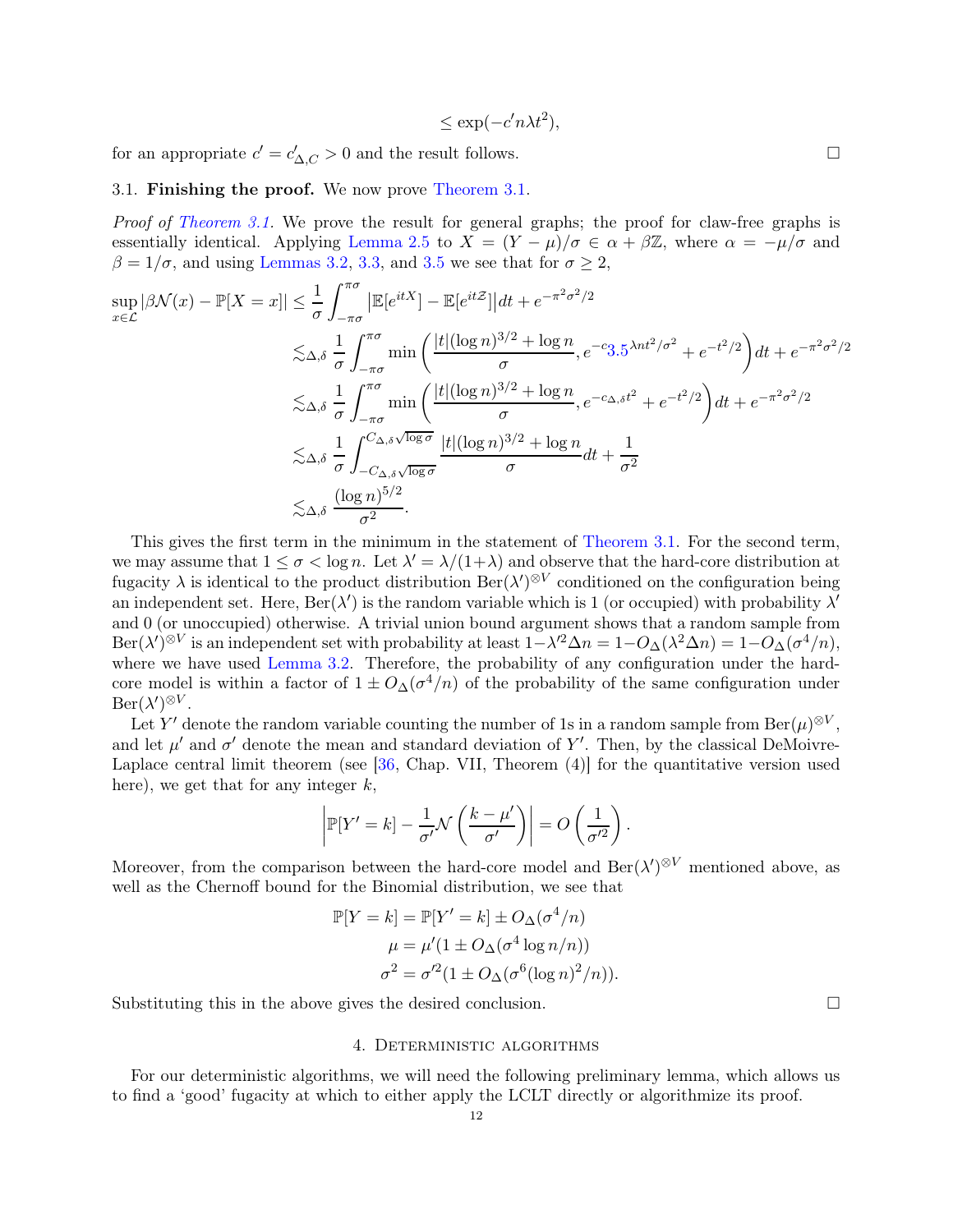<span id="page-12-1"></span>**Lemma [4](#page-11-1).1.** Let  $\Delta \geq 3$  and  $\delta \in (0, 1/2)$ . There exists a constant  $C_{4,1} = C_{4,1}(\Delta, \delta) \geq 1$  for which *the following holds.*

*For any*  $\alpha \leq (1-\delta)\alpha_c(\Delta)$ , there exists a unique  $\lambda_* < \lambda_c(\Delta)$  so that  $\alpha_{K_{\Delta+1}}(\lambda_*) = \alpha$ . Further, for *any graph*  $G = (V, E)$  *on n vertices of maximum degree at most*  $\Delta$  *and for any*  $1 \leq k \leq \alpha n$ *, there exists an integer*  $t \in \{0, \ldots, \lceil C_{4,1} n \lambda_* \rceil\}$  $t \in \{0, \ldots, \lceil C_{4,1} n \lambda_* \rceil\}$  $t \in \{0, \ldots, \lceil C_{4,1} n \lambda_* \rceil\}$  *such that* 

$$
|n\alpha_G(t/(C_{4.1}n)) - k| \le 1/2.
$$

*Moreover, if* G *is claw-free, then for any*  $1 \leq k \leq (1-\delta)i^*(G)$ , there exists an integer  $t \in \{0, \ldots, \lceil n \cdot \frac{d}{dt}\rceil\}$  $8^{(\Delta+1)/\delta^2}$  auch that the same conclusion holds.

*In either case, such an integer* t *can be found deterministically in time*  $n^{O_{\delta,\Delta}(1)}$ *.* 

*Proof.* For general graphs, the existence of such an integer t and constant  $C_{4,1}$  $C_{4,1}$  $C_{4,1}$  follows from [\[14,](#page-24-2) Lemma 5] (upon replacing [\[14,](#page-24-2) Lemma 9] by the optimal variance bound [Lemma 3.2\)](#page-8-2). For claw-free graphs, the existence of such an integer  $t$  follows similarly as a simple consequence of the following observations: (i)  $\alpha_G(\lambda)$  is monotonically increasing in  $\lambda$ ; (ii) since  $i^*(G) \geq n/(\Delta+1)$ , we have that for all  $\lambda \geq 8^{(\Delta+1)/\delta^2}$ 

$$
\mathbb{P}_{\lambda}[Y \le (1 - \delta/2)i^*(G)] = \frac{1}{Z_G(\lambda)} \sum_{k=0}^{(1 - \delta/2)i^*(G)} \binom{n}{k} \lambda^k \le \frac{1}{Z_G(\lambda)} 2^n \lambda^{(1 - \delta/2)i^*(G)}
$$

$$
\le \frac{1}{Z_G(\lambda)} \lambda^{i^*(G)} \cdot 2^n \lambda^{-\delta n/(2\Delta + 2)} \le \delta/4
$$

from which we see that  $n\alpha_G(8^{(\Delta+1)/\delta^2}) \ge (1-\delta)i^*(G)$ ; and (iii) for all  $\lambda > 0$ 

$$
\frac{d}{d\lambda}\alpha_G(\lambda) = \frac{1}{n\lambda} \operatorname{Var}_{\lambda}(Y) \le C_{\delta,\Delta},
$$

where the inequality follows from [Lemma 3.2.](#page-8-2)

As for the algorithmic claim, note that for each  $t$  in the range, we can deterministically approximate  $n\alpha_G(t/(C_{4,1}n))$  $n\alpha_G(t/(C_{4,1}n))$  $n\alpha_G(t/(C_{4,1}n))$  to within an additive error of 1/4 in time  $n^{O_{\delta,\Delta}(1)}$  by [Theorem 1.7,](#page-5-0) so that we may find a t with the desired property in the stated time.  $\Box$ 

<span id="page-12-0"></span>4.1. EPTAS from the LCLT. Recall that an EPTAS (efficient polynomial-time approximation scheme) is a PTAS (polynomial-time approximation scheme) with a running time of the form  $f(\epsilon)n^{O(1)}$  i.e. the degree of the polynomial in n is independent of the error parameter  $\epsilon$ . By combining our LCLT with [Lemma 4.1](#page-11-1) and [Theorems 1.7](#page-5-0) and [2.3,](#page-6-2) we immediately obtain an EPTAS for  $i_k(G)$ , for all k bounded away from the relevant barrier.

**Theorem 4.2.** Let  $\Delta \geq 3$  and  $\delta \in (0, 1/2)$ . There exists a deterministic algorithm which, on *input a graph*  $G = (V, E)$  *on n vertices of maximum degree at most*  $\Delta$ *, an integer*  $1 \leq k \leq$  $(1 - \delta)\alpha_c(\Delta)n$ , and an error parameter  $\epsilon \in (0, 1)$  outputs an  $\epsilon$ -relative approximation to  $i_k(G)$  $\lim_{m \to \infty} \lim_{n \to \infty} \rho^{\hat{O}_{\delta,\Delta}(1)} \exp(\tilde{O}_{\delta,\Delta}(\epsilon^{-1}/\sqrt{n})).$ 

*Moreover, if G is claw-free, then the same conclusion holds for any*  $1 \leq k \leq (1 - \delta)i^*(G)$ *.* 

*Proof.* If  $k < e^{-5n}/(\Delta + 1)$ , then an FPTAS for  $i_k(G)$  is already implicit in [\[13\]](#page-24-5). Therefore, we may restrict our attention to  $k \ge e^{-5n}/(\Delta + 1)$ . We may also assume that  $\epsilon^{-1} \le c_{\delta,\Delta} \sqrt{n}/(\log n)^3$ for a sufficiently small constant  $c_{\delta,\Delta} > 0$ ; otherwise  $\exp(\tilde{O}_{\delta,\Delta}(\epsilon^{-1}/\sqrt{n})) \geq 4^n$  so that exhaustive enumeration runs in the claimed time.

Fix  $k \geq e^{-5n}/(\Delta+1)$  which also lies in the specified range, let  $t_k$  denote the corresponding value of t given by [Lemma 4.1,](#page-11-1) and let  $\lambda_k = t/C_{4,1}$  $\lambda_k = t/C_{4,1}$  $\lambda_k = t/C_{4,1}$  denote the corresponding fugacity. The upper bound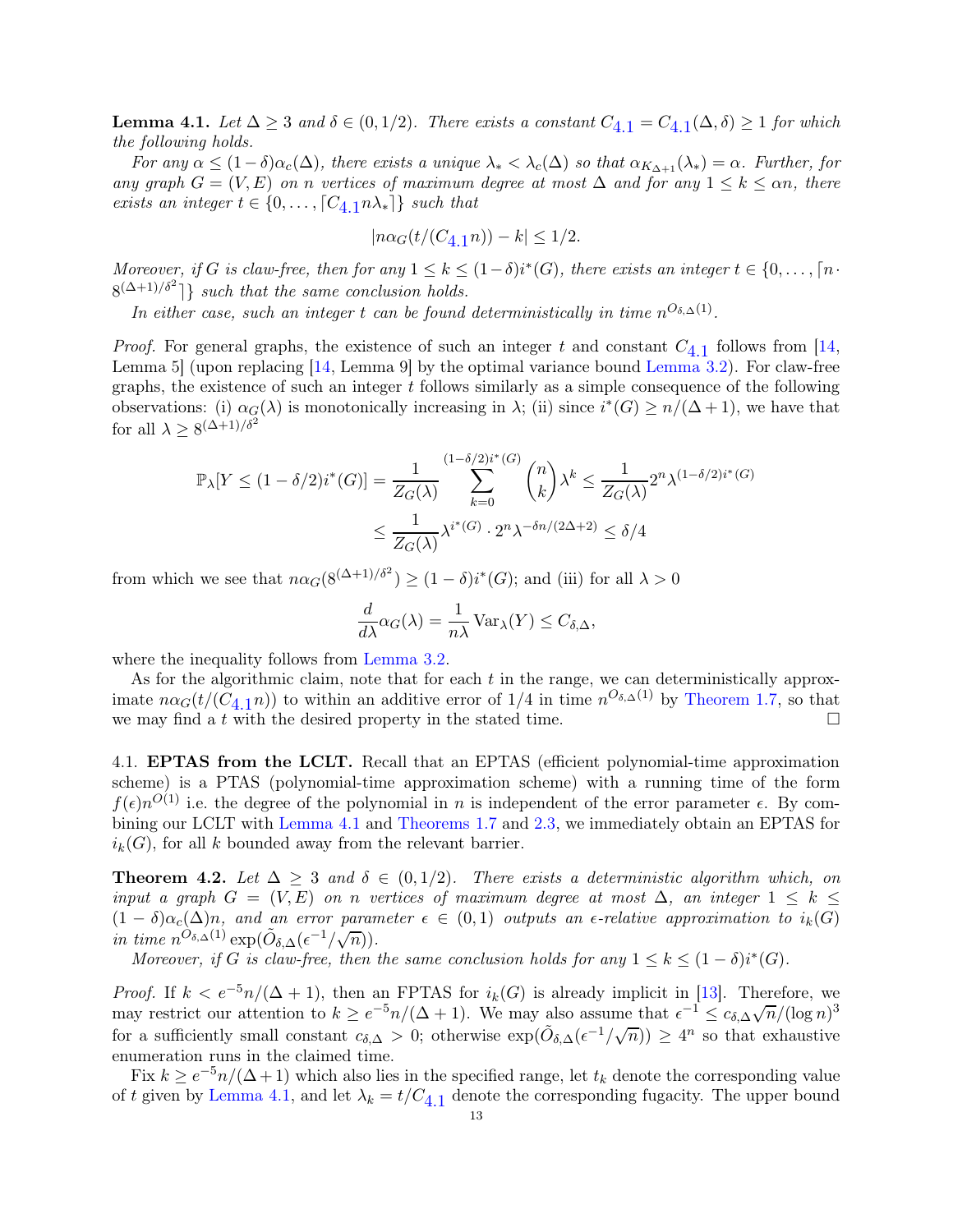on  $\alpha'_{\mathcal{G}}(\lambda)$  in the proof of [Lemma 4.1](#page-11-1) shows that  $\lambda_k = \Omega_{\delta,\Delta}(1)$ . In particular,  $\mu_k := \mu_{\lambda_k}, \sigma_k := \sigma_{\lambda_k}$ satisfy  $\mu_k, \sigma_k^2 = \Theta_{\delta,\Delta}(n)$ . Moreover, since  $|k - \mu_k| \leq 1/2$ , it follows by [Theorem 3.1](#page-8-1) that

$$
\frac{i_k(G)\lambda_k^k}{Z_G(\lambda_k)} = \mathbb{P}[Y = k]
$$
  
=  $\sigma_k^{-1} \mathcal{N}((k - \mu_k)/\sigma_k) \pm O_{\Delta,\delta}((\log n)^{5/2}/n)$   
=  $(1 \pm \epsilon/1000) \cdot \sigma_k^{-1} \mathcal{N}((k - \mu_k)/\sigma_k)$   
=  $(1 \pm \epsilon/500) \cdot (\sqrt{2\pi}\sigma_k)^{-1}$ .

Therefore, letting  $\widehat{Z}_G(\lambda_k)$  and  $\widehat{\sigma}_k$  denote  $\epsilon/1000$ -relative approximations to  $Z_G(\lambda_k)$  and  $\sigma_k$ , both of which can be computed deterministically in time  $(n/\epsilon)^{O_{\delta,\Delta}(1)}$  by [Theorems 1.7](#page-5-0) and [2.3,](#page-6-2) it follows that

$$
\widehat{i_k}(G) = \lambda_k^{-k} \cdot \widehat{Z}_G(\lambda_k) \cdot (\sqrt{2\pi}\widehat{\sigma}_k)^{-1}
$$

is an  $\epsilon$ -relative approximation to  $i_k(G)$ , as desired.

4.2. FPTAS from the proof of the LCLT. In the previous subsection, we saw how our LCLT gives an EPTAS for  $i_k(G)$ , for all k bounded away from the relevant barrier. Extending this to an FPTAS requires bypassing the error term  $\tilde{O}(1/\sigma^2)$  in [Theorem 3.1.](#page-8-1) For this, instead of approximating  $\mathbb{P}[Y = k]$  by  $\sigma^{-1}\mathcal{N}((k - \mu)/\sigma)$ , we will directly approximate  $\mathbb{P}[Y = k]$  to the desired accuracy. The key ingredient required for this is the following.

<span id="page-13-0"></span>**Lemma 4.3.** *Fix*  $\Delta \geq 3$ ,  $\delta \in (0, 1/2)$ , and a parameter  $C \geq 1$ . There exists a deterministic *algorithm which, on input a graph*  $G = (V, E)$  *on*  $n$  *vertices of maximum degree at most*  $\Delta$ *,*  $n^{-2} \leq$  $\lambda \leq (1-\delta)\lambda_c(\Delta)$ , an error parameter  $\epsilon \in (0,1/\sqrt{n})$ , and  $t \in [-C\sqrt{\log 1/\epsilon}, C\sqrt{\log 1/\epsilon}]$  outputs an  $\epsilon^{50}$ -relative,  $\epsilon^{50}$ -additive approximation to  $\mathbb{E}_{\lambda}[e^{itX}]$  in time  $(n/\epsilon)^{O_{\delta,\Delta,C}(1)}$ , where  $X = (Y - \mu_{\lambda})/\sigma_{\lambda}$ .

*Moreover, if* G *is claw-free, the same conclusion holds for all*  $\lambda \geq n^{-2}$  *with running time*  $(n/\epsilon)^{O_{\Delta,C,|\lambda|}(1)}.$ 

*Proof.* We provide the proof for general graphs; the proof for claw-free graphs follows by straightforward modifications. For convenience of notation, we denote  $\mu_{\lambda}$  and  $\sigma_{\lambda}$  by  $\mu$  and  $\sigma$ . By [Theorems 1.7](#page-5-0) and [2.3,](#page-6-2) we can compute  $\epsilon^{100}$ -relative approximations  $\hat{Z}, \hat{\mu}$ , and  $\hat{\sigma}$  to  $Z_G(\lambda)$ ,  $\mu$ , and  $\sigma$  in time  $(n/\epsilon)^{O_{\delta,\Delta}(1)}$ . Note that

$$
\mathbb{E}_{\lambda}[e^{itX}] = e^{-it\mu/\sigma} \cdot \mathbb{E}_{\lambda}[e^{itY/\sigma}]
$$

$$
= e^{-it\mu/\sigma} \cdot \frac{Z_G(\lambda e^{it/\sigma})}{Z_G(\lambda)}.
$$

We have the following two cases.

**Case I:**  $\lambda \leq \frac{1}{10\Delta}$ . In this case, for any  $t \in \mathbb{R}$ ,  $\lambda e^{it/\hat{\sigma}} \in \mathcal{R}_{\delta,\Delta}$ , where  $\mathcal{R}_{\delta,\Delta}$  is the zero-free region in [Theorem 2.2.](#page-6-1)

**Case II:**  $\lambda > \frac{1}{10\Delta}$ . In this case, we may assume that  $\lambda e^{it/\hat{\sigma}} \in \mathcal{R}_{\delta,\Delta}$  for all  $t \in \mathbb{R}$ ,  $|t| \leq$  $C\sqrt{\log 1/\epsilon}$ . Otherwise, since  $\hat{\sigma}^2 = \Omega_{\delta,\Delta}(n)$  by [Lemma 3.2,](#page-8-2) it follows that  $\epsilon^{-1} = \exp(\Omega_{\delta,\Delta,C}(n))$ , so that exhaustive enumeration runs in the claimed time.

Hence, in either case, it follows from [Theorem 2.3](#page-6-2) that an  $\epsilon^{100}$ -relative approximation to  $Z_G(\lambda e^{it/\hat{\sigma}})$ , which we denote by  $\widehat{Z}_t$ , can be computed in time  $(n/\epsilon)^{O_{\delta,\Delta}(1)}$ .

We claim that the output

$$
e^{-it\widehat{\mu}/\widehat{\sigma}}\cdot \frac{\widehat{Z}_t}{\widehat{Z}} \\ 14}
$$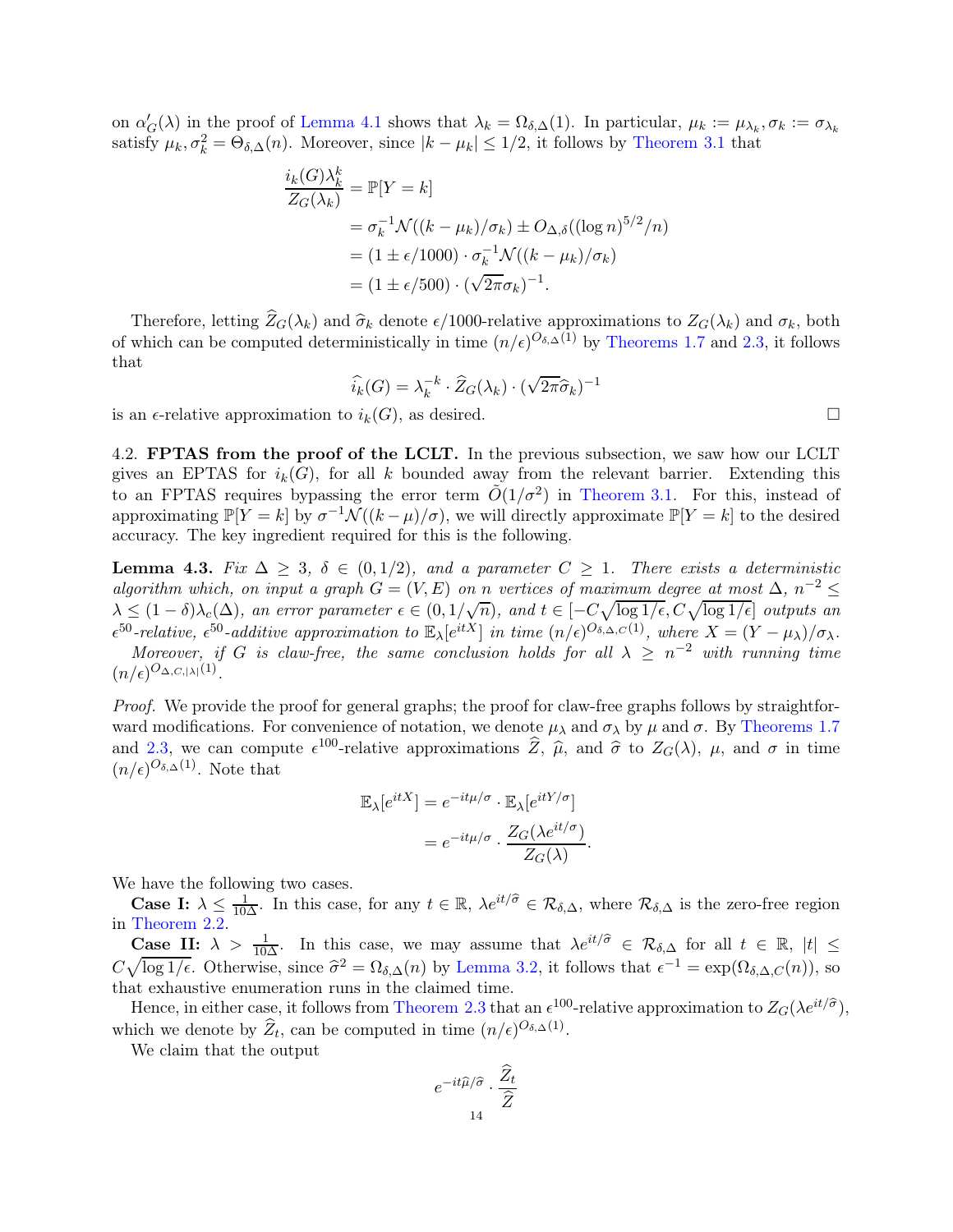is an approximation to  $\mathbb{E}_{\lambda}[e^{itX}]$  of the desired quality. Indeed, by the assumed upper bounds on  $|t|$ and  $\epsilon$  and the assumed lower bound on  $\lambda$ , we have for all n sufficiently large (depending on  $\delta, \Delta, C$ ) that

$$
\frac{e^{it/\sigma}}{e^{it/\hat{\sigma}}} = e^{it(\hat{\sigma} - \sigma)/(\sigma \hat{\sigma})} = e^{i\theta}, \qquad \frac{e^{-it\mu}}{e^{-it\hat{\mu}}} = e^{i\theta'}
$$

for some  $\theta, \theta' \in \mathbb{R}$  satisfying  $|\theta|, |\theta'| \leq \epsilon^{97}$ . Therefore,  $\frac{e^{it\hat{\mu}/\hat{\sigma}}}{e^{it\mu/\sigma}}$  $e^{it\hat{\mu}/\hat{\sigma}} = e^{i\theta''}$  for some  $\theta'' \in \mathbb{R}$ ,  $|\theta''| \leq \epsilon^{90}$  and

$$
|Z_G(\lambda e^{it/\hat{\sigma}}) - Z_G(\lambda e^{it/\sigma})| = \left| \sum_{k=0}^n i_k(G)\lambda^k (e^{itk/\hat{\sigma}} - e^{itk/\sigma}) \right| \le \sum_{k=0}^n i_k(G)\lambda^k |e^{ik\theta} - 1|
$$
  

$$
\le e^{94} \sum_{k=0}^n i_k(G)\lambda^k = e^{94} Z_G(\lambda).
$$

Hence,

$$
\mathbb{E}_{\lambda}[e^{itX}] = \left(e^{i\theta''}e^{-it\widehat{\mu}/\widehat{\sigma}}\right) \cdot \frac{Z_G(\lambda e^{it/\widehat{\sigma}})}{Z_G(\lambda)} + e^{-it\mu/\sigma} \cdot \frac{Z_G(\lambda e^{it/\sigma}) - Z_G(\lambda e^{it/\widehat{\sigma}})}{Z_G(\lambda)}
$$

$$
= \left(e^{i\theta''}e^{-it\widehat{\mu}/\widehat{\sigma}}\right) \cdot e^{\pm 2\epsilon^{100}}e^{\pm i\epsilon^{100}}\frac{\widehat{Z}_t}{\widehat{Z}} + w_t
$$

where  $w_t \in \mathbb{C}$  with  $|w| \leq \epsilon^{94}$ , as desired.

Given the preceding lemma, [Theorems 1.1](#page-1-0) and [1.2](#page-1-1) follow from the proof of [Theorem 3.1.](#page-8-1)

*Proof of [Theorems 1.1](#page-1-0) and [1.2.](#page-1-1)* Again, we provide the details only for general graphs i.e. [Theorem 1.2;](#page-1-1) the argument for claw-free graphs is essentially the same. Let  $k \geq 1$  be as in the statement of the theorem. Moreover, we may assume that  $\epsilon \in (0, 1/n)$ , since the statement for larger values of  $\epsilon$ follows from the statement for  $\epsilon = 1/n$ . Let  $t_k$  denote the integer returned by [Lemma 4.1](#page-11-1) and let  $\lambda := \lambda_k = t_k/C_{4,1}$  $\lambda := \lambda_k = t_k/C_{4,1}$  $\lambda := \lambda_k = t_k/C_{4,1}$  denote the corresponding fugacity. Since  $\mu := \mu_{\lambda_k} \ge 1/2$ , it follows as in the proof of [Lemma 4.1](#page-11-1) that  $\lambda = \Omega_{\delta,\Delta}(1/n)$ .

Let  $\sigma := \sigma_{\lambda_k}$ ,  $X = (Y - \mu)/\sigma$ , and  $\gamma = \min(\pi \sigma, C \sqrt{\log 1/\epsilon})$ , where C is a sufficiently large constant depending on  $\Delta$ ,  $\delta$ . Let  $\widehat{Z}$ ,  $\widehat{\mu}$ ,  $\widehat{\sigma}$  be  $\epsilon^{100}$ -relative approximations to  $Z_G(\lambda)$ ,  $\mu$ ,  $\sigma$ , which can be found deterministically in time  $(n/\epsilon)^{O_{\delta,\Delta}(1)}$  by [Theorems 1.7](#page-5-0) and [2.3.](#page-6-2)

Let  $x = (k - \mu)/\sigma$  and  $\hat{x} = (k - \hat{\mu})/\hat{\sigma}$ . Then, as in the proof of [Theorem 3.1,](#page-8-1) we have

$$
\mathbb{P}_{\lambda}[X=x] = \frac{1}{2\pi\sigma} \int_{-\pi\sigma}^{\pi\sigma} \mathbb{E}_{\lambda}[e^{itX}]e^{-itx}dt
$$
  
\n
$$
= \pm e^{100} + \Re\left(\frac{1}{2\pi\sigma} \int_{-\gamma}^{\gamma} \mathbb{E}_{\lambda}[e^{itX}]e^{-itx}dt\right)
$$
  
\n
$$
= \pm 2e^{75} + \Re\left(\frac{\epsilon^{100}}{2\pi\sigma} \sum_{\ell=-\gamma\epsilon^{-100}}^{\gamma\epsilon^{-100}} \mathbb{E}_{\lambda}[e^{i\epsilon^{100}\ell X}]e^{-i\epsilon^{100}\ell x}\right)
$$
  
\n
$$
= \pm 3e^{75} + \Re\left(\frac{\epsilon^{100}}{2\pi\sigma} \sum_{\ell=-\gamma\epsilon^{-100}}^{\gamma\epsilon^{-100}} \mathbb{E}_{\lambda}[e^{i\epsilon^{100}\ell X}]e^{-i\epsilon^{100}\ell\hat{x}}\right),
$$

where the first line uses the Fourier inversion formula for lattices, the second line uses the definition of  $\gamma$ , [Lemma 3.5,](#page-10-0) and [Lemma 3.2,](#page-8-2) the third line uses the upper bound on  $\epsilon$  and the lower bound on  $\lambda$ , and the last line uses the lower bound on  $\lambda$ .

$$
\Box
$$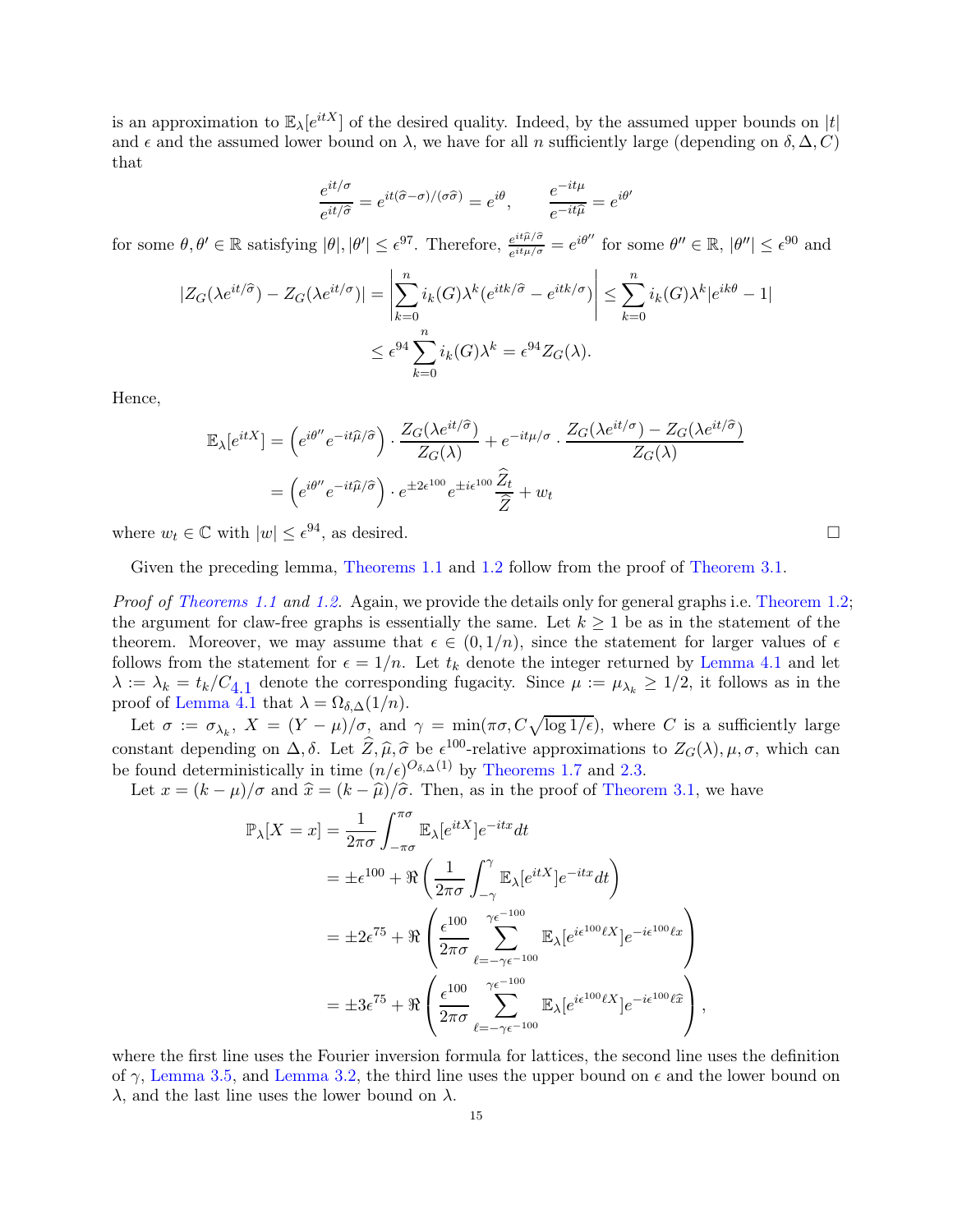Next, for each integer  $\ell \in [-\gamma \epsilon^{-100}, \gamma \epsilon^{-100}]$ , let  $\widehat{Z}_{\ell}$  denote an  $\epsilon^{100}$ -additive,  $\epsilon^{100}$ -relative approximation to  $\mathbb{E}_{\lambda}[e^{i\epsilon^{100}\ell X}]$ . By [Lemma 4.3,](#page-13-0) these approximations may be found deterministically in time  $(n/\epsilon)^{O_{\delta,\Delta}(1)}$ . Then,

$$
(1 \pm \epsilon^{75}) \frac{i_k(G)\lambda^k}{\hat{Z}} = \frac{i_k(G)\lambda^k}{Z_G(\lambda)} = \mathbb{P}_{\lambda}[X = x]
$$
  
=  $\pm 3\epsilon^{75} + \Re\left(\frac{\epsilon^{100}}{2\pi\sigma} \sum_{\ell=-\gamma\epsilon^{-100}}^{\gamma\epsilon^{-100}} \mathbb{E}_{\lambda}[e^{i\epsilon^{100}\ell X}]e^{-i\epsilon^{100}\ell\hat{x}}\right)$   
=  $\pm 4\epsilon^{75} + (1 \pm \epsilon^{50})\Re\left(\frac{\epsilon^{100}}{2\pi\hat{\sigma}} \sum_{\ell=-\gamma\epsilon^{-100}}^{\gamma\epsilon^{-100}} \hat{Z}_{\ell}e^{-i\epsilon^{100}\ell\hat{x}}\right).$ 

Finally, since  $\mathbb{P}_{\lambda}[X=x] = \mathbb{P}_{\lambda}[Y=k] = \Omega_{\delta,\Delta}(1/\sigma)$ , we have that

$$
(1 \pm \epsilon^{50}) \frac{i_k(G)\lambda^k}{\hat{Z}} = (1 \pm \epsilon^{50}) \Re \left( \frac{\epsilon^{100}}{2\pi \hat{\sigma}} \sum_{\ell=-\gamma \epsilon^{-100}}^{\gamma \epsilon^{-100}} \hat{Z}_{\ell} e^{-i\epsilon^{100}\ell \hat{x}} \right),
$$

so that the quantity

$$
\lambda^{-k} \cdot \widehat{Z} \cdot \Re \left( \frac{\epsilon^{100}}{2\pi \widehat{\sigma}} \sum_{\ell=-\gamma \epsilon^{-100}}^{\gamma \epsilon^{-100}} \widehat{Z}_{\ell} e^{-i\epsilon^{100} \ell \widehat{x}} \right),
$$

which can be computed deterministically in time  $(n/\epsilon)^{O_{\delta,\Delta}(1)}$ , is an  $\epsilon$ -relative approximation to  $i_k(G)$ .

### 5. Randomized algorithms

<span id="page-15-1"></span>5.1. A quasi-linear time sampling algorithm. We proceed to the proof of [Theorem 1.3.](#page-2-0) We will prove the result for independent sets, noting that the proof for matchings follows identically.

<span id="page-15-0"></span>We will need the following preliminary lemma, which is an efficient randomized version of [Lemma 4.1.](#page-11-1)

**Lemma [5](#page-15-0).1.** Let  $\Delta \geq 3$  and  $\delta \in (0, 1/2)$ . There exists a constant  $c_{5.1}(\delta, \Delta) > 0$  and a randomized *algorithm with the following property: for any graph*  $G = (V, E)$  *on n vertices of maximum degree at most*  $\Delta$ *, for any*  $1 \leq k \leq (1 - \delta)n\alpha_c(\Delta)$ *, and for any*  $\epsilon \in (0, 1)$ *, the algorithm outputs*  $\lambda \in$  $(0, (1 - c_{5.1})\lambda_c(\Delta)]$  $(0, (1 - c_{5.1})\lambda_c(\Delta)]$  $(0, (1 - c_{5.1})\lambda_c(\Delta)]$  *satisfying* 

$$
|\mathbb{E}_{\lambda}Y-k|\leq \sqrt{\text{Var}_{\lambda}Y}
$$

*with probability*  $1 - \epsilon$ *. The running time of the algorithm is*  $O_{\Delta,\delta}(n \log(n/\epsilon)(\log n)^3)$ *.* 

*Remark.* If  $k \geq n/(3\Delta)$ , then it is easily seen that  $\lambda \geq 1/(100\Delta)$ .

*Proof.* If  $1 \leq k \leq \sqrt{n}$ , then it follows from [Corollary 6.3](#page-20-0) that the deterministic choice  $\lambda = k/n$ satisfies the desired conclusion. Therefore, it suffices to consider the case  $\sqrt{n} \le k \le (1-\delta)n\alpha_c(\Delta)$ . Let  $\Lambda = [n^{-1/3}, (1 - c_{5.1})\lambda_c(\Delta)] \cap (\mathbb{Z}/n^2)$  $\Lambda = [n^{-1/3}, (1 - c_{5.1})\lambda_c(\Delta)] \cap (\mathbb{Z}/n^2)$  $\Lambda = [n^{-1/3}, (1 - c_{5.1})\lambda_c(\Delta)] \cap (\mathbb{Z}/n^2)$ . By [Lemma 4.1,](#page-11-1) there exists  $\lambda \in \Lambda$  satisfying

$$
|\mathbb{E}_{\lambda}Y - k| \le 1/2.
$$

Further, for any  $\lambda \in \Lambda$ , it follows from [Theorem 2.4](#page-7-0) and [Lemma 3.2](#page-8-2) that

$$
|\mathbb{E}_{\lambda}Y - \text{med}_{\lambda}Y| = \tilde{O}_{\delta,\Delta}(1),
$$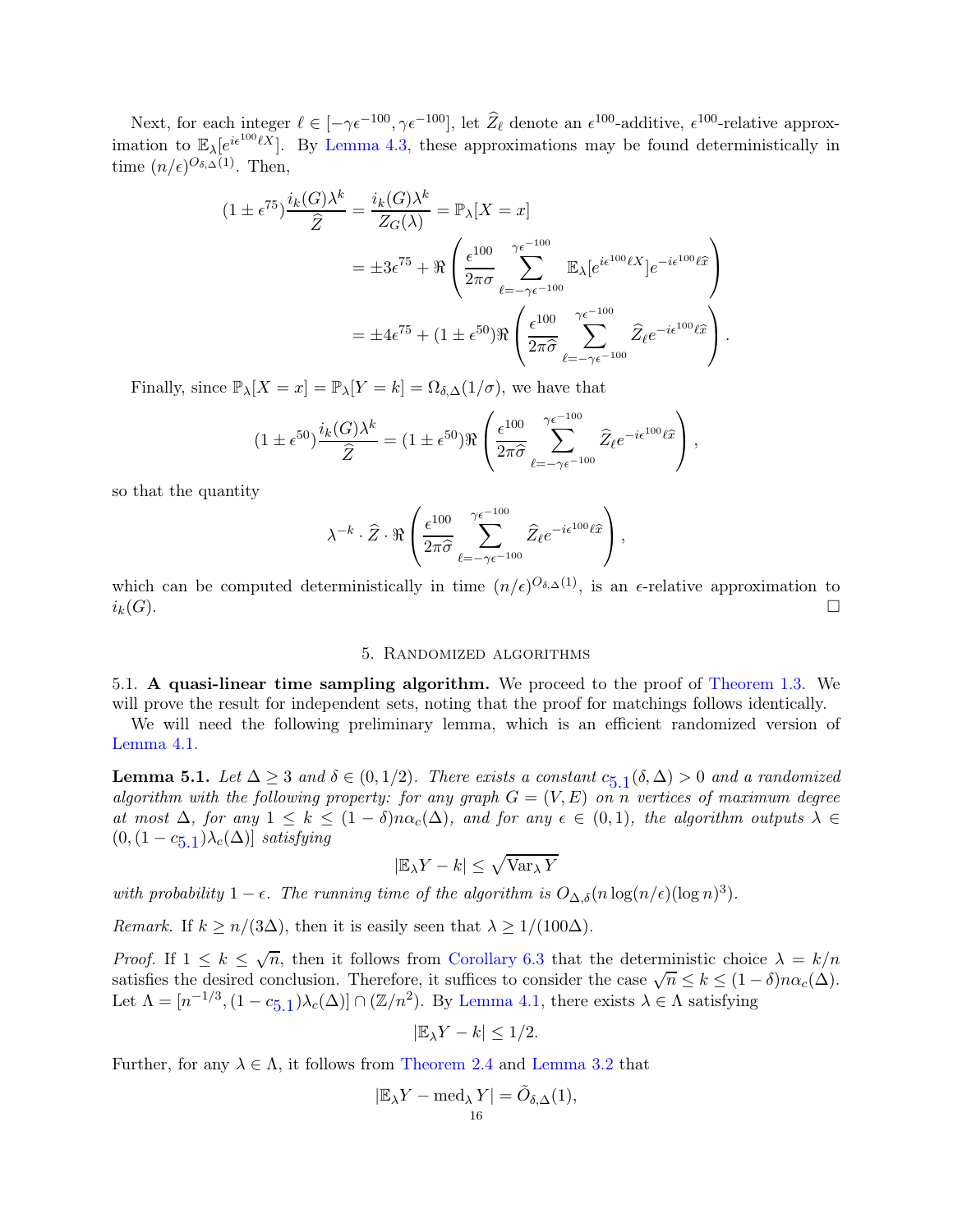<span id="page-16-0"></span>where med denotes the median. Since Var<sub> $\lambda$ </sub> Y =  $\Theta_{\delta,\Delta}(n\lambda)$  by [Lemma 3.2,](#page-8-2) it follows that there exists  $\lambda \in \Lambda$  satisfying

$$
|\operatorname{med}_{\lambda} Y - k| \le \frac{1}{2} \sqrt{\operatorname{Var}_{\lambda} Y}
$$

and it suffices to output such a  $\lambda \in \Lambda$ .

For any  $\lambda \in \Lambda$ , there is a randomized algorithm to estimate med<sub> $\lambda$ </sub> Y to within  $\sqrt{\text{Var}_{\lambda} Y/2}$  additive error which succeeds with probability  $1 - (\epsilon/n^3)$  and runs in time  $O(n \log(n/\epsilon)(\log n)^2)$ . Indeed, by [Theorems 2.4](#page-7-0) and [2.6,](#page-7-2) [Lemma 3.2](#page-8-2) and the Chernoff bound, this may be accomplished by taking the median of  $O_{\delta,\Delta}(\log(n/\epsilon))$  independent runs of the Glauber dynamics, each for  $\Theta_{\Delta,\delta}(n \log n)$ steps. Therefore, running binary search with the above primitive takes time  $O(n \log(n/\epsilon)(\log n)^3)$ and except with probability  $1 - \epsilon$ , outputs  $\lambda \in \Lambda$  satisfying the desired conclusion.

We now present our sampling algorithm. For simplicity of notation, we will restrict attention to the case  $k > n/(3\Delta)$ ; the case  $k \leq n/(3\Delta + 1)$  is already handled by the down-up walk in [\[8\]](#page-24-6) with asymptotically optimal running time. Below,  $c_{\Delta,\delta}$ ,  $C_{\Delta,\delta}$ ,  $c'_{\Delta,\delta}$ ,  $C'_{\Delta,\delta}$  are constants depending on  $\Delta,\delta$ whose values can be determined using *a priori* analysis. We will assume that  $\epsilon \ge \exp(-n/C'_{\Delta,\delta})$ ; for smaller  $\epsilon$ , it follows from [Theorems 2.6](#page-7-2) and [3.1](#page-8-1) that rejection sampling for the hard-core model at the fugacity  $\lambda$  given by [Lemma 5.1](#page-15-0) outputs a distribution within  $\epsilon$ -TV distance of the uniform distribution on  $\mathcal{I}_k[G]$  in time

$$
O_{\delta,\Delta}(n\log(n/\epsilon)\cdot \log(n)\cdot \sqrt{n}\log(1/\epsilon))=O_{\delta,\Delta}(n\log(1/\epsilon)^{5/2}\log n).
$$

For  $1/100 \ge \epsilon \ge \exp(-n/C'_{\Delta,\delta})$ , we use the following algorithm.

• (Preprocessing Step 1) Using [Lemma 5.1,](#page-15-0) find  $\lambda \in \Lambda$  such that

$$
|\mathbb{E}_{\lambda}Y - k| \leq \sqrt{\text{Var}_{\lambda}Y}.
$$

- (Preprocessing Step 2) Using [Lemma 3.4,](#page-9-1) find  $S \subseteq V$  such that  $|S| = \Omega(n/\Delta^3)$  and such that the vertices in S are distance at least 4 apart. Let  $T = \{v : v$  such that  $dist(v, S) \geq 2\}$ .
- (Preprocessing Step 3) Find an independent set  $I_0$  of size k using a similar greedy algorithm as in [Lemma 3.4.](#page-9-1)
- (Initialize Core) Run Glauber dynamics for the hard-core model on G at fugacity  $\lambda$  for  $\Theta_{\Delta,\delta}(n \log(n/\epsilon))$ -steps to obtain an independent set  $I'$ . Let  $J = I' \cap T$ .
- (Set parameters) Fix  $p = c_{\Delta,\delta}\sqrt{n/\log(1/\epsilon)}$ , where  $c_{\Delta,\delta} > 0$  is sufficiently small. For each  $v \in S$  and for each  $K \in \mathcal{I}(G[v \cup N(v)])$ , use exhaustive enumeration to compute

$$
p_{v,K} = \mathbb{P}_{\lambda}[I \cap N(v) = K \mid I \cap T = J].
$$

Let

$$
q_v = \min(p_{v,\emptyset}, p_{v,K_v}),
$$

where  $K_v \in \mathcal{I}[N(v)]$  denotes the independent set with v occupied and all other vertices unoccupied. Let

$$
q = \min_{v \in S} q_v.
$$

For each  $v \in S$ , let  $W_v$  be a random variable taking values in  $\mathcal{I}[N(v)] \cup \{? \}$  which takes on the value ? with probability 2q,  $\emptyset$  with probability  $p_{v,\emptyset} - q$ ,  $K_v$  with probability  $p_{v,K_v} - q$ , and  $K \notin \{0, K_v\}$  with probability  $p_{v,K}$ .

• (Resample Neighborhoods Step 1) For each  $v \in S$ , independently, sample  $W_v$ . If  $W_v \neq ?$ , then set  $I \cap N(v) = W_v$ . Let  $S^* = \{v : W_v = ?\}$ . If  $|S^*| \leq c'_{\Delta, \delta} n$ , where  $c'_{\Delta, \delta} > 0$  is sufficiently small, then proceed to the final step. Else, proceed to the next step.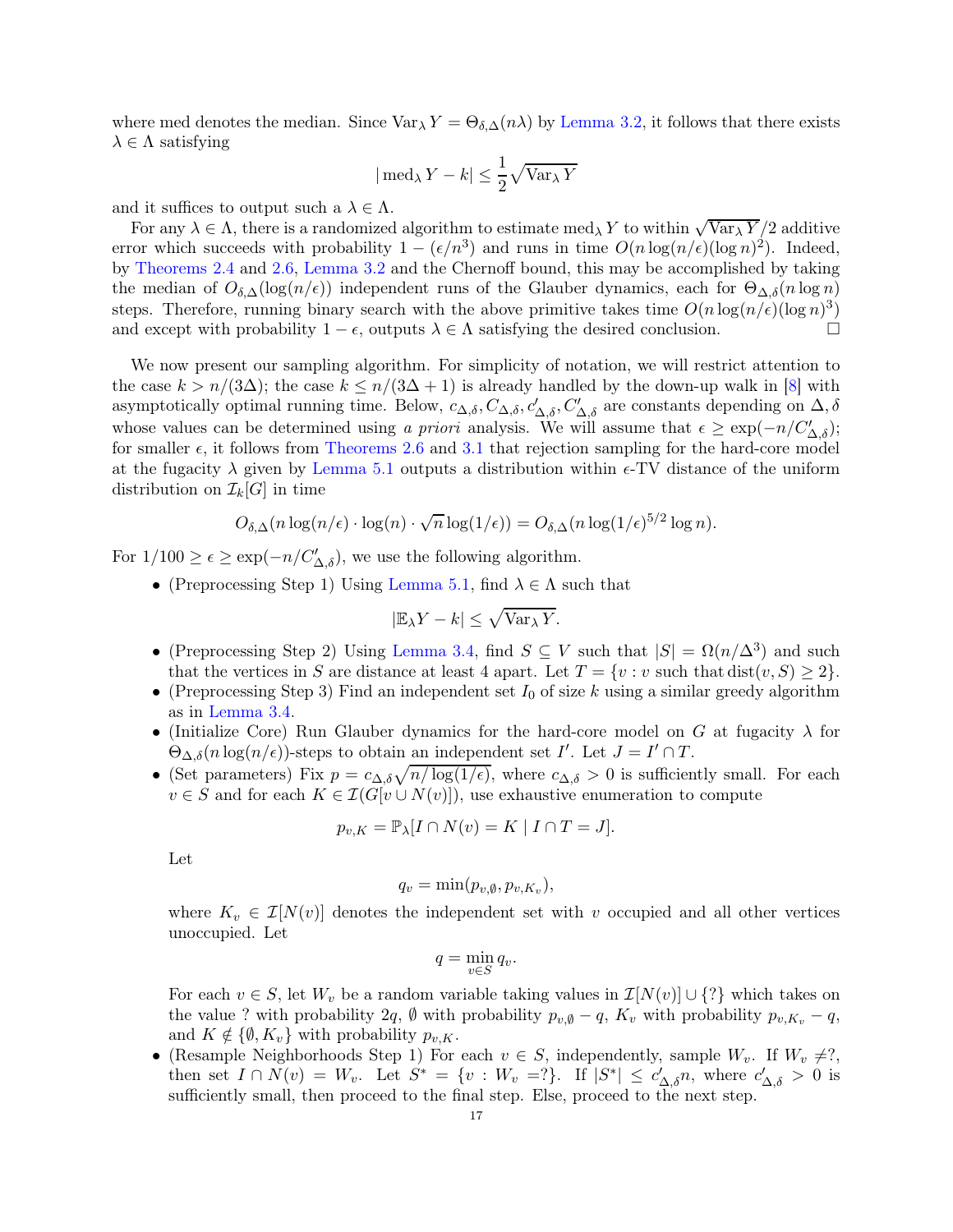- <span id="page-17-0"></span>• (Resample Neighborhoods Step 2) Let  $\ell$  be the current number of vertices chosen and let  $k-\ell = k'$ . With probability  $p\binom{|S^*|}{k'}2^{-|S^*|}$  (here, we use the convention that the binomial coefficient is 0 is  $k' \notin [0, |S^*|]$  sample a random subset of  $S^*$  of size  $k'$  and set  $I \cap N(v) = K_v$ for the vertices in the subset and  $I \cap N(v) = \emptyset$  for the vertices not in the subset; with the remaining probability, proceed to the next step.
- Repeat all steps after preprocessing at most at most  $C_{\Delta,\delta} \log(1/\epsilon)^{3/2}$  times for sufficiently large  $C_{\Delta,\delta} > 0$ ; if no valid sample after has been reached, output  $I_0$ .

We now show that the above algorithm satisfies the assertion of [Theorem 1.3](#page-2-0) for k and  $\epsilon$  in the specified range.

*Proof of [Theorem 1.3.](#page-2-0)* Before analyzing the correctness of the algorithm, let us quickly bound its running time. By [Lemmas 3.4](#page-9-1) and [4.1,](#page-11-1) the preprocessing steps take time  $O_{\Delta,\delta}(n \log(n/\epsilon)(\log n)^3)$ . Note that the Preprocessing Step 3 can indeed be accomplished using the greedy algorithm in [Lemma 3.4](#page-9-1) since  $\alpha_c(\Delta) \leq 1/(\Delta+1)$ . Each run of Initalize Core takes time  $O_{\Delta,\delta}(n \log(n/\epsilon) \log n)$ since each step of Glauber dynamics takes time  $O_{\Delta,\delta}(\log n)$  to implement. The step Set parameters takes time  $O_{\Delta,\delta}(n)$ . Resample Neighborhoods Step 1 takes time  $O_{\Delta,\delta}(n)$ . In Resample Neighborhoods Step 2, we can compute the probability in time  $O(n(\log n)^2)$  by [\[17\]](#page-24-18) and then sample from the hypergeometric distribution using sampling without replacement in time  $O(n \log n)$ . Thus, we see that the running time of the algorithm is

$$
O_{\delta,\Delta}(n\log(n/\epsilon)(\log n)^3 + n\log(n/\epsilon)\log n\log(1/\epsilon)^{3/2}).
$$

We now proceed to the proof of correctness. The idea is that the algorithm may be viewed as implementing rejection sampling where the base sampler outputs  $I$  according to the distribution  $\mu_{G,\lambda}(\cdot \mid |I| \equiv k \mod p)$  in time  $\tilde{O}_{\delta,\Delta}(n)$ . This leads to a  $\tilde{O}_{\delta,\Delta}(n)$  time algorithm for approximately sampling from the uniform distribution on  $\mathcal{I}_k[G]$  since by [Lemma 5.1](#page-15-0) and [Theorem 3.1,](#page-8-1)  $\mathbb{P}_{\lambda}[|I| = k]$  $|I| \equiv k \mod p = \tilde{\Omega}_{\delta,\Delta}(1).$ 

To formalize this, we begin by noting that for all  $t \in \{0, \ldots, p-1\}$  and for all  $J \in \mathcal{I}[G[T]]$ , it follows from the calculations and notation in the proof of [Lemma 3.5](#page-10-0) that

$$
\left| \mathbb{P}_{\lambda}[|I| \equiv t \bmod p \mid I \cap T = J] - \frac{1}{p} \right| = \left| \mathbb{P}_{\lambda}[X_1 + \dots + X_s \equiv t - |J| \bmod p] - \frac{1}{p} \right|
$$
  

$$
\leq \frac{1}{p} \sum_{\ell=1}^{p-1} \exp(-\Omega_{\delta,\Delta}(n\ell^2/p^2))
$$
  

$$
\leq \frac{\epsilon}{100p},
$$

provided that  $c_{\Delta,\delta} > 0$  is chosen to be sufficiently small. Hence, for any J

$$
\mathbb{P}_{\lambda}[I \cap T = J \mid |I| \equiv k \bmod p] = \mathbb{P}_{\lambda}[I \cap T = J](1 \pm \epsilon/50),
$$

so that up to an  $\epsilon/49$ -TV distance, the distribution of the set J in Initialize Core is  $\mu_{G,\lambda}[I \cap T =$  $\cdot | |I| \equiv k \bmod p$ .

Next, for any realisation  $\vec{w} = (w_v)_{v \in S}$  of  $\vec{W} = (W_v)_{v \in S}$ , let  $S^*(\vec{w})$  denote the corresponding subset and let  $\mu_{\vec{w}}$  denote the uniform distribution on  $\{0,1\}^{S^*(\vec{w})}$  with 0 denoting unoccupied and 1 denoting occupied. Then, sampling from the conditional distribution  $\mu_{G,\lambda}(\cdot \mid I \cap T = J)$  is equivalent to first sampling  $\vec{W} = \vec{w}$  according to the distribution specified in Set Parameters and then resampling the ? according to  $\mu_{\vec{w}}$ . For any realisation  $\vec{w}$  of  $\vec{W}$  with  $|S^*(\vec{w})| \ge c'_{\Delta,\delta} n$ , it follows as above that for any  $t \in \{0, \ldots, p-1\},\$ 

$$
\left|\mathbb{P}_{\lambda}[|I| \equiv t \bmod p \mid I \cap T = J, \vec{W} = \vec{w}\right| - \frac{1}{p} \le \max_{t'} \left|\mathbb{P}[\text{Binomial}(|S^*(\vec{w})|, 1/2) = t' \bmod p] - \frac{1}{p}\right|
$$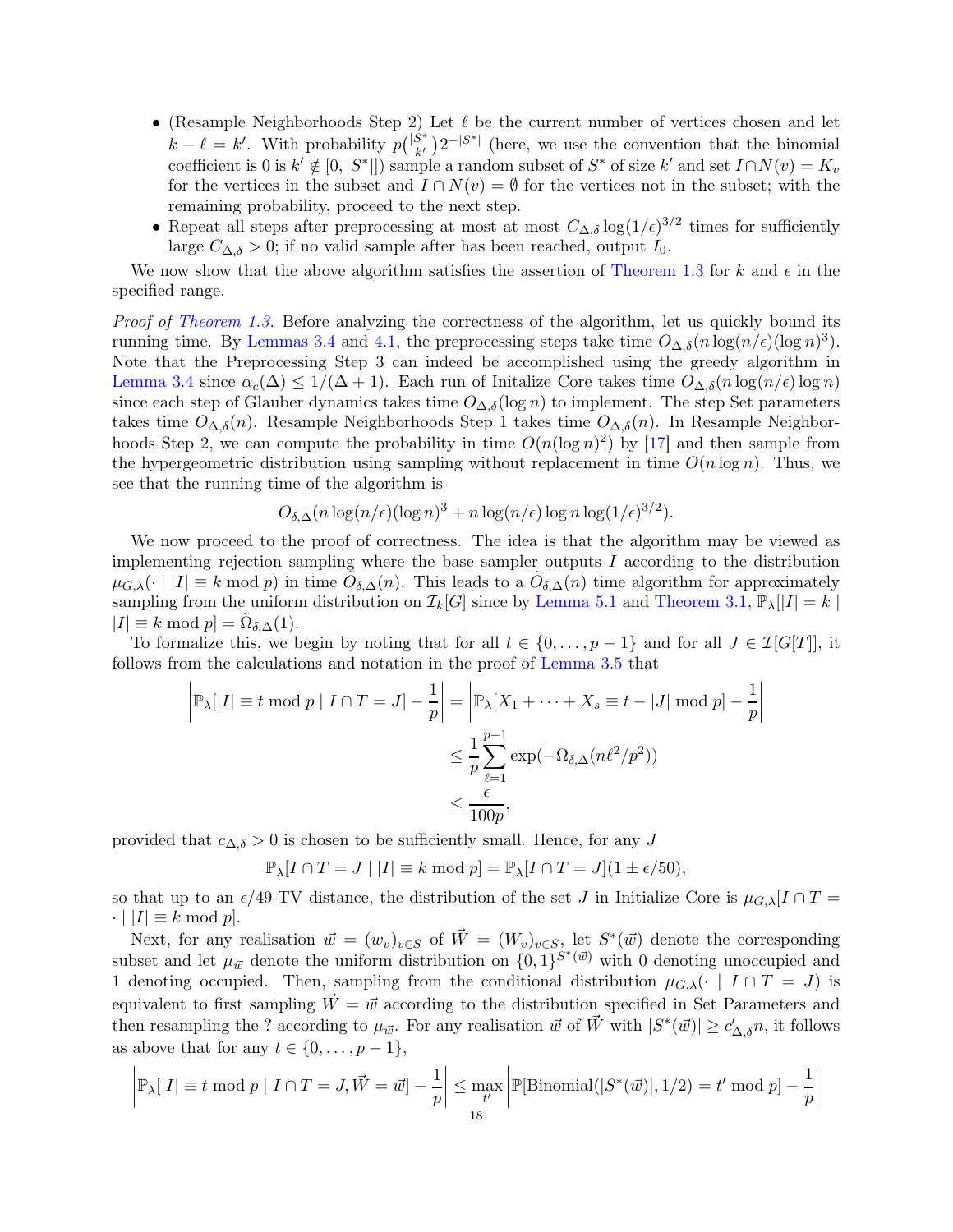$$
\leq \frac{\epsilon}{100p},
$$

provided that  $c_{\Delta,\delta} > 0$  is chosen to be sufficiently small compared to  $c'_{\Delta,\delta}$ . Since  $q = \Omega_{\delta,\Delta}(1)$ , it follows by the Chernoff bound that

$$
\mathbb{P}_{\lambda} [|S^*(\vec{w})| \le c'_{\Delta,\delta} n | I \cap T = J] \le \exp(-\Omega_{\Delta,\delta}(n)) \le \epsilon/n^3
$$

for all sufficiently large  $n$ . This shows that

- (P1) The probability of moving directly to the final step from Resample Neighborhoods Step 1 is at most  $\epsilon/n^3$ , and
- (P2) Up to an  $\epsilon/49$ -TV distance, the  $(W_v)_{v \in S}$  in Resample Neighborhoods Step 1 follow the distribution  $(W_v)_{v \in S} \mid \{|I| \equiv k \mod p, I \cap T = J\}.$

Now, we analyze Resample Neighborhoods Step 2. Observe that for any realisation  $\vec{W} = \vec{w}$  with  $|S^*(\vec{w})| \geq c'_{\Delta,\delta} n,$ 

$$
\mathbb{P}_{\lambda}[|I| = k | I \cap T = J, \vec{W} = \vec{w}, |I| \equiv k \mod p] = \frac{\mathbb{P}_{\lambda}||I| = k | I \cap T = J, \vec{W} = \vec{w}]}{\mathbb{P}_{\lambda}[|I| \equiv k \mod p | I \cap T = J, \vec{W} = \vec{w}]} = \frac{\mathbb{P}[\text{Binomial}(|S^*(\vec{w})|, 1/2) = k']}{(1 \pm \epsilon/100)/p} = (1 \pm \epsilon/50)p \binom{|S^*(\vec{w})|}{k'} 2^{-|S^*(\vec{w})|}.
$$

Therefore, Resample Neighborhoods Step 2 samples from a distribution within  $\epsilon$ /49-TV distance to the conditional distribution  $\mu_{\lambda,G}[\cdot | I \cap T = J, \vec{W} = \vec{w}, |I| \equiv k \mod p]$  and rejects the sample if  $|I| \neq k$ .

So far, we have not used the property of  $\lambda$  guaranteed by [Lemma 5.1.](#page-15-0) This will now be used to show that the probability of the steps Initialize Core through Resample Neighborhoods Step 2 outputting an independent set of size k is  $\Omega_{\Delta,\delta}(1/\sqrt{\log(1/\epsilon)})$ . To see this, note that by taking the expectation over J and  $\vec{W}$  on both sides in the display equation above and using (P1) and [Theorem 3.1,](#page-8-1) we have that

$$
\mathbb{E}_{J,\vec{W}}\left[\binom{S^*(\vec{W})}{k'}p2^{-|S^*(\vec{W})|} |S^*(\vec{W})| \ge c'_{\Delta,\delta}n\right] = (1 \pm \epsilon/25)\mathbb{P}_{\lambda}[|I| = k | |I| \equiv k \mod p]
$$

$$
= \Omega_{\delta,\Delta}(p/\sqrt{n})
$$

$$
= \Omega_{\delta,\Delta}(1/\sqrt{\log(1/\epsilon)}).
$$

If  $|S^*(\vec{W})| \geq c'_{\Delta,\delta} n$ , then the quantity inside the expectation is bounded by  $O_{\delta,\Delta}(1/\sqrt{\log(1/\epsilon)})$ . Hence, by the reverse Markov inequality, with probability  $\Omega_{\delta,\Delta}(1)$  (over the choice of  $J, W$ ), the quantity inside the expectation is  $\Omega_{\delta,\Delta}(1/\sqrt{\log(1/\epsilon)})$ .

To summarize, we have shown the following: a single run of Initialize Core through Resample Neighborhoods Step 2 produces an output with probability  $\Omega_{\delta,\Delta}(1/\sqrt{\log(1/\epsilon)})$  and the distribution of this output is within  $\epsilon/5$  in TV-distance from the uniform distribution on  $\mathcal{I}_k(G)$ . Therefore, by the Chernoff bound, repeating this procedure independently  $C_{\Delta,\delta} \log(1/\epsilon)^{3/2}$  times for  $C_{\Delta,\delta}$  produces an output from a distribution on  $\mathcal{I}_k(G)$  which is within  $\epsilon$  in TV-distance of the uniform distribution on  $\mathcal{I}_k(G)$ . on  $\mathcal{I}_k(G)$ .

5.2. A faster FPRAS. The FPRAS for  $i_k(G)$  and  $m_k(G)$  is substantially simpler than the sampling algorithm above. As before, we will present the proof only for  $i_k(G)$  with the proof for  $m_k(G)$ being similar.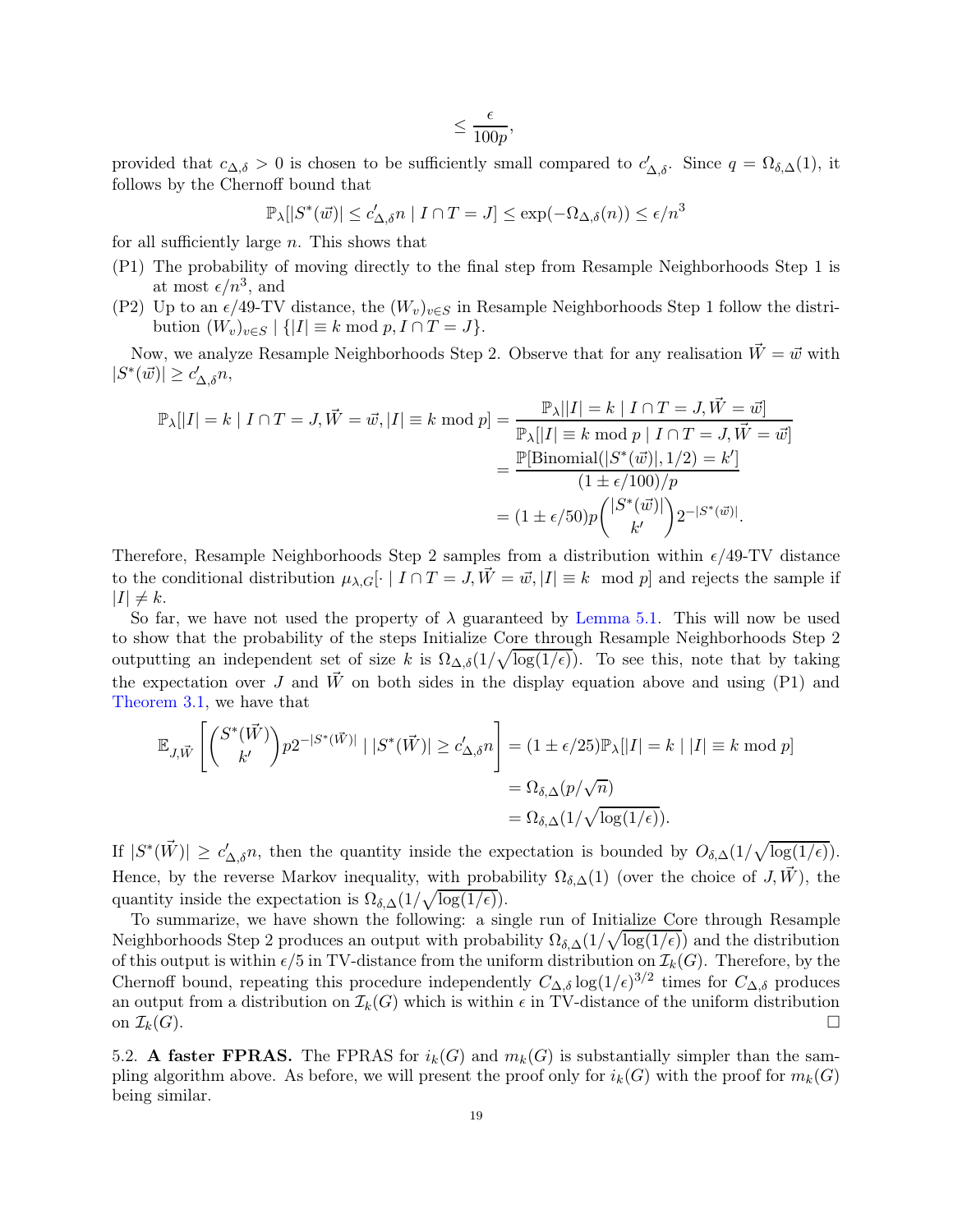<span id="page-19-1"></span>*Proof of [Theorem 1.6.](#page-4-0)* We have the following two cases:

**Case I:**  $1 \leq k \leq c_{\Delta}\sqrt{n}$ , where  $c_{\Delta} > 0$  is a sufficiently small constant which can be determined *a priori*. Let

$$
p_k := \mathbb{P}[J \in \mathcal{I}_k],
$$

where J is a uniformly random subset of V of size exactly k. By the union bound, it follows that

$$
p_k = 1 - O\left(n\Delta \cdot \frac{k^2}{n^2}\right) \ge \frac{1}{2},
$$

provided that  $c_{\Delta}$  is sufficiently small. Since

$$
i_k(G) = \binom{n}{k} p_k,
$$

it suffices to obtain an  $\epsilon$ -relative approximation of  $p_k$ . Let  $S_1, \ldots, S_\ell$  denote independent samples from the uniform distribution on size  $k$  subsets of  $V$ . Then, by the Chernoff bound,

$$
\frac{\mathbb{1}[S_1 \in \mathcal{I}_k(G)] + \dots + \mathbb{1}[S_\ell \in \mathcal{I}_k(G)]}{\ell} = (1 \pm \epsilon)p_k
$$

with probability at least 3/4, provided that  $\ell > C/\epsilon^2$  for a sufficiently large constant C.

For the running time, note that sampling a uniformly random subset of size  $k$  takes time  $O(k \log n)$ , checking whether it is an independent set takes time  $O_{\Delta}(k)$ , and computing the binomial coefficient  $\binom{n}{k}$  $\binom{n}{k}$  takes time  $O(k \log n \log \log n)$ , so that the total running time is

 $O(k \log n \log \log n) + O_{\Delta}(k\epsilon^{-2} \log n).$ 

Case II:  $c_{\Delta,\delta}\sqrt{n} \le k \le (1-\delta)\alpha_c(\Delta)n$ . In this case, we first use [Lemma 4.1](#page-11-1) to find a suitable  $\lambda$ . By [Theorem 3.1,](#page-8-1)

$$
p_k := \frac{i_k(G)\lambda^k}{Z_G(\lambda)} = \mathbb{P}_{\lambda}[|I| = k] = \Omega_{\Delta,\delta}\left(\frac{1}{\sqrt{n\lambda}}\right).
$$

Let  $I_1, \ldots, I_\ell$  denote independent samples obtained by running the Glauber dynamics for the hardcore model at fugacity  $\lambda$  for  $O_{\Delta,\delta}(n \log n)$  steps. Then, by the Chernoff bound,

$$
\frac{\mathbb{1}[I_1 \in \mathcal{I}_k(G)] + \dots + \mathbb{1}[I_\ell \in \mathcal{I}_k(G)]}{\ell} = (1 \pm \epsilon/4)p_k
$$

with probability at least 3/4, provided that  $\ell > C_{\Delta,\delta} \epsilon^{-2} \sqrt{n\lambda}$ , for a sufficiently large constant  $C_{\Delta,\delta}$ .

For the running time, sampling each  $I_i$  takes time  $O_{\Delta,\delta}(n(\log n) \log(n/\epsilon))$ , finding its size takes time  $O_{\Delta}(n)$ , computing  $\lambda^k$  takes time  $O(k \log n \log \log n)$  and approximating  $Z_G(\lambda)$  to within an  $\epsilon/2$ -relative approximation takes time T, which gives the desired conclusion.

### 6. Cluster expansion

<span id="page-19-0"></span>In this section, we treat the case of small activities  $\lambda$  using the cluster expansion, a classical tool from statistical physics. The cluster expansion (or Mayer series [\[32\]](#page-25-17)) is a formal infinite series for  $\log Z_G(\lambda)$ . For an introduction to the cluster expansion, see [\[18,](#page-24-19) Chapter 5].

We introduce the cluster expansion in the special case of the hard-core model on a graph G. A *cluster* Γ is an ordered tuple of vertices from G. The size of Γ, denoted  $|\Gamma|$ , is the length of the tuple. The incompatibility graph of  $\Gamma = (v_1, \ldots, v_k)$ ,  $H(\Gamma)$ , is the graph with vertex set  $\{v_1, \ldots, v_k\}$ and an edge between  $v_i, v_j, i \neq j$ , if  $v_i \in N(v_j) \cup \{v_j\}$  in G. The Ursell function of a graph H is the function

$$
\phi(H) = \frac{1}{|V(H)|!} \sum_{\substack{A \subseteq E(H) : (V(H), A) \text{ connected} \\ 20}} (-1)^{|A|}.
$$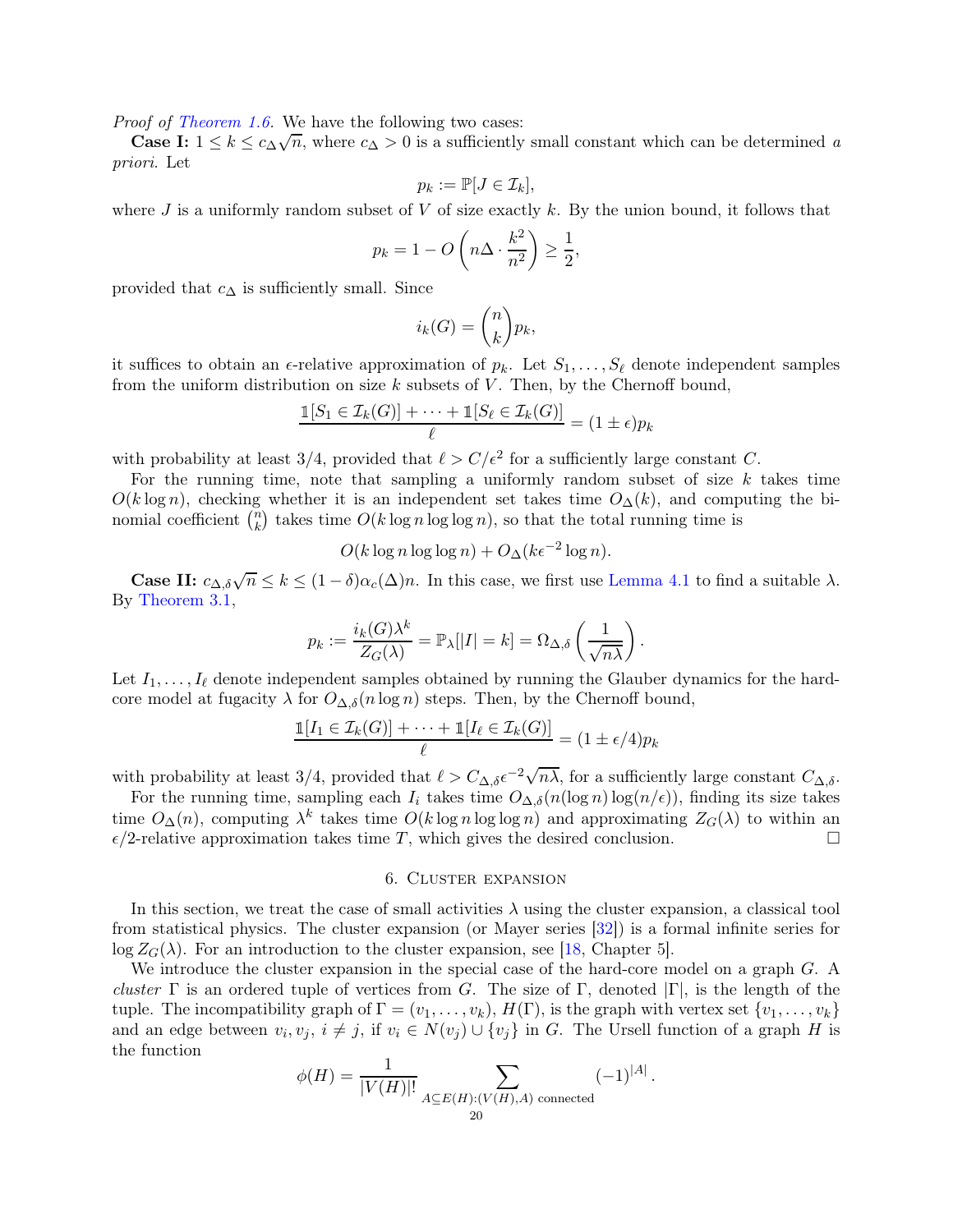<span id="page-20-5"></span>The cluster expansion is the formal infinite power series

$$
\log Z_G(\lambda) = \sum_{\Gamma} \phi(H(\Gamma))\lambda^{|\Gamma|},
$$

where the sum is over all clusters of vertices from  $G$ . In fact, in this setting the cluster expansion is simply the Taylor series for  $\log Z_G(\lambda)$  around 0, with terms organized by clusters instead of grouping all terms of order k together.

To use the cluster expansion as an enumeration tool, it is essential to bound its rate of convergence. We will use the convergence criteria of Kotecký and Preiss [\[29\]](#page-25-18) (though the zero-freeness result of Shearer  $|38|$  along with the lemma of Barvinok  $|4|$  on truncating Taylor series would also work). This lemma bounds the additive error of truncating the cluster expansion after a given number of terms.

<span id="page-20-2"></span>**Lemma 6.1.** Let G be a graph of maximum degree at most  $\Delta$  on n vertices and suppose  $0 < \lambda <$  $\frac{e}{\Delta+1}$ *. Then* 

<span id="page-20-1"></span>
$$
\sum_{\Gamma:|\Gamma|\geq k} \left| \phi(H(\Gamma))\lambda^{|\Gamma|} \right| \leq n \left(\lambda e(\Delta + 1)\right)^k. \tag{6.1}
$$

*Proof.* This is a consequence of the main result of [\[29\]](#page-25-18). We can express the hard-core model as a polymer model in the setting of  $[29]$  by defining each vertex to be a polymer with weight  $\lambda$ . Taking  $a(v) = 1$  for all  $v \in V(G)$  and  $\exp(d(v)) = \frac{1}{\lambda e(\Delta+1)}$ , we have for all  $v \in V(G)$ ,

$$
\sum_{u \in N(v) \cup \{v\}} \lambda e^{a(v) + d(v)} \leq (\Delta + 1)\lambda e \frac{1}{\lambda e(\Delta + 1)} = 1.
$$

Then by the main theorem in [\[29\]](#page-25-18), for all  $v \in V(G)$ ,

$$
\sum_{\Gamma \ni v} \left| \phi(H(\Gamma)) \lambda^{|\Gamma|} \left( \frac{1}{\lambda e(\Delta + 1)} \right)^{|\Gamma|} \right| \le 1.
$$

Restricting the sum to clusters of size at least k and summing over all  $v \in V(G)$  gives [\(6.1\)](#page-20-1).  $\Box$ 

The cluster expansion is a very convenient tool for studying the cumulants of the random variable  $Y = |I|$  (see e.g. [\[10,](#page-24-20) [15,](#page-24-21) [24\]](#page-24-22)). In particular, when the cluster expansion converges, we have the formula

<span id="page-20-4"></span>
$$
\kappa_k(Y) = \sum_{\Gamma} |\Gamma|^k \phi(H(\Gamma)) \lambda^{|\Gamma|}.
$$
\n(6.2)

<span id="page-20-3"></span>**Lemma 6.2.** *Fix*  $\Delta \geq 2, \delta > 0$  *and suppose*  $\lambda \leq \frac{1-\delta}{e(\Delta+1)}$ *. Then for all fixed*  $k \geq 1$ *, and all graphs* G *of maximum degree* ∆ *on* n *vertices,*

$$
\sum_{\Gamma} |\Gamma|^k \lambda^k \phi(H(\Gamma)) = n\lambda + O_{k,\delta}(n\lambda^2 \Delta^2).
$$

*Proof.* Since the contribution to the left-hand side from clusters of size 1 is  $n\lambda$ , it suffices to show that

$$
\sum_{\Gamma:|\Gamma|\geq 2}|\Gamma|^k\lambda^{|\Gamma|}|\phi(H(\Gamma))|=O_{k,\delta}(n\lambda^2\Delta^2).
$$

Applying [Lemma 6.1](#page-20-2) ,we have

$$
\sum_{\Gamma:|\Gamma|\geq 2} |\Gamma|^k \lambda^{|\Gamma|} |\phi(H(\Gamma))| \leq n \sum_{t\geq 2} t^k (\lambda e(\Delta+1))^t \leq C_{k,\delta} n \lambda^2 (\Delta+1)^2.
$$

<span id="page-20-0"></span>As in [\[24,](#page-24-22) Corollary 23], we can immediately deduce bounds on the mean and variance and a central limit theorem from [Lemma 6.2.](#page-20-3)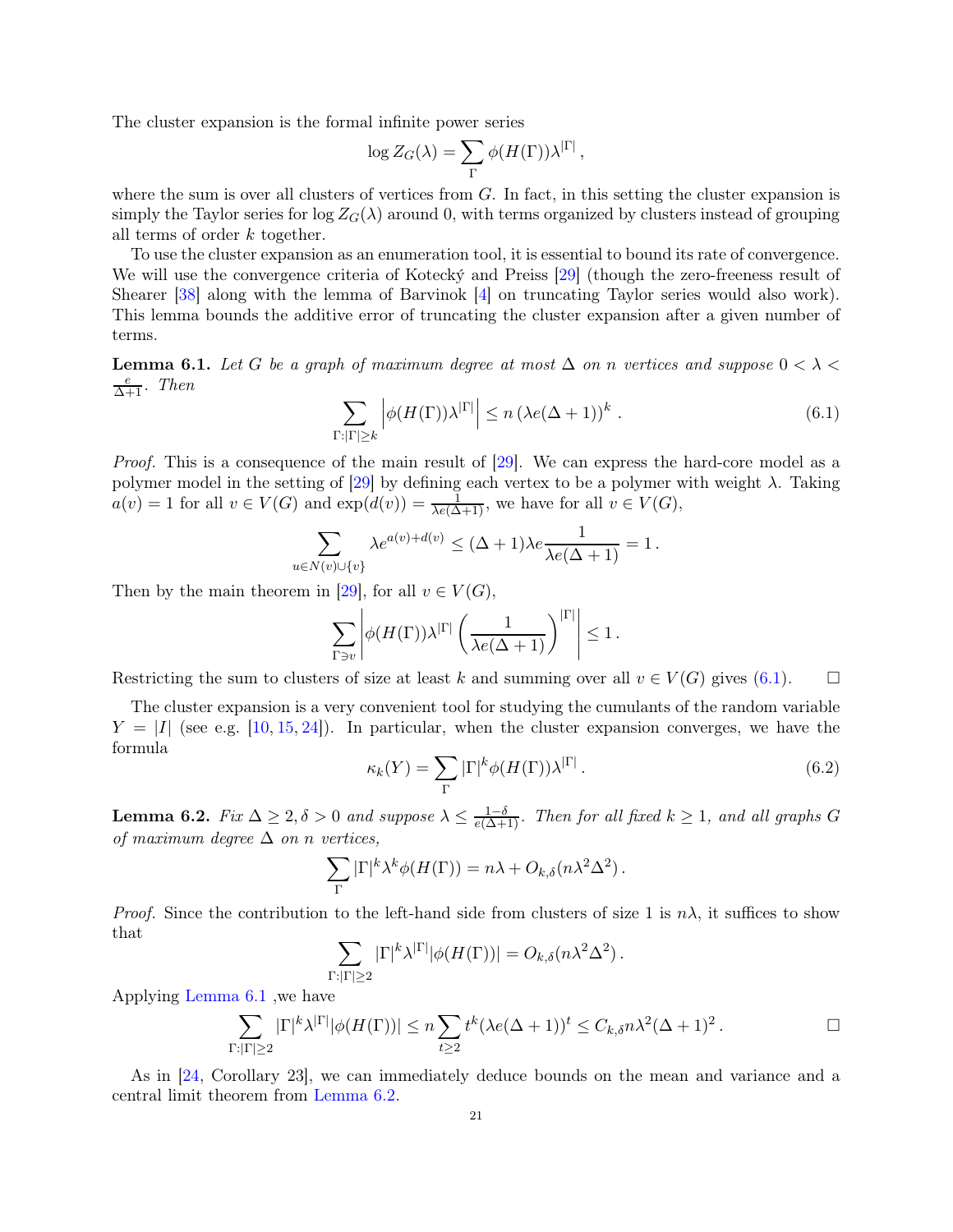<span id="page-21-0"></span>**Corollary 6.3.** Let G be a graph of maximum degree  $\Delta$ . If  $\lambda \leq \frac{1-\delta}{e(\Delta+1)}$ , then the following hold:

(1)  $\mathbb{E}_{\lambda} Y = n\lambda + O_{\delta}(n\lambda^2 \Delta^2)$ .

(2) Var<sub> $\lambda$ </sub> Y =  $n\lambda + O_{\delta}(n\lambda^2\Delta^2)$ .

*If in addition*  $\lambda n \to \infty$  *as*  $n \to \infty$ *, then* 

*(3) The random variable* Y *satisfies a central limit theorem.*

*Proof.* We prove these statements via the cumulants of Y.

$$
\mathbb{E}_{\lambda} Y = \kappa_1(Y) = \sum_{\Gamma} |\Gamma| \lambda^{|\Gamma|} \phi(H(\Gamma)) = n\lambda + O_{\delta}(n\lambda^2 \Delta^2).
$$
  

$$
\text{Var}_{\lambda} Y = \kappa_2(Y) = \sum_{\Gamma} |\Gamma|^2 \lambda^{|\Gamma|} \phi(H(\Gamma)) = n\lambda + O_{\delta}(n\lambda^2 \Delta^2).
$$

Now let  $X = (Y - \mathbb{E}_{\lambda}Y)/\sqrt{\text{Var}_{\lambda}Y}$ . By definition  $\kappa_1(X) = 0$  and  $\kappa_2(X) = 1$ . All the cumulants of a standard Gaussian random variable are 0 except for the second which is 1, and so to prove a central limit theorem it suffices to show that for any fixed  $k \geq 3$ ,  $\kappa_k(X) \to 0$  as  $n \to \infty$ . We have

$$
|\kappa_k(X)| = \left| \sum_{\Gamma} \frac{|\Gamma|^k}{\text{Var}(Y)^{k/2}} \lambda^{|\Gamma|} \phi(H(\Gamma)) \right|
$$
  

$$
\leq \frac{1}{\text{Var}(Y)^{3/2}} \sum_{\Gamma} |\Gamma|^k \lambda^{|\Gamma|} |\phi(H(\Gamma))|
$$
  

$$
= (1 + o(1))(n\lambda)^{-1/2} = o(1).
$$

Note that if  $\lambda n \to \rho > 0$  as  $n \to \infty$ , then [Lemma 6.2](#page-20-3) shows that  $\kappa_k(Y) \to \rho$  for each fixed k, which implies that Y converges in distribution to a Poisson random variable of mean  $\rho$ .

**Theorem 6.4.** *Fix*  $\Delta \geq 3$ *. If*  $G_n$  *is a sequence of graphs of maximum degree*  $\Delta$  *on n vertices and*  $n^{-1} \ll \lambda \leq \frac{1}{100\Delta^2}$ , then the random variable Y satisfies a local central limit theorem as  $n \to \infty$ .

*Proof.* We follow the proof strategy of [\[25,](#page-25-19) Theorem 19] that proves a local central limit theorem in the setting of polymer models satisfying the equivalent of [Lemma 6.2.](#page-20-3)

Let  $X = (Y - \mathbb{E}_{\lambda}Y)/\sqrt{\text{Var}_{\lambda}Y}$ , and let  $\phi_X(t) = \mathbb{E}_{\lambda}e^{itX}$  be the characteristic function of X (and  $\phi_Y$  the characteristic function of Y).

First we prove that there exists  $c > 0$  so that for all  $t \in [-\pi, \pi]$ ,  $|\phi_X(t)| \leq e^{-ct^2}$ . Using the cluster expansion we write

$$
\log \phi_Y(t) = \sum_{\Gamma} \left( e^{it|\Gamma|} - 1 \right) \phi(H(\Gamma)) \lambda^{|\Gamma|},
$$

and so

$$
\begin{split} \operatorname{Re}\log\phi_{Y}(t) &= \sum_{\Gamma} \left( \cos(t|\Gamma|) - 1 \right) \phi(H(\Gamma))\lambda^{|\Gamma|} \\ &= n\lambda(\cos(t) - 1) + \sum_{\Gamma:|\Gamma|\geq 2} \left( \cos(t|\Gamma|) - 1 \right) \phi(H(\Gamma))\lambda^{|\Gamma|} \\ &\leq -\frac{t^2 n \lambda}{5} + \sum_{\Gamma:|\Gamma|\geq 2} t^2 |\Gamma|^2 \phi(H(\Gamma))\lambda^{|\Gamma|} \\ &\leq -\frac{t^2 n \lambda}{5} + -\frac{t^2 n \lambda}{10} \leq -\frac{t^2 n \lambda}{10}, \\ &\geq 2 \end{split}
$$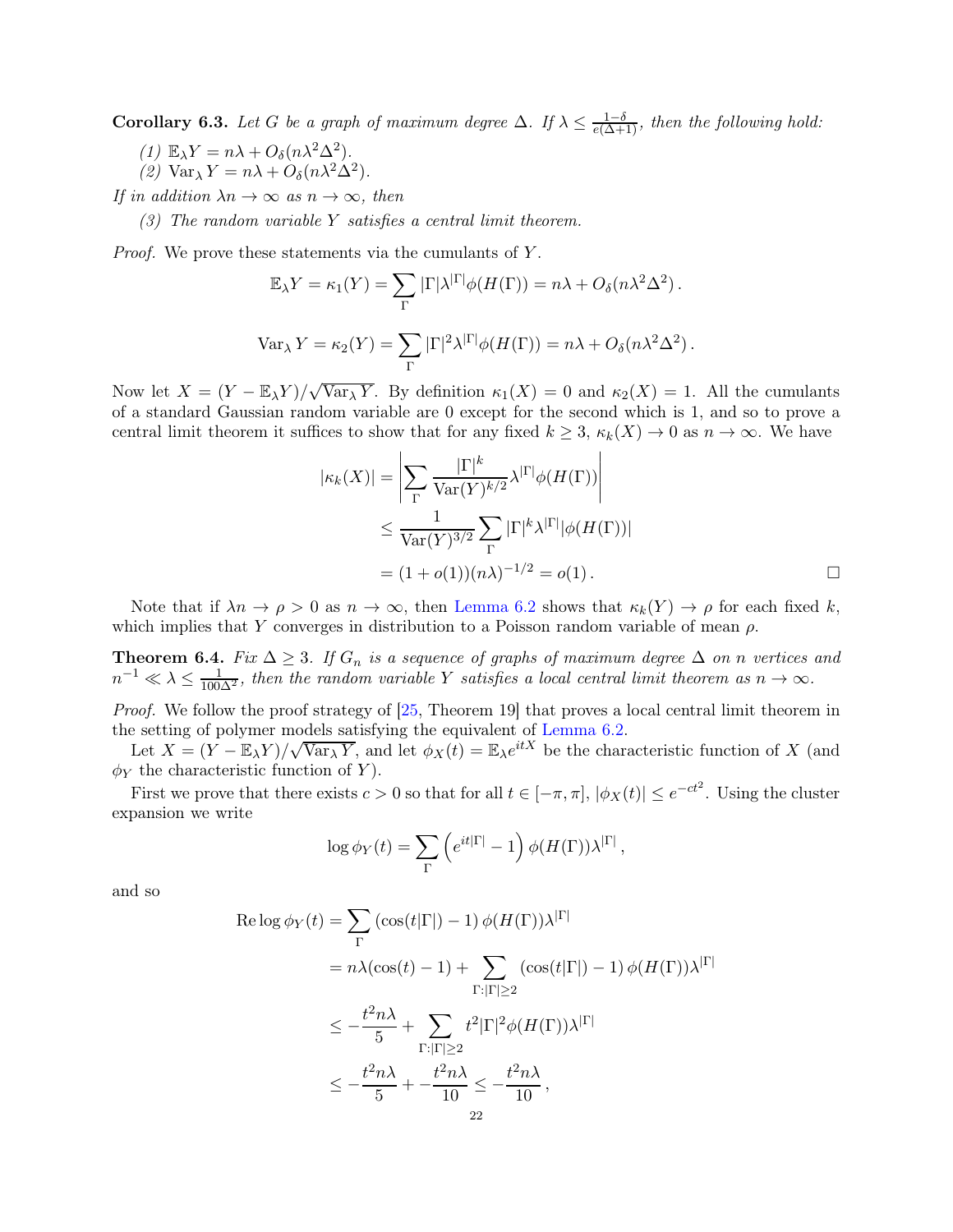<span id="page-22-2"></span>where we have used the bounds  $\cos(t) - 1 \leq -t^2/5$  and  $1 - \cos(tx) \leq (tx)^2$ . Exponentiating then gives  $|\phi_Y(t)| \leq e^{-t^2 n \lambda/10}$ , which, along with [Corollary 6.3,](#page-20-0) implies that  $|\phi_X(t)| \leq e^{-ct^2}$  for some  $c > 0$ .

To finish the proof we will apply [Lemma 2.5](#page-7-1) with  $\alpha = \mathbb{E}Y$  and  $\beta = \sqrt{\text{Var}(Y)}$ , which says

$$
\sup_{x \in \mathcal{L}} |\beta \mathcal{N}(x) - \mathbb{P}[X = x]| \le \beta \int_{-\pi/\beta}^{\pi/\beta} |\phi_X(t) - \phi_Z(t)| dt + e^{-\pi^2/(2\beta^2)} \le o(\beta) + \beta \int_{-\infty}^{\infty} |\phi_X(t) - \phi_Z(t)| dt,
$$

and so to prove the LCLT it suffices to show that

$$
\int_{-\infty}^{\infty} |\phi_X(t) - \phi_Z(t)| dt = o(1).
$$

By the central limit theorem of [Corollary 6.3](#page-20-0) we have that  $\phi_X(t) \to \phi_Z(t)$  as  $n \to \infty$ . Moreover  $|\phi_X(t) - \phi_{\mathcal{Z}}(t)|$  is an integrable function since it is bounded by  $e^{-ct^2} + e^{-t^2/2}$  from the bound above. Applying dominated convergence completes the proof.  $\Box$ 

## 7. Deterministic approximation of cumulants in linear time

<span id="page-22-0"></span>In this section we prove [Theorem 1.7.](#page-5-0) We prove the theorem first in the regime of cluster expansion convergence, then extend to more general zero-free regions. We prove the theorem for general graphs, noting that the proof for claw-free graphs is similar.

<span id="page-22-1"></span>**Lemma 7.1.** *For all graphs* G *of maximum degree*  $\Delta$ *, all*  $0 < \lambda \leq \frac{1-\delta}{e(\Delta+1)}$ *, and all fixed*  $k \geq 1$  *there is a deterministic algorithm to give an*  $\epsilon \lambda n$  *additive approximation to*  $\kappa_k(Y)$ *. The algorithm runs in time*  $O_{\Delta,\delta,k}(n \cdot (1/\epsilon)^{O_{\Delta,\delta}(1)})$ .

*Proof.* The algorithm will be to compute a truncation of the cluster expansion for  $\kappa_k(Y)$ . Recall that in the regime of cluster expansion convergence, we have

$$
\kappa_k(Y) = \sum_{\Gamma} |\Gamma|^k \phi(H(\Gamma)) \lambda^{|\Gamma|}.
$$

Now let  $T_t^{(k)} = \sum_{|\Gamma| \leq t} |\Gamma|^k \phi(H(\Gamma))\lambda^{|\Gamma|}$  be the truncation keeping only clusters of size less than t. By  $(6.2)$  and  $(6.1)$  we have

$$
\left|\kappa_k(Y) - T_t^{(k)}\right| \le n \sum_{j \ge t} j^k \left(\lambda e(\Delta + 1)\right)^j.
$$

By taking  $t = \Omega \left( \frac{\log(\epsilon)}{\log(\lambda \epsilon(\Delta + 1))} + \frac{k^2}{\delta^2} \right)$  $\frac{k^2}{\delta^2}$ , we have that  $\left|\kappa_k(Y) - T_t^{(k)}\right|$ t  $\vert \leq n\lambda\epsilon$ . This truncated cluster expansion can be computed in time  $n \cdot \exp(O(t \log \Delta)) = O_{\Delta,\delta,k}(n \cdot (1/\epsilon)^{O_{\Delta,\delta}(1)})$  using the algorithm of  $[23, 34]$  $[23, 34]$ .

Next we give a general algorithm when  $\lambda$  is not necessarily in the regime of cluster expansion convergence.

*Proof of [Theorem 1.7.](#page-5-0)* Since [Lemma 7.1](#page-22-1) covers the case of  $\lambda \leq 1/(2e(\Delta + 1))$ , we will assume here that  $\lambda \geq 1/(2e(\Delta + 1))$ . The general algorithm is an adaptation of the approximate counting algorithm of Barvinok and Patel and Regts via an expression for  $\kappa_k(Y)$  in terms of derivatives of  $\log Z_G(\lambda)$ . The kth cumulant of Y can be written as a linear combination of the first k derivatives of log  $Z_G(\lambda)$  in  $\lambda$ , where (for  $\lambda$  in the considered range) the size of the coefficients in the linear combination can be bounded in terms of only k and  $\Delta$ . Hence, it suffices to give an  $\epsilon n$  additive approximation to  $\frac{d^k}{d\lambda}$  $\frac{d^{n}}{d\lambda^{k}}\log Z_{G}(\lambda)$  in the stated running time.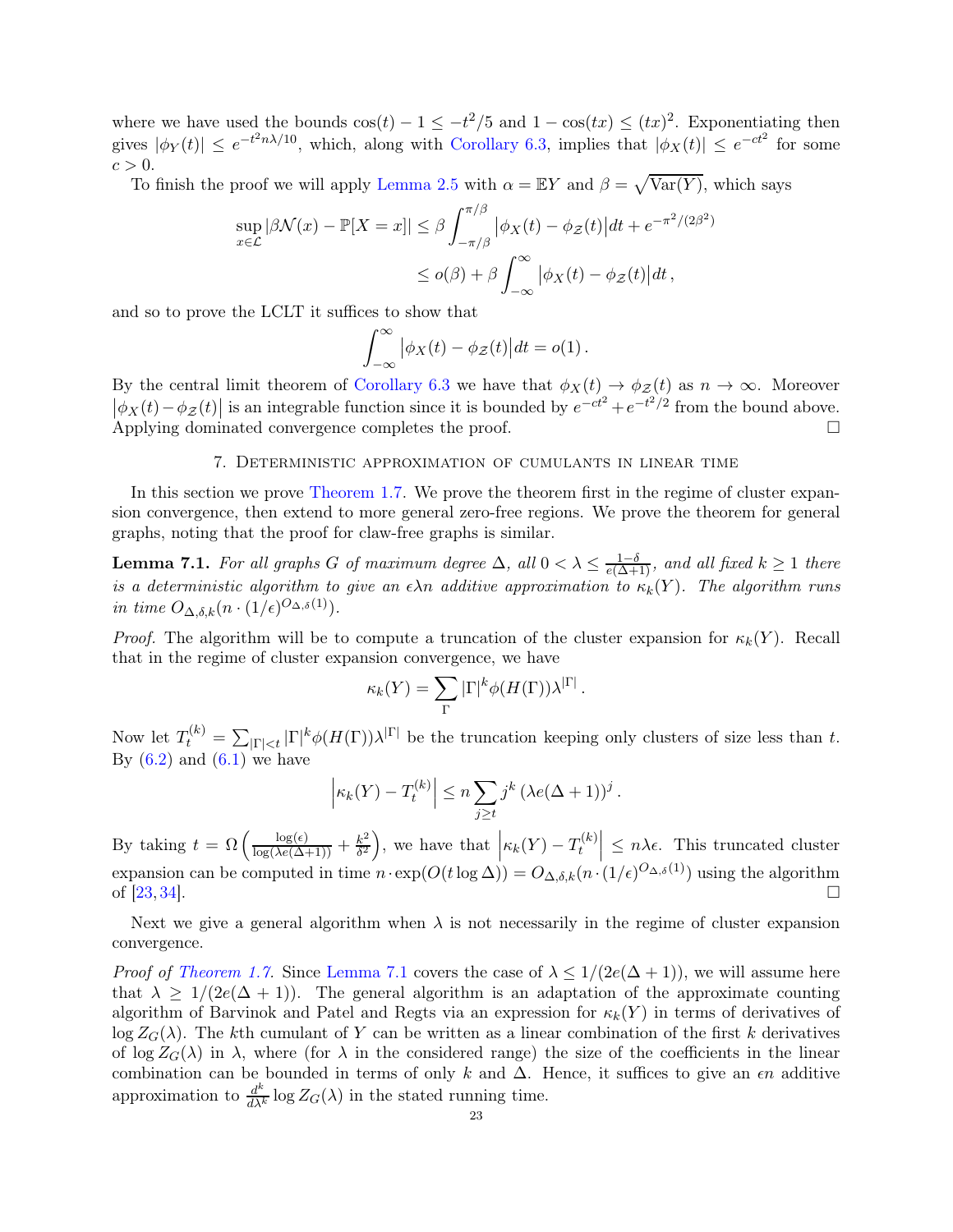<span id="page-23-0"></span>Let  $\delta > 0$  be small enough so that  $\lambda \in \mathcal{R}_{\delta,\Delta}$ . Following Barvinok [\[4\]](#page-24-11) and Peters and Regts [\[35\]](#page-25-9), there is a polynomial f of degree  $D = D(\delta, \Delta)$  that maps the unit circle in the complex plane into the region  $\mathcal{R}_{\delta,\Delta}$ , sending 0 to 0 and 1 to  $\lambda$ . Let

$$
\hat{Z}(y) = Z_G(f(y))
$$

so that  $\hat{Z}(1) = Z_G(\lambda)$ . In particular,  $\hat{Z}$  is a polynomial in y of degree  $N \leq Dn$ . Let  $r_1, \ldots, r_N$ denote the inverses of the roots of  $\hat{Z}$  so that  $\hat{Z}(y) = \prod_{i=1}^{n} (1 - r_i y)$ . By [Theorem 2.2,](#page-6-1) there is an  $\eta = \eta(\delta, \Delta) \in (0, 1)$  so that  $|r_i| \leq \eta$  for  $i = 1, \ldots, N$ .

The first k derivatives of  $\log Z_G(\lambda)$  with respect to  $\lambda$  can be written in terms of the first k derivatives of  $\log \hat{Z}(y)$  with respect to y and those of f with respect to y. Using the chain rule we obtain

$$
\frac{d^k \log Z_G(\lambda)}{d\lambda^k} = \sum_{j=1}^k b_j \frac{d^j \log \hat{Z}(y)}{dy^j}
$$

where the coefficients  $b_j$  depend only on the first j derivatives of the bounded-degree polynomial f and thus are bounded. For instance, we have

$$
\frac{d \log Z_G(\lambda)}{d \lambda} = \frac{\frac{d \log \hat{Z}(y)}{dy}}{\frac{df(y)}{dy}}
$$

and

$$
\frac{d^2 \log Z_G(\lambda)}{d\lambda^2} = \frac{\frac{d^2 \log \hat{Z}(y)}{dy^2}}{\frac{df(y)}{dy}} - \frac{\frac{d \log \hat{Z}(y)}{dy} \cdot \frac{d^2 f(y)}{dy^2}}{\left(\frac{df(y)}{dy}\right)^2}
$$

In particular, it now suffices to compute an  $\epsilon n$  additive approximation to  $\frac{d^j \log \hat{Z}(y)}{d u^j}$  $\frac{\log Z(y)}{dy^j}$  for  $j = 1, \ldots, k$ . We can write

$$
\frac{d^k \log \hat{Z}(y)}{dy^k} = \frac{d^k}{dy^k} \sum_{i=1}^N \log(1 - r_i y) = -(k-1)! \sum_{i=1}^N \frac{r_i^k}{(1 - r_i y)^k}
$$

$$
= -(k-1)! \sum_{i=1}^N r_i^k \sum_{s=0}^\infty \binom{k-1+s}{k-1} (r_i y)^s.
$$

Now setting

$$
T_t^{(k)} = -(k-1)! \sum_{i=1}^{N} r_i^k \sum_{s=0}^{t} {k-1+s \choose k-1} r_i^s
$$

we have

$$
\left| T_t^{(k)} - \frac{d^k \log \hat{Z}(y)}{dy^k} \right| \le (k-1)! N \sum_{s=t+1}^{\infty} (s+k)^k \eta^s = O(n\eta^t),
$$

and so for  $t = \Omega_{\Delta,\delta}(\log(1/\epsilon) + k^2)$ , the truncation error can be made at most  $\epsilon n$  as desired. Moreover, using the algorithm of Patel–Regts [\[34\]](#page-25-8),  $T_t^{(k)}$  $t_t^{(k)}$  can be computed in time  $ne^{O_{\Delta,\delta}(t)}$  =  $O_{\Delta,\delta,k}(n(1/\epsilon)^{O_{\Delta,\delta}(1)})$  for this choice of t.

The FPTAS for the mean and variance follow from the additive approximations and [Lemma 3.2.](#page-8-2)

 $\Box$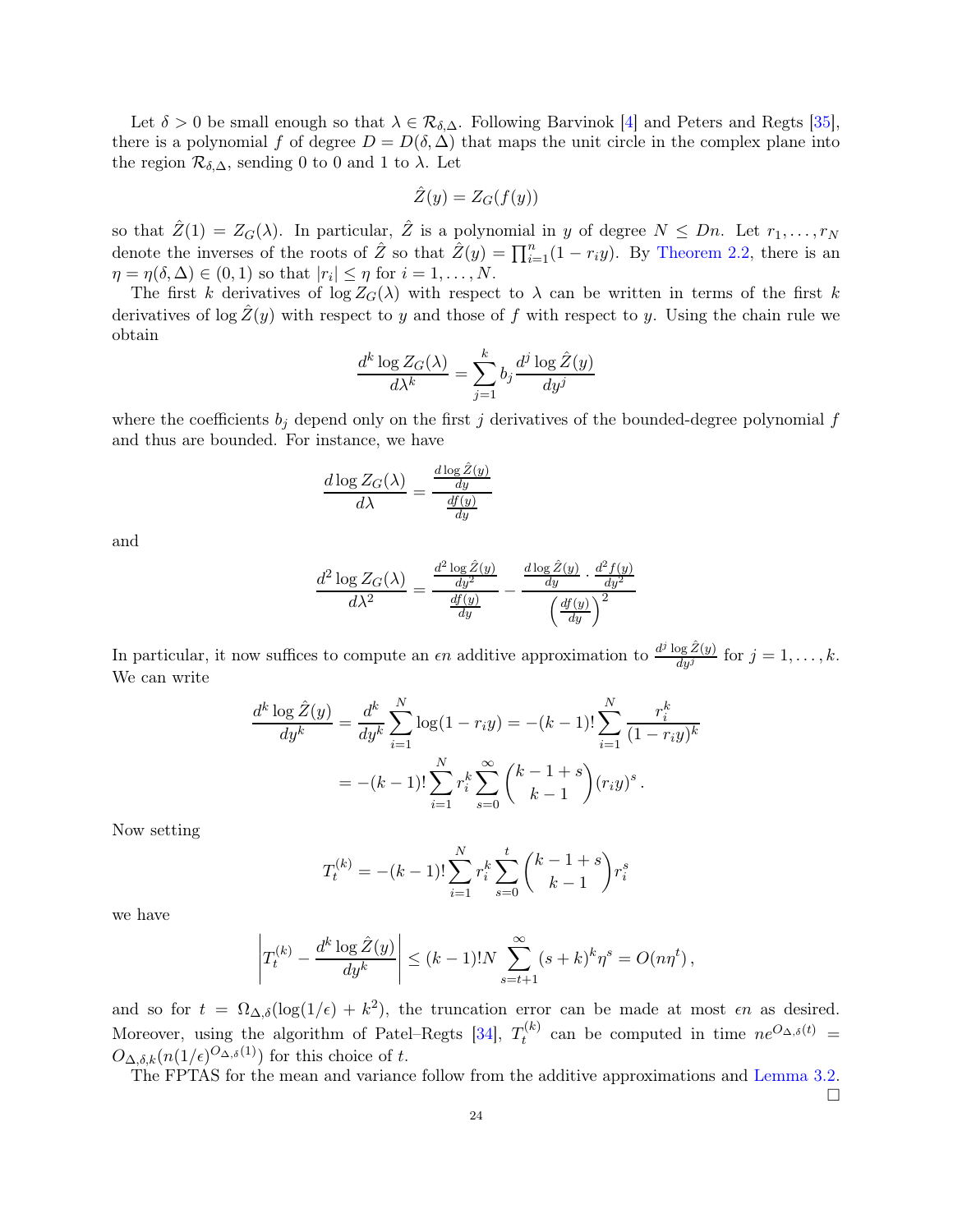#### **REFERENCES**

- <span id="page-24-7"></span>[1] Vedat Levi Alev and Lap Chi Lau, Improved analysis of higher order random walks and applications, Proceedings of the 52nd Annual ACM SIGACT Symposium on Theory of Computing (STOC), 2020, pp. 1198–1211. [3](#page-2-1)
- <span id="page-24-0"></span>[2] Yeganeh Alimohammadi, Nima Anari, Kirankumar Shiragur, and Thuy-Duong Vuong, Fractionally log-concave and sector-stable polynomials: counting planar matchings and more, Proceedings of the 53rd Annual ACM SIGACT Symposium on Theory of Computing (STOC), 2021, pp. 433–446. [1](#page-0-0)
- <span id="page-24-1"></span>[3] Nima Anari, Kuikui Liu, and Shayan Oveis Gharan, Spectral independence in high-dimensional expanders and applications to the hardcore model, 2020 IEEE 61st Annual Symposium on Foundations of Computer Science (FOCS), IEEE, 2020, pp. 1319–1330. [1](#page-0-0)
- <span id="page-24-11"></span><span id="page-24-3"></span>[4] Alexander Barvinok, Combinatorics and complexity of partition functions, vol. 9, Springer, 2016. [4,](#page-3-1) [5,](#page-4-1) [6,](#page-5-1) [7,](#page-6-3) [21,](#page-20-5) [24](#page-23-0)
- [5] Mohsen Bayati, David Gamarnik, Dimitriy Katz, Chandra Nair, and Prasad Tetali, Simple deterministic approximation algorithms for counting matchings, Proceedings of the thirty-ninth annual ACM Symposium on Theory of Computing (STOC), 2007, pp. 122–127. [1,](#page-0-0) [6](#page-5-1)
- <span id="page-24-17"></span>[6] Ross Berkowitz, A quantitative local limit theorem for triangles in random graphs, arXiv preprint arXiv:1610.01281 (2016). [8](#page-7-3)
- <span id="page-24-12"></span>[7] Ivona Bezáková, Andreas Galanis, Leslie Ann Goldberg, and Daniel Stefankovic, Inapproximability of the independent set polynomial in the complex plane, SIAM Journal on Computing 49 (2019), STOC18–395–STOC18– 448. [5](#page-4-1)
- <span id="page-24-13"></span><span id="page-24-6"></span>[8] Russ Bubley and Martin Dyer, Path coupling: A technique for proving rapid mixing in Markov chains, Proceedings 38th Annual Symposium on Foundations of Computer Science, IEEE, 1997, pp. 223–231. [3,](#page-2-1) [17](#page-16-0)
- [9] Pjotr Buys, Andreas Galanis, Viresh Patel, and Guus Regts, Lee-Yang zeros and the complexity of the ferromagnetic Ising model on bounded-degree graphs, Proceedings of the 2021 ACM-SIAM Symposium on Discrete Algorithms (SODA), SIAM, 2021, pp. 1508–1519. [5](#page-4-1)
- <span id="page-24-20"></span>[10] Sarah Cannon and Will Perkins, Counting independent sets in unbalanced bipartite graphs, Proceedings of the Fourteenth Annual ACM-SIAM Symposium on Discrete Algorithms (SODA), SIAM, 2020, pp. 1456–1466. [21](#page-20-5)
- <span id="page-24-8"></span>[11] Zongchen Chen, Kuikui Liu, and Eric Vigoda, Optimal mixing of Glauber dynamics: Entropy factorization via high-dimensional expansion, Proceedings of the 53rd Annual ACM SIGACT Symposium on Theory of Computing (STOC), 2021, pp. 1537–1550. [3,](#page-2-1) [5,](#page-4-1) [6,](#page-5-1) [8](#page-7-3)
- <span id="page-24-15"></span>[12] Maria Chudnovsky and Paul Seymour, The roots of the independence polynomial of a clawfree graph, Journal of Combinatorial Theory, Series B 97 (2007), 350–357. [6,](#page-5-1) [7](#page-6-3)
- <span id="page-24-5"></span>[13] Ewan Davies, Matthew Jenssen, and Will Perkins, A proof of the Upper Matching Conjecture for large graphs, Journal of Combinatorial Theory, Series B (to appear). [2,](#page-1-2) [13](#page-12-1)
- <span id="page-24-2"></span>[14] Ewan Davies and Will Perkins, Approximately counting independent sets of a given size in bounded-degree graphs, 48th International Colloquium on Automata, Languages, and Programming (ICALP), vol. 198, 2021, pp. 62:1– 62:18. [1,](#page-0-0) [2,](#page-1-2) [3,](#page-2-1) [4,](#page-3-1) [5,](#page-4-1) [9,](#page-8-4) [13](#page-12-1)
- <span id="page-24-21"></span>[15] RL Dobrushin, Estimates of semi-invariants for the Ising model at low temperatures, Translations of the American Mathematical Society-Series 2 177 (1996), 59–82. [21](#page-20-5)
- <span id="page-24-16"></span>[16] RL Dobrushin and Brunello Tirozzi, The central limit theorem and the problem of equivalence of ensembles, Communications in Mathematical Physics 54 (1977), 173–192. [7,](#page-6-3) [10](#page-9-2)
- <span id="page-24-18"></span>[17] Martín Farach-Colton and Meng-Tsung Tsai, On the complexity of computing prime tables, International Symposium on Algorithms and Computation, Springer, 2015, pp. 677–688. [18](#page-17-0)
- <span id="page-24-19"></span>[18] Sacha Friedli and Yvan Velenik, Statistical mechanics of lattice systems: a concrete mathematical introduction, Cambridge University Press, 2017. [20](#page-19-1)
- <span id="page-24-4"></span>[19] Andreas Galanis, Daniel Štefankovič, and Eric Vigoda, Inapproximability of the partition function for the antiferromagnetic Ising and hard-core models, Combinatorics, Probability and Computing 25 (2016), 500–559. [2](#page-1-2)
- <span id="page-24-14"></span><span id="page-24-10"></span>[20] Chris D Godsil, Matching behaviour is asymptotically normal, Combinatorica 1 (1981), 369–376. [4](#page-3-1)
- [21] Nicholas JA Harvey, Piyush Srivastava, and Jan Vondrák, Computing the independence polynomial: from the tree threshold down to the roots, Proceedings of the Twenty-Ninth Annual ACM-SIAM Symposium on Discrete Algorithms (SODA), SIAM, 2018, pp. 1557–1576. [5](#page-4-1)
- <span id="page-24-9"></span>[22] Ole J Heilmann and Elliott H Lieb, Theory of monomer-dimer systems, Communications in Mathematical Physics 25 (1972), 190–232. [4,](#page-3-1) [6,](#page-5-1) [7](#page-6-3)
- <span id="page-24-23"></span>[23] Tyler Helmuth, Will Perkins, and Guus Regts, Algorithmic Pirogov–Sinai theory, Probability Theory and Related Fields 176 (2020), 851–895. [23](#page-22-2)
- <span id="page-24-22"></span>[24] Matthew Jenssen and Will Perkins, Independent sets in the hypercube revisited, Journal of the London Mathematical Society 102 (2020), 645–669. [21](#page-20-5)